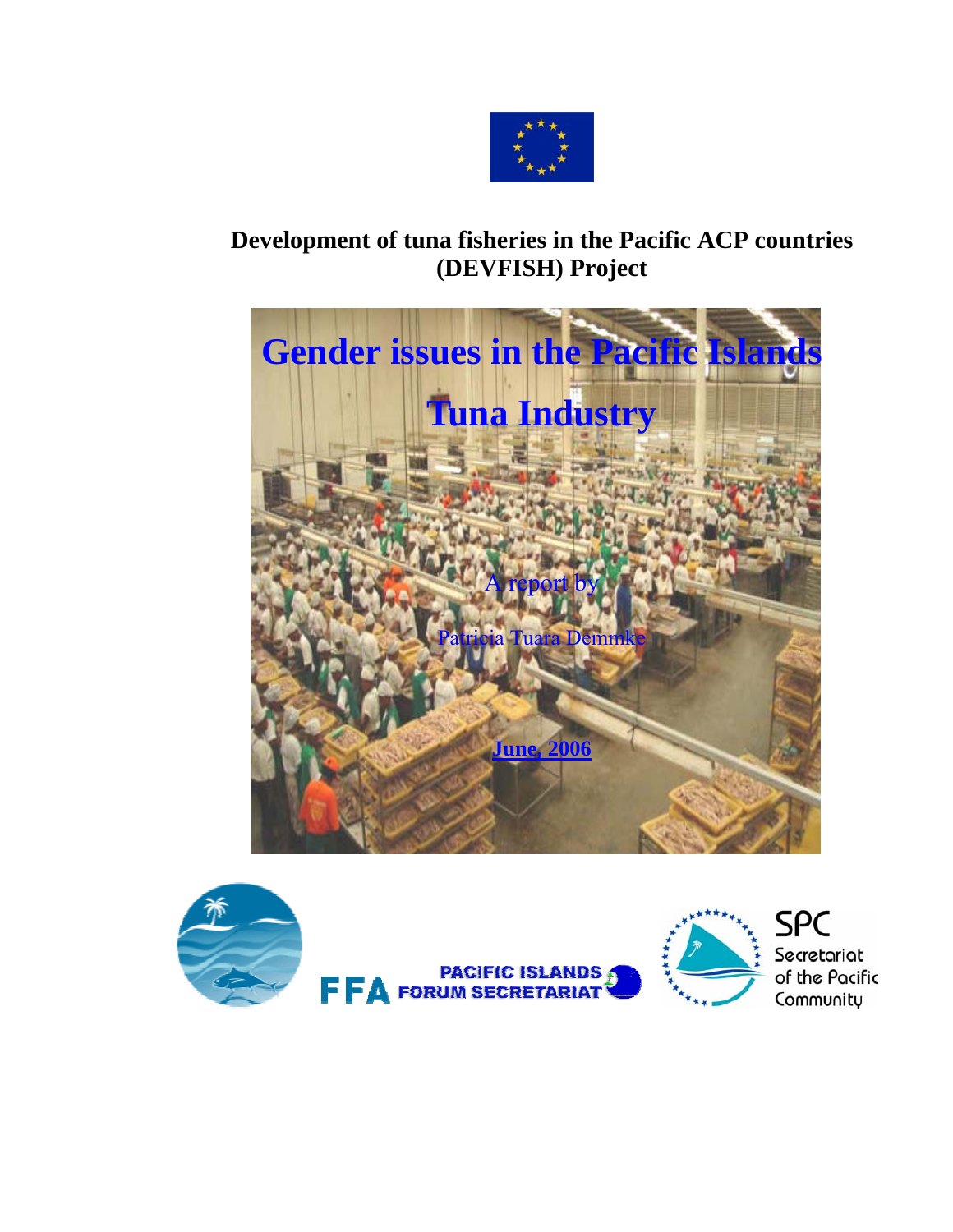# **TABLE OF CONTENTS**

#### **ACKNOWLEDGEMENTS**

| <b>EXECUTIVE SUMMARY</b>                 |  |  |
|------------------------------------------|--|--|
| <b>INTRODUCTION</b><br>1.0               |  |  |
| 1.1 The DEVFISH Project                  |  |  |
| 1.2 Terms of Reference                   |  |  |
| 1.3 Methodology                          |  |  |
| 1.4 Gender equality in the tuna industry |  |  |

# **2.0 THE PARTICPATION OF WOMEN IN PACIFIC ISLANDS TUNA FISHERIES**

|     | 2.1 A summary of the roles of men and women in the fisheries<br>2.1.1 A closer look at women's participation | 8<br>11 |
|-----|--------------------------------------------------------------------------------------------------------------|---------|
|     | 2.2 A summary of issues relating to women in tuna fisheries                                                  | 14      |
|     | 2.2.1 Employment: terms and conditions for workers and their families                                        | 16      |
|     | 2.2.2 Representation and decision making                                                                     | 16      |
|     | 2.2.3 Health                                                                                                 | 17      |
| 3.0 | <b>KEY CONSTRAINTS TO PARTICIPATION</b>                                                                      | 17      |
|     | 3.1 General summary                                                                                          | 17      |
|     | 3.2 Constraints specific to women's participation                                                            | 18      |
|     | 3.2.1 Socio-cultural beliefs                                                                                 | 18      |
|     | 3.2.2 Family obligations                                                                                     | 19      |
|     | 3.2.3 Lack of skills and experience                                                                          | 19      |
|     | 3.2.4 Access to credit and finance                                                                           | 19      |
|     | 3.2.5 Transport                                                                                              | 20      |
|     | 3.2.6 Infrastructure and market                                                                              | 20      |
|     | 3.2.7 Low priority                                                                                           | 21      |
| 4.0 | <b>ASSESSMENT OF IMPACTS ON WOMEN</b>                                                                        | 21      |
|     | <b>4.1 Positive impacts</b>                                                                                  | 21      |
|     | 4.1.1 Employment                                                                                             | 22      |
|     | 4.1.2 Skilled work force                                                                                     | 23      |
|     | 4.1.3 Local business                                                                                         | 24      |
|     | 4.1.4 Foreign exchange                                                                                       | 24      |
|     | 4.1.5 Infrastructure and support services                                                                    | 25      |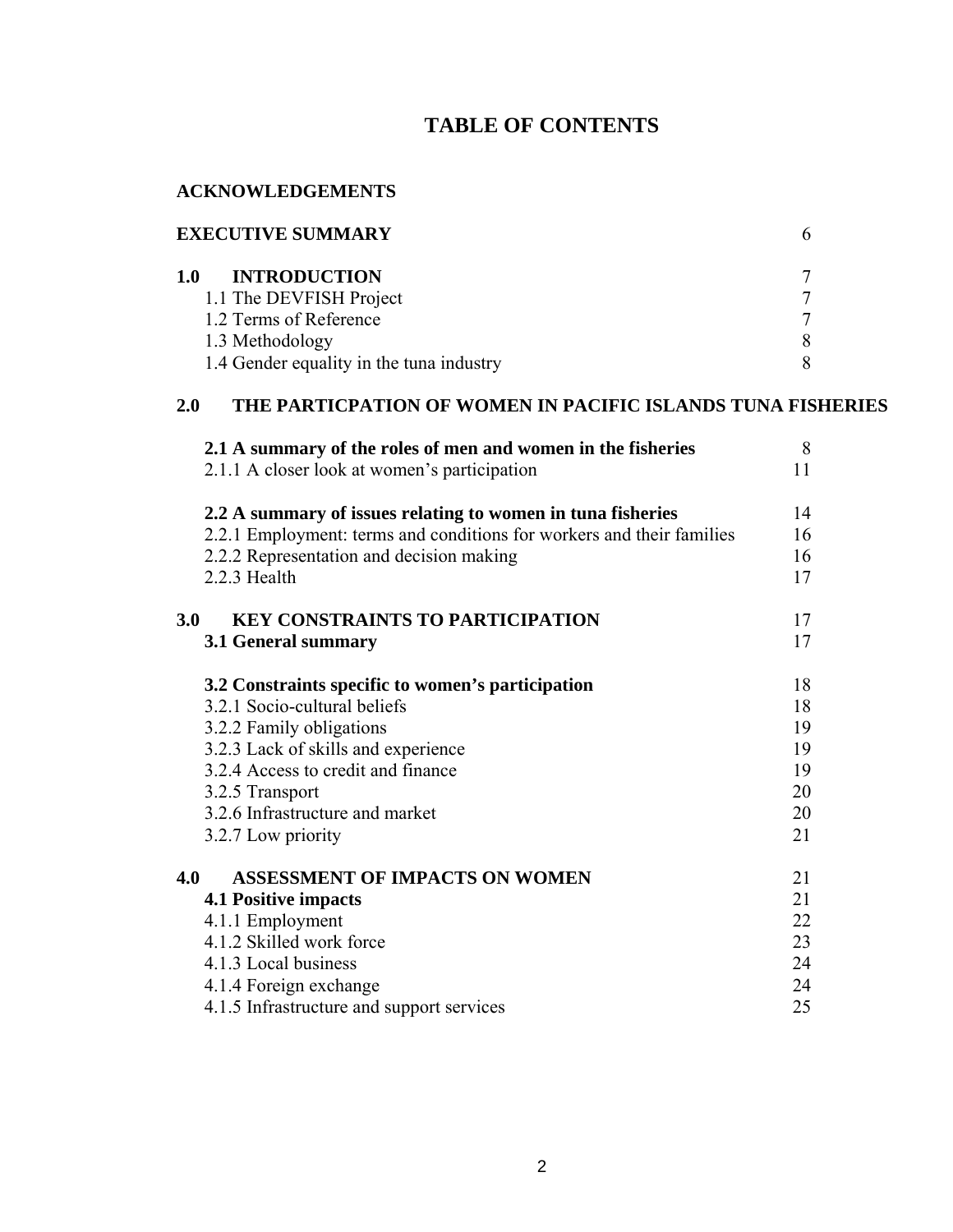| <b>4.2 Negative impacts</b>                                  | 25 |
|--------------------------------------------------------------|----|
| 4.2.1 More work for women                                    | 25 |
| 4.2.2 Poor working conditions                                | 26 |
| 4.2.3 Poor living conditions                                 | 26 |
| 4.2.4 Food security                                          | 26 |
| 4.2.5 Community changes                                      | 27 |
| 4.2.6 Rural to urban drift                                   | 27 |
| 4.2.7 Sex and the transmission of disease                    | 28 |
| 4.2.8 Alcohol and drug abuse                                 | 28 |
| 4.2.9 Environmental degradation                              | 28 |
| <b>REDUCING NEGATIVE IMPACTS OF THE TUNA INDUSTRY</b><br>5.0 | 29 |
| 6.0<br>POTENTIAL AREAS OF EMPLOYMENT FOR WOMEN               | 34 |
| 6.1 Value-added products                                     | 35 |
| 6.1.1 Commercial industry in Pacific Islands                 | 35 |
| 6.1.2 Employment opportunities in value-added products       | 37 |
| <b>AREAS FOR DEVELOPMENT ASSISTANCE</b><br>7.0               | 38 |
| 7.1<br><b>General areas of assistance</b>                    | 38 |
| 7.1.1 Training                                               | 38 |
| 7.1.2 Credit and finance                                     | 40 |
| 7.1.3 Quantitative data                                      | 41 |
| 7.1.4 Supporting Non Government Organisations                | 41 |
| 7.2<br><b>Assistance under the DEVFISH Project</b>           | 41 |
| 7.2.1 Needs assessment                                       | 41 |
| 7.2.2 Economic analysis                                      | 42 |
| 7.2.3 Regional meeting of industry representatives           | 42 |
| 7.2.4 Information                                            | 42 |
| 8.0<br><b>CONCLUSION</b>                                     | 43 |

# **Annex 1: BIBLIOGRAPHY**

*1 Annex 2: Table of employment data in the tuna industry of 8 Pacific Islands countries*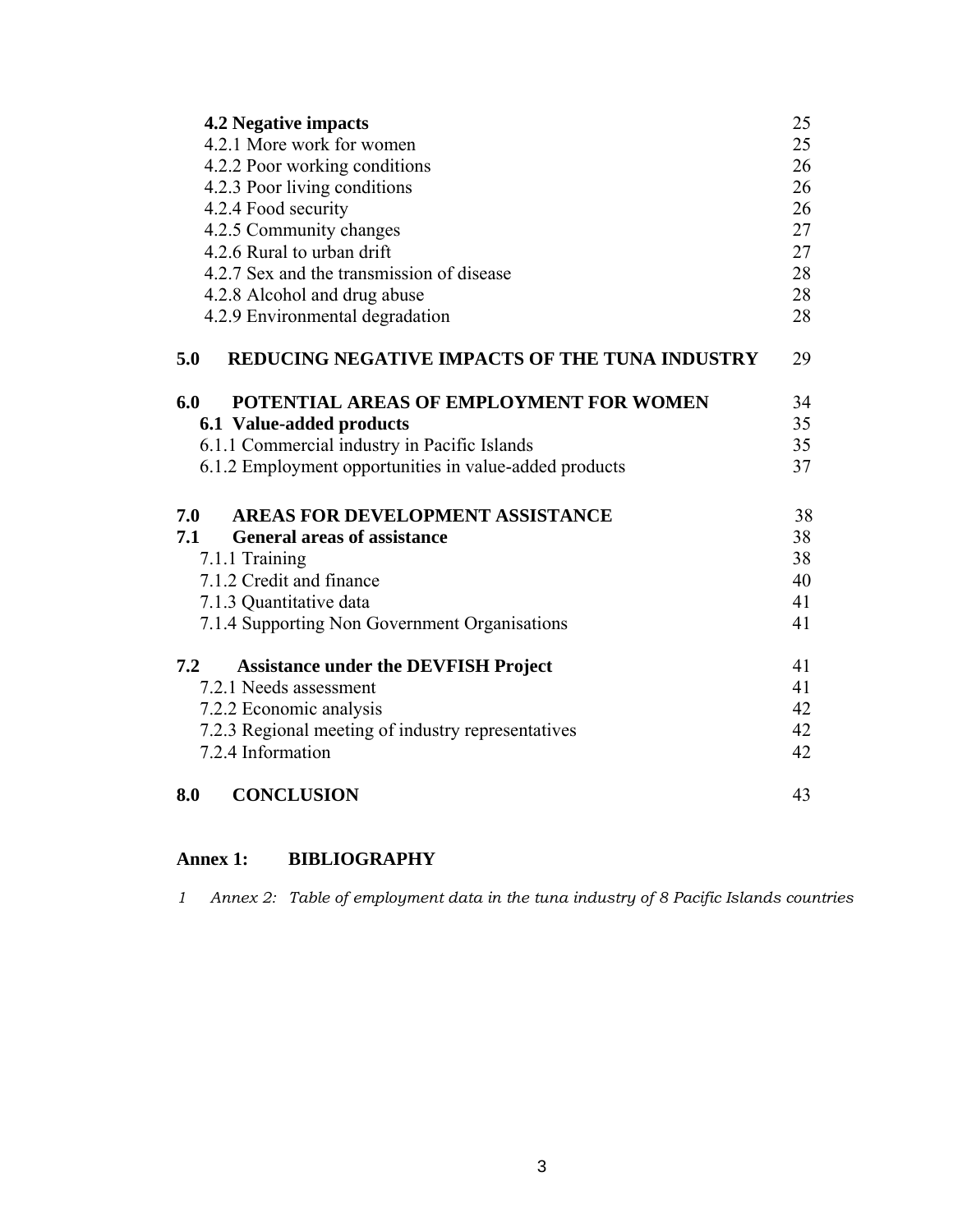# **LIST OF ACRONYMS**

| <b>DEVFISH</b>  | Development of Tuna Fisheries in the Pacific ACP countries         |
|-----------------|--------------------------------------------------------------------|
| EU              | European Union                                                     |
| <b>EDF</b>      | European Development Fund                                          |
| FADs            | <b>Fish Aggregating Devices</b>                                    |
| <b>FFA</b>      | Pacific Islands Forum Fisheries Agency                             |
| Forsec          | Pacific Islands Forum Secretariat                                  |
| <b>HACCP</b>    | Hazard Analysis and Critical Control Point system                  |
| <b>HIV/AIDS</b> | Human Immunodeficiency Virus/Acquired Immunodeficiency Syndrome    |
| <b>NAFICOT</b>  | National Fishing Corporation of Tuvalu                             |
| <b>NGO</b>      | Non Government Organisation                                        |
| P-ACP           | Pacific-African, Caribbean Pacific Countries                       |
| <b>PAFCO</b>    | Pacific Fishing Company                                            |
| <b>PFC</b>      | Pohnpei Fisheries Corporation                                      |
| <b>RIP</b>      | Regional Indicative Programme                                      |
| RMI             | Republic of the Marshall Islands                                   |
| <b>SPC</b>      | Secretariat of the Pacific Community                               |
| <b>SPC CETC</b> | Secretariat of the Pacific Community, Community Education Training |
|                 | Centre                                                             |
| <b>STD</b>      | <b>Sexually Transmitted Disease</b>                                |
| <b>STL</b>      | Solomon Taiyo Ltd, now Soltai Ltd                                  |
| <b>UNFPA</b>    | United Nations Population Fund                                     |
| <b>US</b>       | <b>United States</b>                                               |
| <b>USA</b>      | United States of America                                           |
| <b>USP</b>      | University of the South Pacific                                    |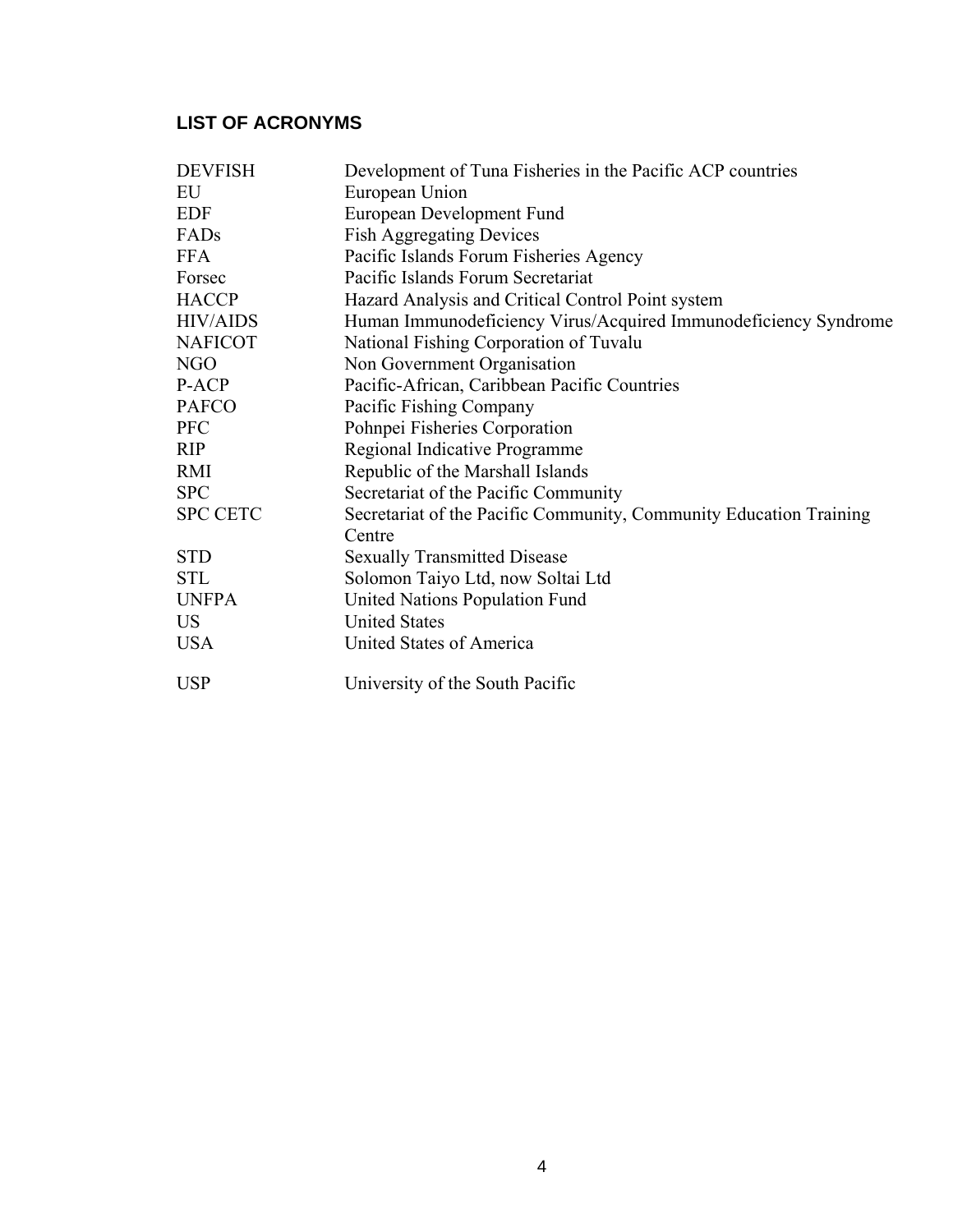## **ACKNOWLEDGEMENTS**

There are several people who gave willingly of their time and knowledge during the course of this work. In particular, special thanks to Lindsay Chapman and his staff of the *SPC Coastal Fisheries Programme* who provided valuable information and support. Lindsay Chapman, Jonathan Manieva and Youngmi Choi of the *Fisheries Development Section* offered guidance, technical advice, draft report comments, and extensive resource material. Michel Blanc and Christine Bury of the *Fisheries Training Section* provided student data and Marie Ange Hnaujie of the *Aquaculture Section* sourced reports. Rachele Oriente, former SPC Librarian, dug through journals, newsletters, and references. From the wider community, I would like to thank Mike Batty of the *Pacific Islands Forum Fisheries Agency* for his critique of the draft report. In addition, credit is due to Samantha Hung, Gender Issues Adviser of the *Pacific Islands Forum Secretariat*, Seremaia Tuqiri of the *World Wide Fund for Nature*, and Vina Ram-Bidesi of the *University of the South Pacific*, and the *Women and Fisheries Network*, for their assistance and kindness.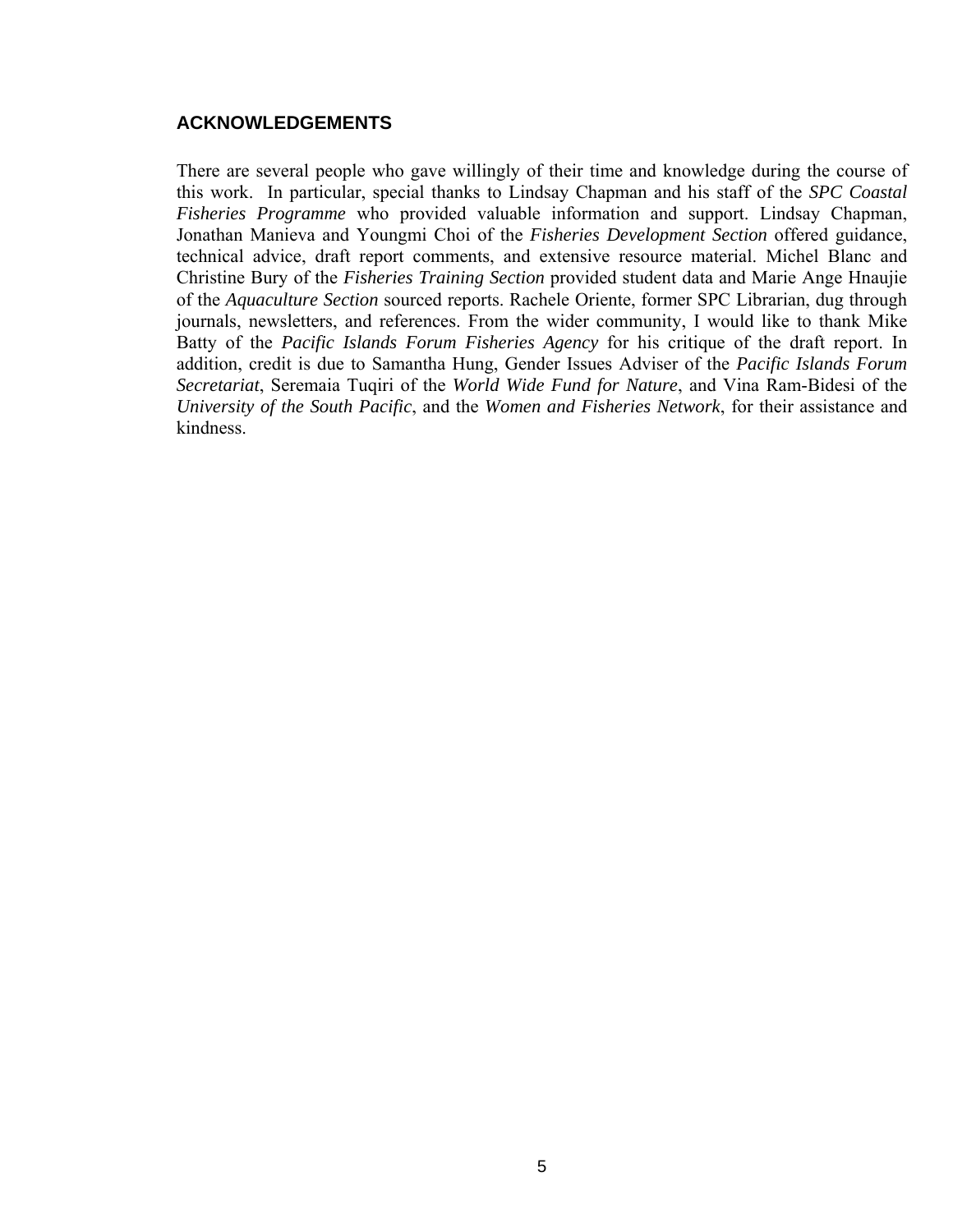#### **EXECUTIVE SUMMARY**

In order to promote gender equality in the tuna industry, one needs to identify the roles that men and women play as stakeholders in the industry, but also as members of the general community. Awareness of the positive and negative impacts of the tuna industry will help in addressing those impacts that have a negative effect on women. By highlighting the constraints that restrict the participation of women in the industry, it is envisaged that support will be given to help in the development of opportunities.

Studies show that men and women are both involved in all aspects of the tuna industry with most women found in the processing (small scale and commercial) and marketing for the domestic market. Most men are found in the capture and commercial marketing areas.

The positive impacts of the industry are common to both men and women. However, the negative impacts are often directly felt by women. The increase in a woman's work load and domestic responsibilities, poor working conditions in processing factories, the transmission of sexually transmitted diseases including HIV/AIDS, alcohol and drug abuse are a few negative aspects that affect the health and well being of women. In order to address these negative impacts, women rely largely on NGO groups such as National Women's Councils, Youth Groups, Health Groups, and the Church. More support is required from both Government and the tuna industry.

Socio cultural beliefs, family obligations, lack of skills and experience, lack of direct access to credit and finance, transport restrictions, and poor market facilities restrict women from participating or participating equally in the industry. Any opportunities for women will need to take into consideration these constraints.

The production of value added products is a proposed business opportunity for women. They may become part of commercial activities, or establish small scale ventures. Tuna and by-catch from fishing activities or waste from processing factories could be used for smoking, salting, drying, tuna jerky and fishmeal. Several countries in the region including *Tuvalu, Kiribati, Papua New Guinea, Solomon Islands*, and *Vanuatu* may be interested in providing training, equipment and finance to assist women set up businesses to cater to the local market.

The areas for development assistance are highlighted with specific projects proposed for the DEVFISH Project.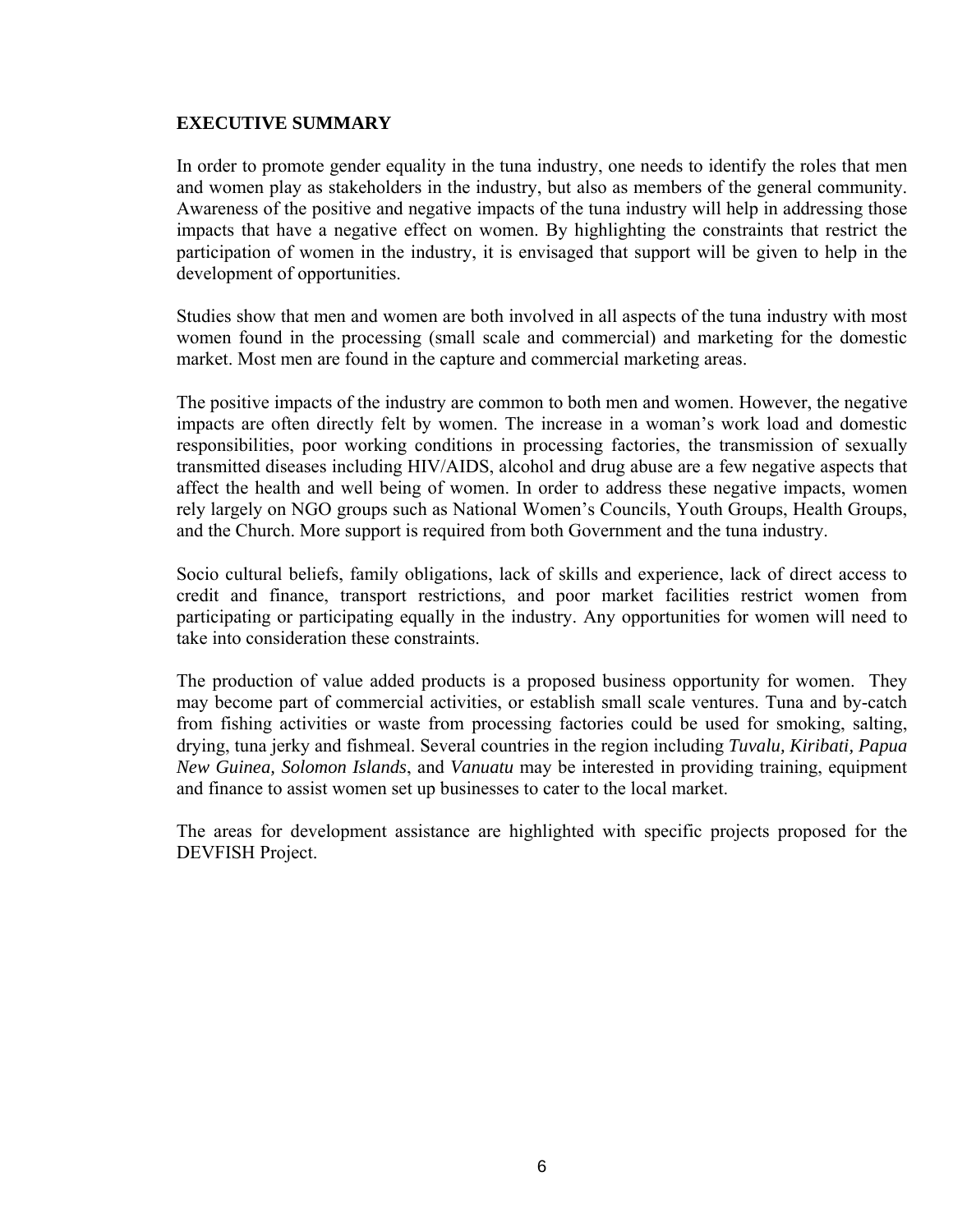# **1.0 INTRODUCTION**

## **1.1 The DEVFISH Project**

The *Regional Strategy Paper and the Indicative Programme* (RIP) agreed between the Pacific ACP (P-ACP) countries and the European Community for 2002-2007 identify fisheries development as one of three focal areas for EDF9 cooperation. The improvement and coordination of poverty-eradication-oriented national fisheries sector policies is targeted as an objective of fisheries development cooperation. The DEVFISH (Development of Tuna Fisheries in Pacific ACP countries) by the European Community is designed to meet this objective.

One of the key features of DEVFISH is that it is private sector oriented, that at the regional level will describe and measure the current pattern of P-ACP participation in tuna fishing and processing; and identify opportunities and strategies for enhancing that participation and the economic benefits that flow from it.

Under the DEVFISH project, one of the target groups identified is Pacific Islands women. As such, an activity to be undertaken is to promote gender equality in participating Pacific Islands private sector tuna development. To begin to address this activity, the project wishes to establish a baseline on what is known on the involvement of women in the tuna fishery in Pacific Islands and impacts on women as a result of tuna fisheries.

# **1.2 Terms of reference**

A 12 day consultancy with the *Secretariat of the Pacific Community*, and the *Pacific Islands Forum Fisheries Agency* was commissioned with the following terms of reference:

Under the supervision of the *Coastal Fisheries Programme Manager* the consultancy was a desk study that would cover the following areas:

- i) A review of literature that covers women's participation in Pacific Island tuna fisheries;
- ii) A review of issues relating to women's participation in Pacific Island tuna fisheries including key constraints to participation;
- iii) An assessment of impacts on women in general in relation to tuna fishing operations (domestic or foreign including transshipment and especially tuna processing) being developed in Pacific Islands countries;
- iv) Identify potential work areas where women can gain employment in domestic tuna fisheries in Pacific Island countries; and
- v) Identify critical issues that need to be addressed to reduce any identified negative impacts on women as a result of tuna fisheries and processing in Pacific Islands countries.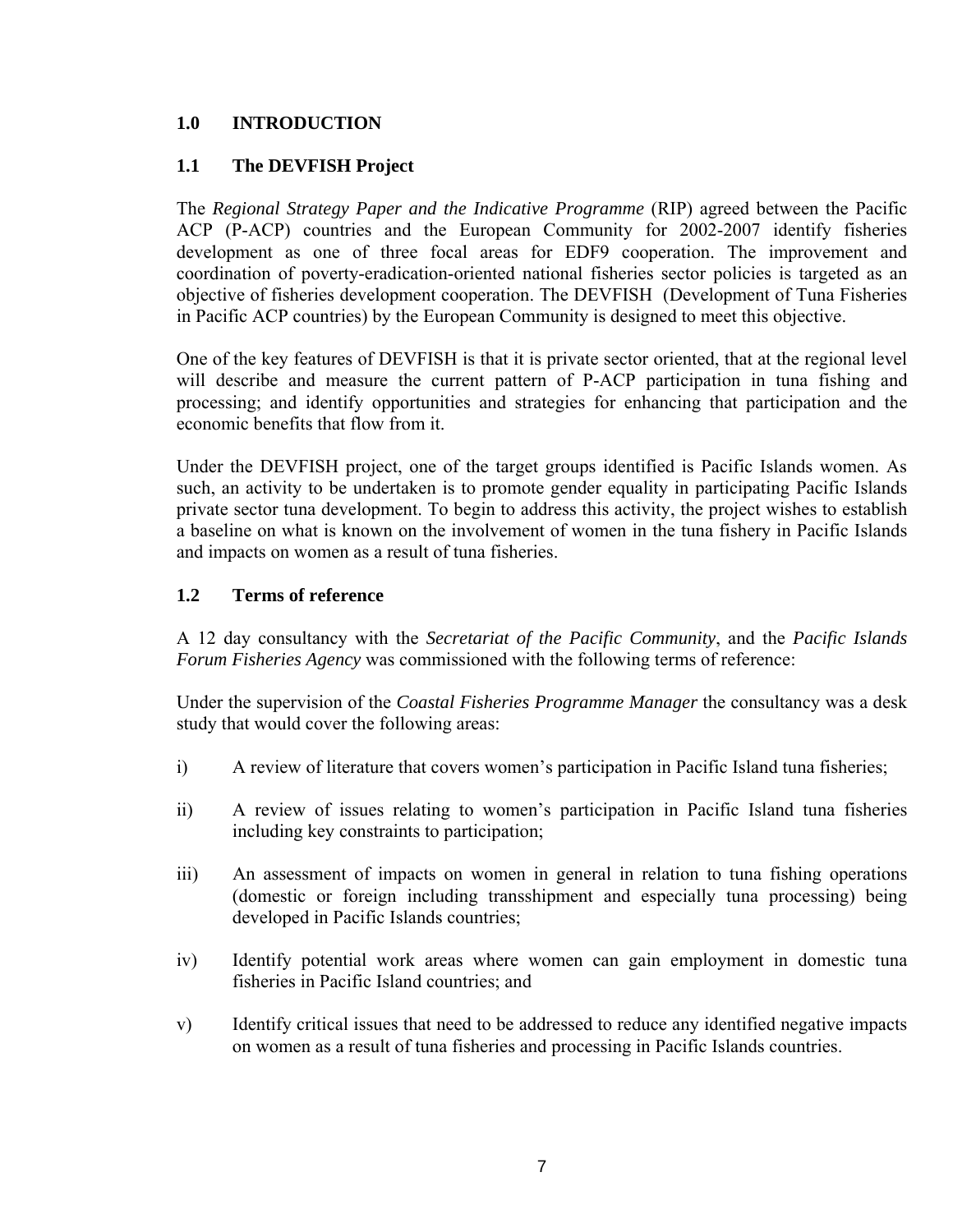# **1.3 Methodology**

As a literature review, this report has looked at national, regional and international articles, documents, field reports and books written on women in development, gender in development, women in fisheries, and the assessment, management and development of Pacific Islands tuna fisheries. In terms of gender research in tuna fisheries, the report calls on the documents produced by the *Pacific Islands Forum Secretariat* (Forsec), the *South Pacific Islands Forum Fisheries Agency* (FFA), and the *Secretariat of the Pacific Community* (SPC). A full bibliography is provided at the end of the report. It is important to note that the information in some reports cited may be outdated due to developments in the tuna industry.

# **1.4 Gender equality in the tuna industry**

Gender equality implies a society in which women and men enjoy the same opportunities, outcomes, rights and obligations in all spheres of life. Equality between men and women exists when both sexes are able to share equally in the distribution of power and influence; have equal opportunities for financial independence through work or through setting up businesses; enjoy equal access to education and the opportunity to develop personal ambitions (*UNFPA website*).

If men and women are not equally involved in decision making at all levels, decisions may not be balanced and may benefit one group more or less than another (*Pacific Islands Forum Secretariat 1998*).

The goal of gender equality in the tuna industry requires identifying the roles of men and women; constraints to women's participation; direct and indirect impacts of tuna fisheries; ways to reduce negative impacts of the fisheries, and opportunities for participation. Sustainable tuna industry development can only be achieved and measured with the active participation of all members in the community.

Gender varies with culture, time, religion, age and values. National studies carried out on gender issues in tuna fisheries have provided specific information. Athough there are findings specific to a country, there are also many similarities amongst Pacific Islands countries. This literature review, while providing specific examples, has summarized areas of consensus.

## **2.0 THE PARTICPATION OF WOMEN IN PACIFIC ISLANDS TUNA FISHERIES**

## **2.1 A summary of the roles of men and women in the tuna fisheries**

A review of reports on the Pacific Islands tuna industry shows that men tend to be involved in all activities from harvesting through to support services. Women in most island countries are involved in all activities with only limited involvement in harvesting.

**Table 1:** A summary of the roles of men and women in the tuna industry of the Pacific Islands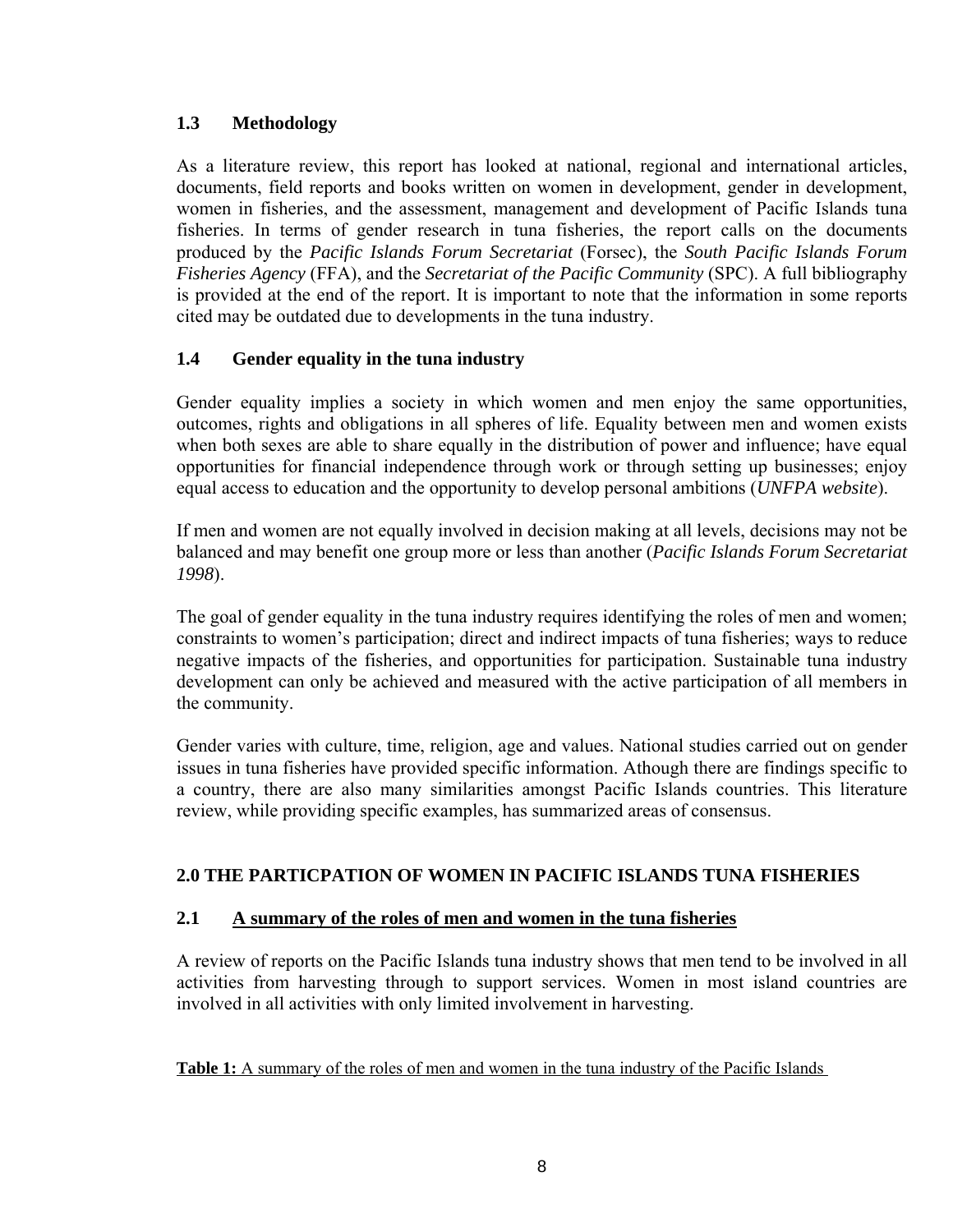| <b>Activity</b>   | Men                                                 | Women                                                                    |
|-------------------|-----------------------------------------------------|--------------------------------------------------------------------------|
| <b>Harvesting</b> | *Artisanal<br>and<br>subsistence                    | $\blacktriangleright$ Subsistence fishers                                |
|                   | fishers<br>*Crew on local/foreign vessels           | Bait fishers!                                                            |
|                   | *Partners<br>and<br>of<br>owners<br>companies       | Partners and owners of<br>companies                                      |
|                   | *Members<br>consultative<br>of<br>committees        | Boat owners                                                              |
|                   | *Industry liaison                                   | $\blacktriangleright$ Members of consultative<br>committees              |
|                   | *Surveillance and compliance                        | Industry liaison                                                         |
|                   | officers                                            | $\blacktriangleright$ Surveillance<br>and<br>compliance officers         |
|                   | *Observers/port samplers<br>*Engineers              | $\blacktriangleright$ Port samplers                                      |
|                   | *Boat repairs and maintenance                       | Stores control                                                           |
|                   | *Bait fishers                                       | Shore based support staff<br>mainly in administration<br>and office work |
|                   | *Boat owners                                        | Customary resource                                                       |
|                   | *Owners of nationalised quotas                      | owners (bait fish royalties)2                                            |
|                   | *Customary resource owners<br>(bait fish royalties) | $\blacktriangleright$ Makers and menders of<br>fishing gear              |
|                   | *Fishing gear maintenance and<br>construction       | $\blacktriangleright$ Fish handling to shore 3                           |
|                   | *Fish handling to shore                             |                                                                          |
|                   | *Stevedores                                         |                                                                          |
|                   | *Shore based support staff                          |                                                                          |
|                   |                                                     |                                                                          |
|                   |                                                     |                                                                          |

<span id="page-8-2"></span><span id="page-8-1"></span><span id="page-8-0"></span> <sup>1</sup> Arama and Associates 2000, notes that there are women bait fishers in Fiji. This is the exception rather than the rule for Pacific Islands women involved in the tuna industry.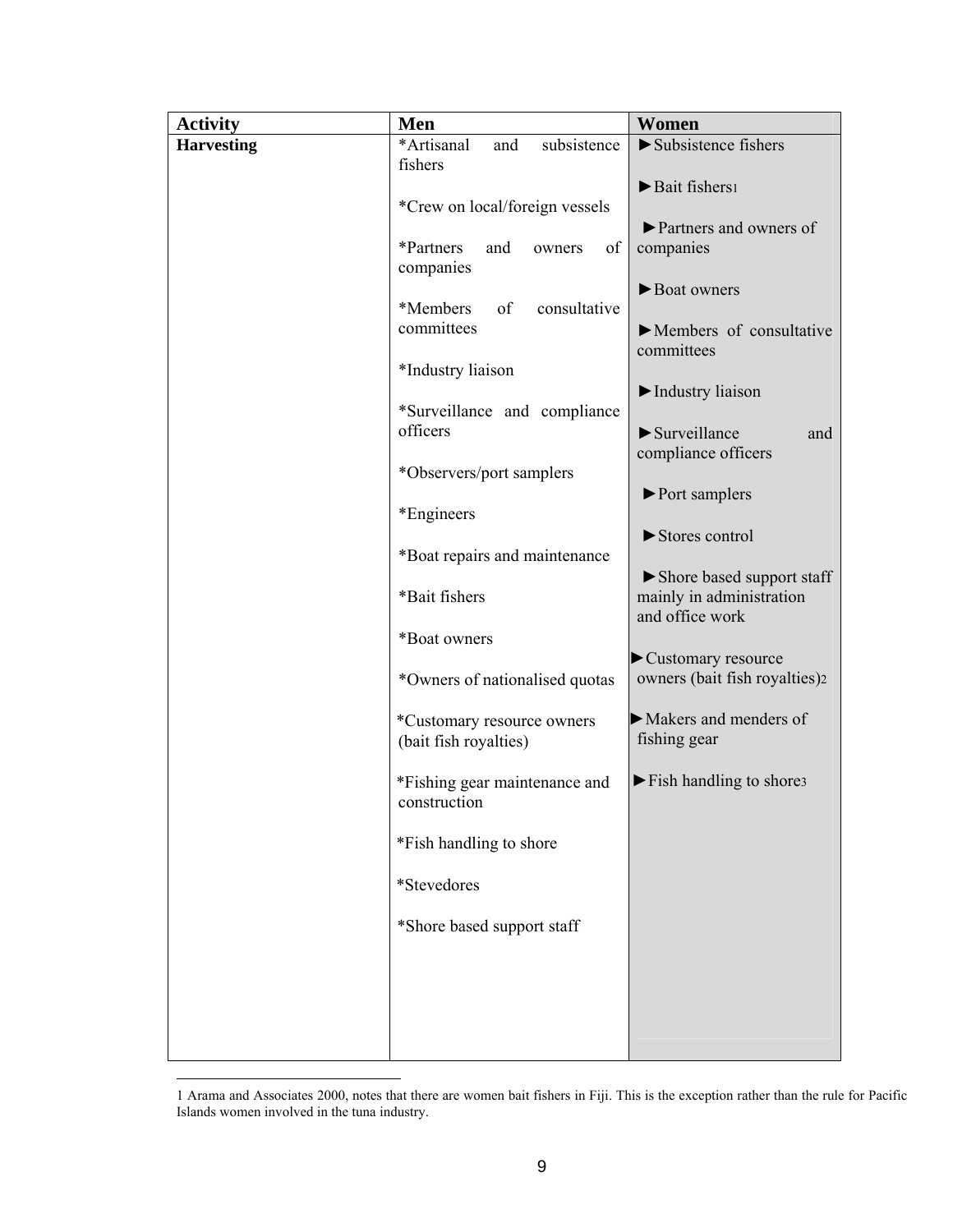| Processing                    | *Company owners and                                                                      | $\blacktriangleright$ Company managers                                                 |
|-------------------------------|------------------------------------------------------------------------------------------|----------------------------------------------------------------------------------------|
|                               | managers                                                                                 |                                                                                        |
|                               | *Cannery and loining plant<br>workers                                                    | Cannery and loining plant<br>workers                                                   |
|                               | *Cool storage workers                                                                    | $\blacktriangleright$ Administrative staff<br>including secretaries<br>and accountants |
|                               | *Transport workers (forklift)<br>operators, weighmasters<br>etc)                         | $\blacktriangleright$ Quality control and<br>laboratory workers                        |
|                               | * Administrative staff including<br>accountants                                          | $\blacktriangleright$ Food service providers at<br>cannery                             |
|                               | *Quality control and laboratory<br>workers                                               | Hostel workers                                                                         |
|                               | *Engineers and plant<br>maintenance workers<br>(carpenters, plumbers,<br>labourers, etc) | $\blacktriangleright$ Support staff such as<br>cleaners                                |
|                               | *Graders                                                                                 |                                                                                        |
|                               | *Support staff (cleaners,<br>security, maintenance)                                      |                                                                                        |
| <b>Marketing/Distribution</b> | *Local marketing and<br>distribution                                                     | Local marketing and<br>distribution                                                    |
|                               | <i>*Transportation</i>                                                                   | $\blacktriangleright$ International marketing<br>and distribution                      |
|                               | *Drivers                                                                                 | Drivers                                                                                |
|                               | *Engineers                                                                               | Market research and                                                                    |
|                               | *International marketing and<br>distribution                                             | promotion                                                                              |
|                               | *Economists/Accountants                                                                  | $\blacktriangleright$ Sales clerks                                                     |
|                               |                                                                                          |                                                                                        |
|                               | *Market research and<br>promotion                                                        |                                                                                        |
| <b>Secondary activities</b>   | *Public sector workers linked to                                                         | ▶ Public sector workers                                                                |

 <sup>2</sup> Royalties are distributed to women in some parts of the Solomon Islands, for example Munda bait grounds (Mike Batty, FFA, personal communication).

<sup>3</sup> Women in Madang, PNG are involved in fish handling to shore (Mike Batty, FFA, personal communication, June 2006).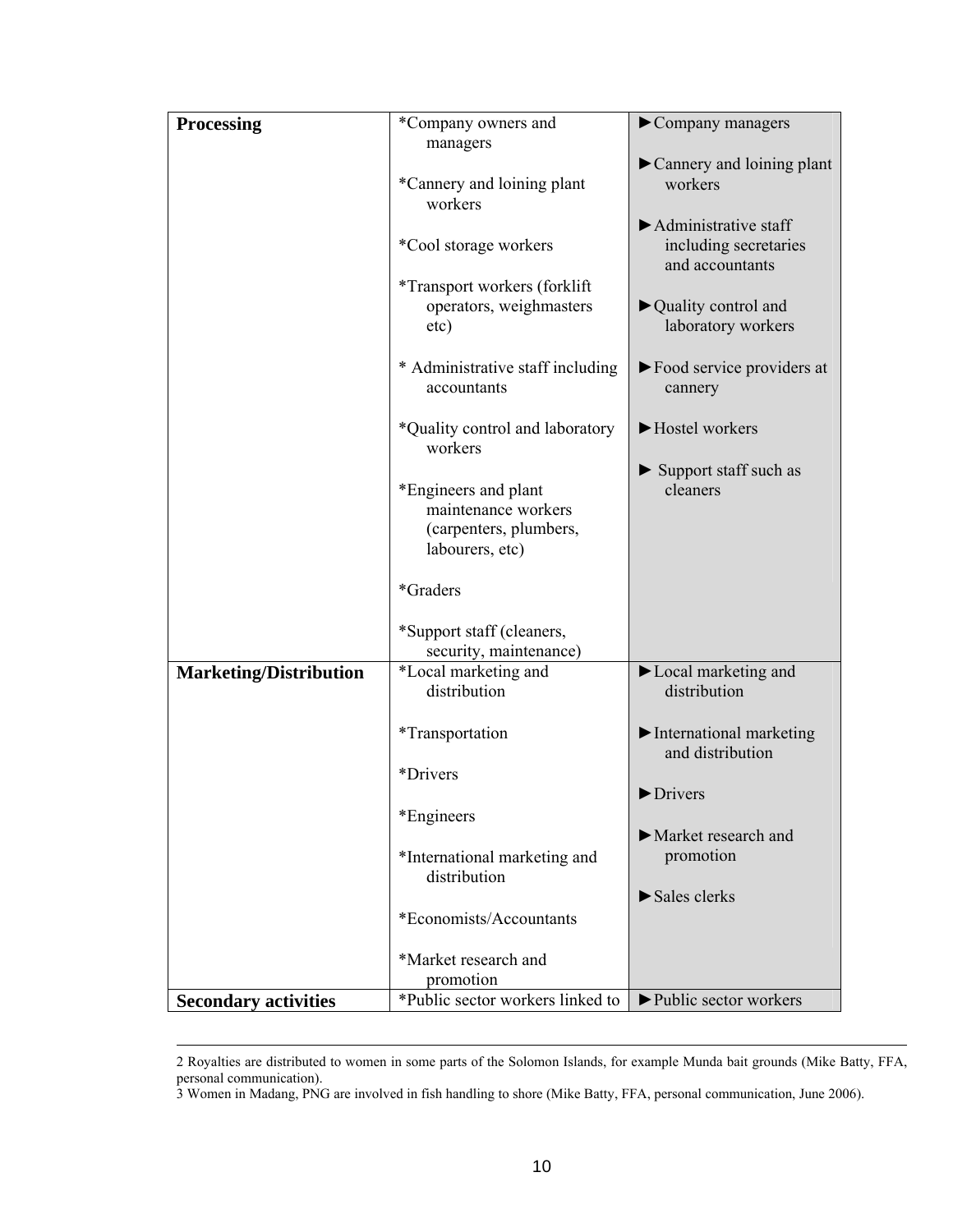|                            | fisheries                                               | linked to fisheries                                                                             |
|----------------------------|---------------------------------------------------------|-------------------------------------------------------------------------------------------------|
|                            | *Security workers                                       | $\triangleright$ Sex trade workers                                                              |
|                            | *Sex trade workers                                      | $\blacktriangleright$ Casino and niteclub<br>workers                                            |
|                            | *Casino and niteclub owner and                          |                                                                                                 |
|                            | workers                                                 | $\triangleright$ NGO staff dealing with<br>negative side effects of                             |
|                            | *NGO staff dealing with<br>negative side effects of the | the industry                                                                                    |
|                            | industry                                                |                                                                                                 |
| <b>External employment</b> |                                                         | $\blacktriangleright$ Take on alternative work<br>to support family in an<br>unstable industry. |

*(Summary of literature on gender roles by Forsec, SPC, and FFA)*

# **2.1.1 A closer look at women's participation**

Although the literature provides information on the roles of men and women in the tuna industry, there is limited sex disaggregated data quantifying the numbers of men and women in each area. This data can be found in the harvesting and processing areas and is usually produced as part of a one off study. Canneries such as the *Pacific Fishing Company Ltd* (PAFCO) and *Solomon Taiyo Ltd (STL)* have collated data.

Baseline quantitative data is required to assist in the allocation of resources that will promote gender equality in the tuna industry. In order to be effective, the data must be updated on a regular basis so that a comparative analysis over time can be made. Below is a summary of the literature. Where available, sex disaggregated data is included in the text or cited for reference.

In addition, Annex 2 provides a table of men and women in eight Pacific Islands countries who are employed in the harvesting and processing of tuna. The unpublished data has been collected by *SPC Fisheries Development* staff while carrying out national field work. The information highlights the areas in which men and women are employed in national tuna industries, shows male/female ratios in artisanal and commercial harvesting as well as processing sectors. Although the table is undated the information provides comparative tuna industry employment across the region.

## **Harvesting**

Mainly due to culture and social customs, most Pacific Islands women do not participate in deep sea fishing. Cultural beliefs that women on fishing boats are bad luck, traditional beliefs that fishing is a man's field, and the social obligations of household and family inhibit the participation of women. Apart from women who have been trained as Fisheries officers at the SPC/Nelson Polytechnic, few in the region have been trained to be crew. The Nelson course provides training in navigation and chart work, practical netting and seamanship, marine electronics, safety and survival at sea, outboard repair and maintenance, seafood safety and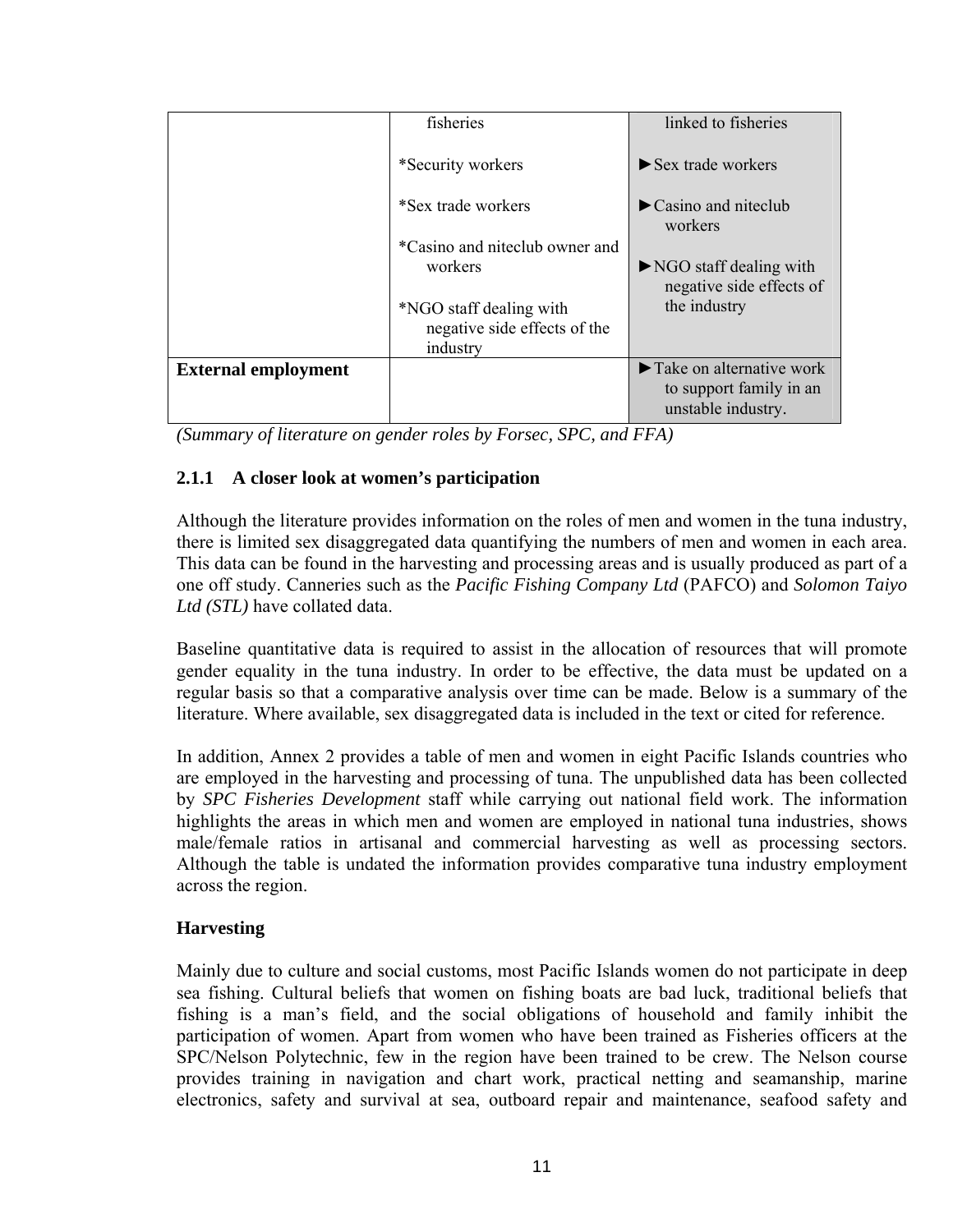quality management, vessel construction and safety management, business management and report writing. Of the 54 students trained at the regional level from 1996 to 2005, only 6 did the fisheries officers course. These women from Kiribati, Samoa, Tonga, FSM, Niue all worked in the *Departments of Fisheries* and returned there after the course ended (see Table 5).

There are women in parts of *Papua New Guinea, Solomon Islands*, and the *Federated States of Micronesia* who fish for subsistence purposes. Others in the region fish for bait, own boats, conduct port sampling of tuna, and are employed as support staff in the capture fishery, mainly in store control, administration and office work.

The gender issues study of the *Fiji* tuna industry provides employment data for men and women in the harvesting and processing sectors[.4](#page-11-0) According to the study, sources of information are scarce, variable, and subject to rapid change, as the industry develops or reacts to market forces and availability of fish. Most of the 2001 data on vessels, crew and staff collected for the study were expected to change in the near future. Ten companies indicated that boat numbers, crew and processing staff would increase by 2002. Where companies are involved in both harvesting and processing, it is difficult to separate out staff involved in both areas.

The *Fiji* study also provides quantitative targeting the harvesting sector and the processing sectors as can be seen in Tables 2 and 4. Twenty-one companies with a total of 92 vessels were recorded as being involved in harvesting in the *Fiji* study of 2001. The data shows that only men are in the vessel positions of captains, engineers and crew. Approximately 1268 jobs at sea are provided with women employed as 30% of office staff. Workshop and other shore based maintenance work are carried out by men (88%) with women employed in making long line gear.

| Job Type            | No. of men | No. of women | Total | $%$ men | $%$ women |
|---------------------|------------|--------------|-------|---------|-----------|
| Company/boat        | 20         |              | 21    | 95      |           |
| owners/managers     |            |              |       |         |           |
| Skippers            | 102        |              | 102   | 100     |           |
| Engineers           | 126        |              | 126   | 100     |           |
| Crew                | 1040       |              | 1040  | 100     |           |
| Office (harvesting) | 63         | 27           | 90    | 70      | 30        |
| Workshops<br>and    | 130        | 10           | 140   | 93      |           |
| other harvesting    |            |              |       |         |           |
| <b>Totals</b>       | 1481       | 38           | 1519  | 97      |           |

**Table 2:** Numbers and percentages of men and women directly employed in the harvesting sector in November 2001, by job type (Fijian and non-Fijian)

(Pacific Islands Forum Secretariat.2004. *Gender Issues in the Fiji Tuna Industry* in Gender Issues in the Pacific Tuna Industry Volume 2).

Chapman's 2001 field report on *Fiji* includes a table showing the approximate composition of staff in tuna processing/packing facilities, office and workshops. The table provides information on numbers of men and women (Fijian and non Fijian) employed by twenty eight fishing companies.

<span id="page-11-0"></span> <sup>4</sup> The Fiji study was undertaken by Lyn Lambeth (SPC Community Fisheries Officer and Margaret Leniston (Pacific Islands Forum Secretariat Gender Issues Advisor).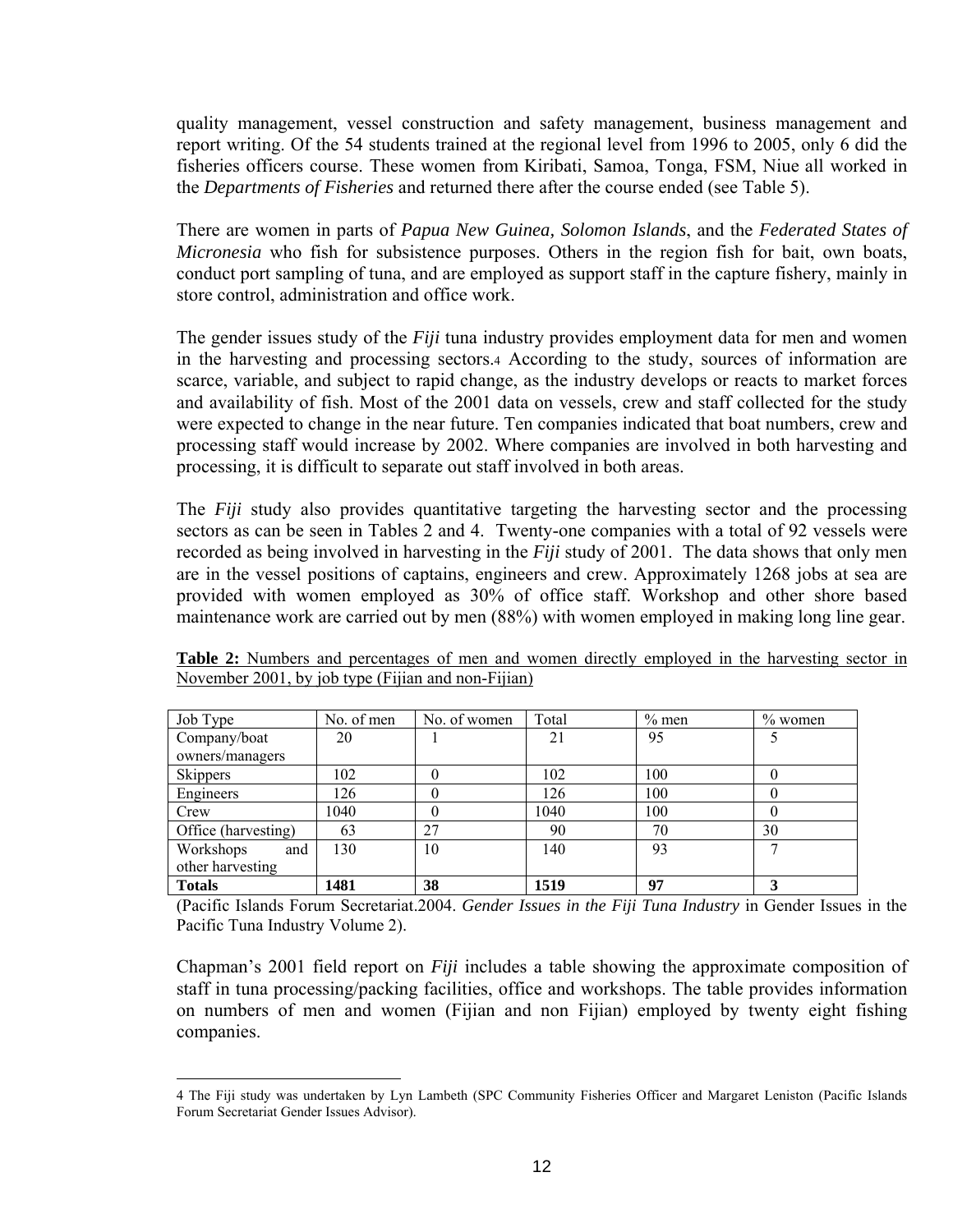#### **Processing**

The area in which women play a prominent role is in processing. Women in many countries including Tuvalu, Kiribati, the Republic of the Marshall Islands, and Papua New Guinea are responsible for subsistence processing for the home or for sale at the local market – salting, drying and tuna jerky being the main activities used to preserve seafood where there is no/limited electricity, refrigeration and/or transportation to markets. As soon as the men return home from fishing trips, the women take over the responsibility of cleaning, gutting and processing fish which include salting and drying and baking in earthen ovens.

Commercial canneries employ mainly women. There are two large canneries in *American Samoa*, a smaller cannery in the *Solomon Islands*, one in *Fiji*, and two in *Papua New Guinea*. *Solomon Taiyo Limited* (STL) is responsible for freezing, smoking and canning, as well as fishmeal production. In *Fij*i there are three main tuna processing and packing plants in Suva, another in Pacific Harbour, one at Lautoka, and PAFCO at Levuka. Three other tuna longline companies are interested in establishing processing and packing facilities in Suva. The *Voko cannery* and other processors are looking at processing and value adding bycatch species taken during tuna longlining. Loining of albacore for the EU market, filleting or cutting stakes and packing them, and smoking are areas of development for processing facilities (*Grynberg and Twum-Barima 1995*).

Solomon Taiyo Ltd *(STL*) employs a total workforce of 2, 298 of which approximately 600 are women. Of the total women employed in the processing industry by STL, almost all are based in Western Province and employed in the Noro cannery, most in unskilled positions doing fish processing (Tuara and Nelson 2000). Hughes 1995 in his performance appraisal of STL stated that the cannery uses grading systems which take into account such factors as education, skills, merit, levels of responsibility and seniority. The salary structures apply to staff positions, in which there are six levels ranging from middle management at the top down to junior staff at the bottom. The wage structure covers workers who are graded as non-skilled, semi-skilled and skilled. Table 3 depicts this system as it relates to female employees.

| Area                             | <b>Total and percentage</b> |       | <b>Staff Grade and percentage</b> |         |
|----------------------------------|-----------------------------|-------|-----------------------------------|---------|
| Honiara Office Staff             | $10$ of 58                  | 31%   | Grade C 1 of 1                    | $100\%$ |
|                                  |                             |       |                                   |         |
| Noro Base Staff                  | 3 of 58                     | $5\%$ | Grade D 0 of 8                    | $0\%$   |
| Cannery Staff                    | 38 of 94                    | 51%   | Grade E 0 of 16                   | $0\%$   |
|                                  |                             |       |                                   |         |
| Cannery Workers                  | 648 of 763                  | 85%   | Grade F 2 of 30                   | $7\%$   |
|                                  |                             |       |                                   |         |
| Arabushi Production              | 7 of 99                     | 7%    | Grade G 7 of 46                   | 15%     |
| Grade H                          | 9 of 15                     | 60%   | Grade I 13 of 17                  | 76%     |
| <b>Total of Female Employees</b> |                             | 34%   |                                   |         |
| Total Females in Staff Grade     |                             | 24%   |                                   |         |

| <b>Table 3:</b> Solomon Taiyo Ltd's employment of women |
|---------------------------------------------------------|
|---------------------------------------------------------|

(Hughes, Tony 1995. FFA 95/54: *Costly connections: a performance appraisal of Solomon Taiyo Ltd*)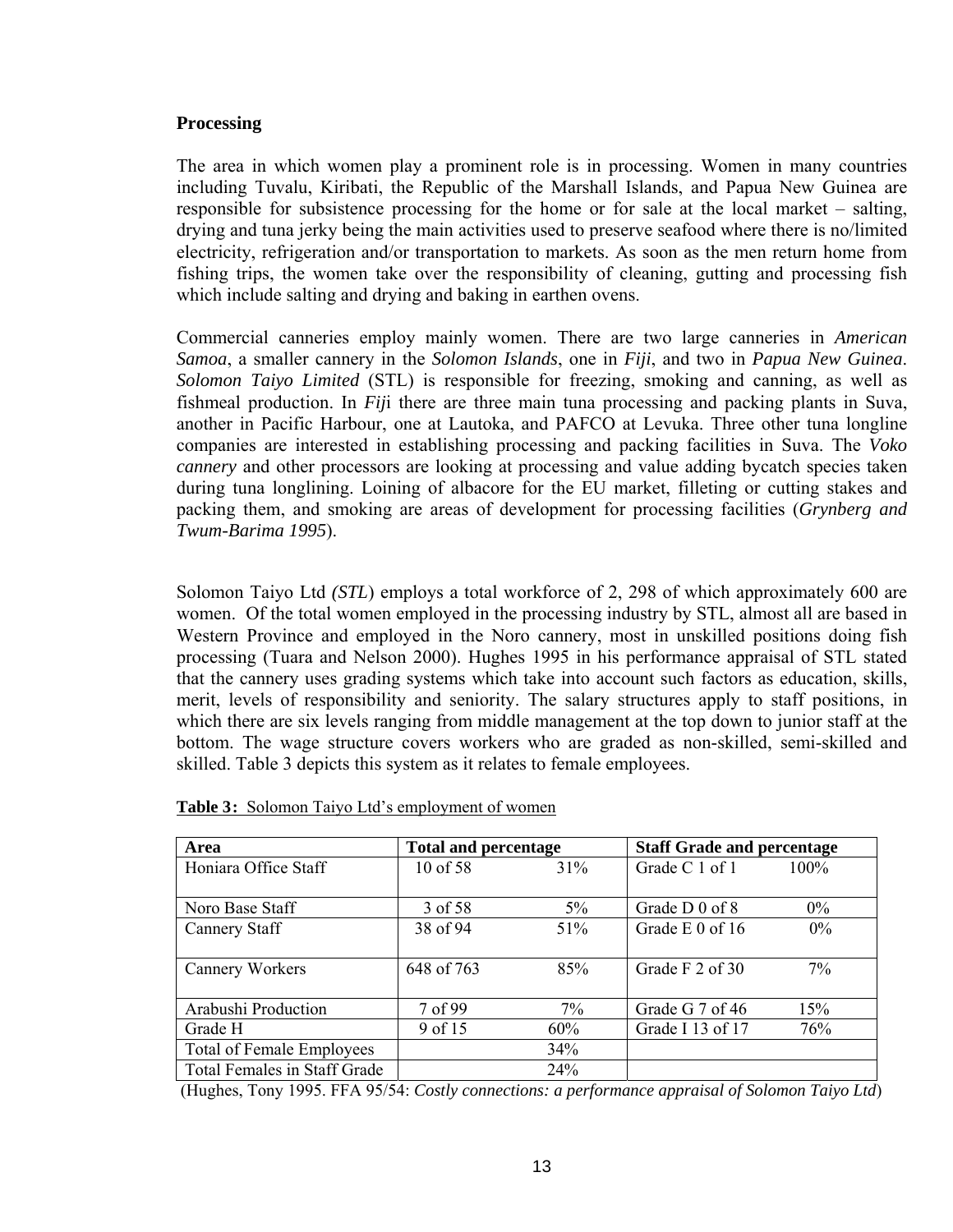Table 4 shows that in *Fiji* in 2001, of the estimated 983 staff employed in processing and packing jobs, about 70% were women. Most of these women work for PAFCO making up 80% of the staff (or 820 women).

| Job Type            | No. of men | No. of women | Total | $\%$ men | $\%$ women |
|---------------------|------------|--------------|-------|----------|------------|
| Company/managers    |            |              |       | 88       | 12         |
| Processing/packing  | 291        | 686          | 977   | 30       | 70         |
|                     |            |              |       |          |            |
| Office (harvesting) | 34         | 42           | 76    | 45       | 55         |
| Workshops<br>and    | 93         | 22           | 115   | 81       | 19         |
| other               |            |              |       |          |            |
| <b>Totals</b>       | 425        | 751          | 1176  | 36       | 64         |

**Table 4:** Numbers and percentages of men and women directly employed in the processing sector in November 2001, by job type (Fijian and non-Fijian)

(Pacific Islands Forum Secretariat, 2004. *Gender Issues in the Fiji Tuna Industry* in Gender Issues in the Pacific Tuna Industry Volume 2).

Other countries with processing plants include the *Federated States of Micronesia*, and *Kiribati*. The state owned *Pohnpei Fisheries Corporation* (PFC) is involved in processing and exporting frozen tuna steaks and loins mainly to the USA. PFC obtains non-export grade fish from longline vessels and local boats as its raw material. Tuna and swordfish jerky are produced for export to the *US* and *Korean* markets, with a small amount sold locally. Of the 40 staff employed, 10 are women (2 in middle management and 8 on the production line). Men work in the areas of filleting, quartering and skinning, while the women are employed in trimming, inspecting, bagging and sealing. The processing of fish is currently being conducted in *Kiribati* in two plants. Women supervisors of both plants were of the view that women were better at processing fish, and were also much better at attending to work and to their duties. The *National Fishing Corporation of Tuvalu* (NAFICOT) hires women on an adhoc basis to process the fish for smoking steaks, fillets etc. 80% of the fish is sold fresh and unprocessed with processing done on demand for restaurants, hotels and special orders. (*Lambeth 2000 and Vunisea 2006*)

#### **Marketing and Distribution**

Women tend to be involved in the domestic market selling the tuna caught by men. In *Tuvalu*  some women, using handcarts and large ice chests, sell their husbands catch outside the main shop on Funafuti. On the outer islands the fish is sold by women from home or to NAFICOT fisheries centres. In *Fiji* and *Tonga* women sell the tuna at the market place. In Pohnpei there are a variety of seafood shops and markets selling fresh and processed goods. On days when the Pohnpei tuna processing plant is operating, off cuts from the production line are bagged and sold to the public for \$US1.00 per 20lb bag. (*Lambeth 2000*). In Yap, fish is sold by the string, whole and on ice, with little or no processing before sale. Smoked or fried fish is sold for lunch packs. The sale of fish exists in Kosrae ranging from the ice chest store to larger facilities. Women perform much of small scale marketing of fish in Colonia while in the villages they are mainly the ones who decide on the customary distribution of catch (*Lambeth 2001*).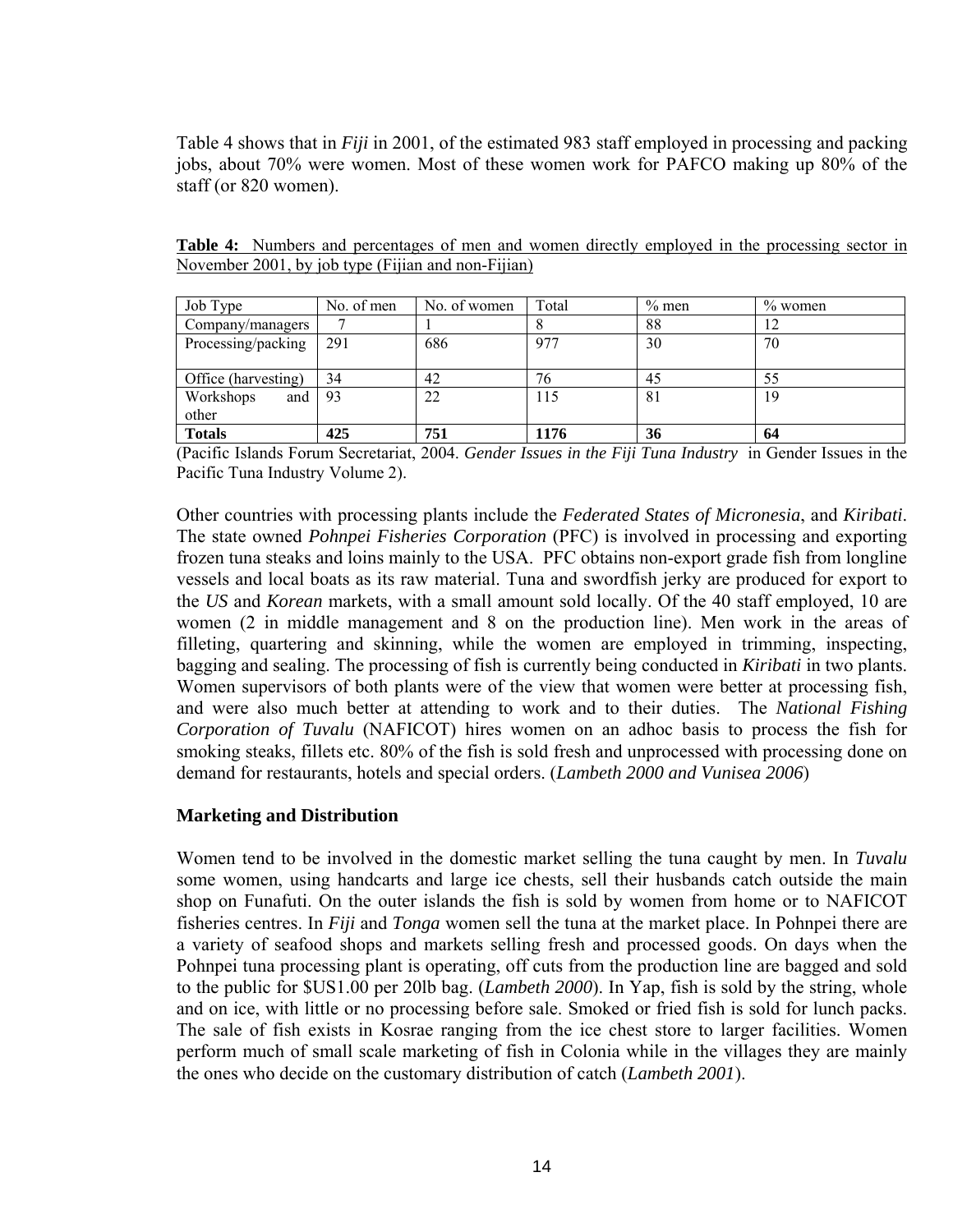Where there is no central fish market as in *Palau,* and in *Fiji,* the women have to travel by road and boat to reach the main market place.

In *Kiribati* the selling of fish is an activity that is dominated by women. Distribution points include the roadside, fish market, mobile sales from moving cars, and retail outlets. Women also go out to the mother ships berthed out in Betio harbor and exchange coconuts and other food items for tuna discards from the ships that they then sell at a very low price (*Vunisea 2006*).

There are few women involved in export marketing and distribution. However in the *Federated States of Micronesia* and *Kiribati* there are women Managers in charge of processing plants. Employment as drivers, market research and promotion, sales and engineers are also undertaken by women. Unfortunately very little, if any, data is available on employment of men and women in the marketing sector.

#### **Secondary activities**

The tuna industry is linked to the provision of a variety of goods and services. Women are employed in government departments such as fisheries, health, women's affairs, social welfare, as well as in the business sector (airlines, shipping, export, retail shops, and restaurants). They are also involved in the illegal sex industry servicing seafarers and foreign fishermen. Women work in casino and niteclubs providing entertainment to visiting crew. They are employed in the many non-governmental organisations in countries providing support in trying to minimize the negative effects of the tuna industry. Such agencies include the church, National Councils of Women, health groups dealing with sexually transmitted diseases and HIV/AIDS, and small business support groups.

The relatively recent developments of long line and purse seine tuna transshipment through some ports has created more immediate, locally-based opportunities for the local private sector in supplying and servicing foreign operations (*Lambeth 2001*).

## **External employment**

Women take on work outside the tuna industry as income from the industry may be unstable and unpredictable. Processing plants may close when raw material is low. In addition, remittances from seafarer husbands may take a long time to reach home.

#### **2.2 A summary of issues relating to women in tuna fisheries**

Studies carried out on women in the tuna industry identify issues of specific concern to each country. In some countries, such as *Kiribati,* the domestic tuna industry is not fully developed nor the post-harvest or value added component of the industry developed as yet, so there are no major current issues in direct employment concerns (*Vunisea 2006*).

#### **Below are the key issues of concern to women that have been identified in the literature:**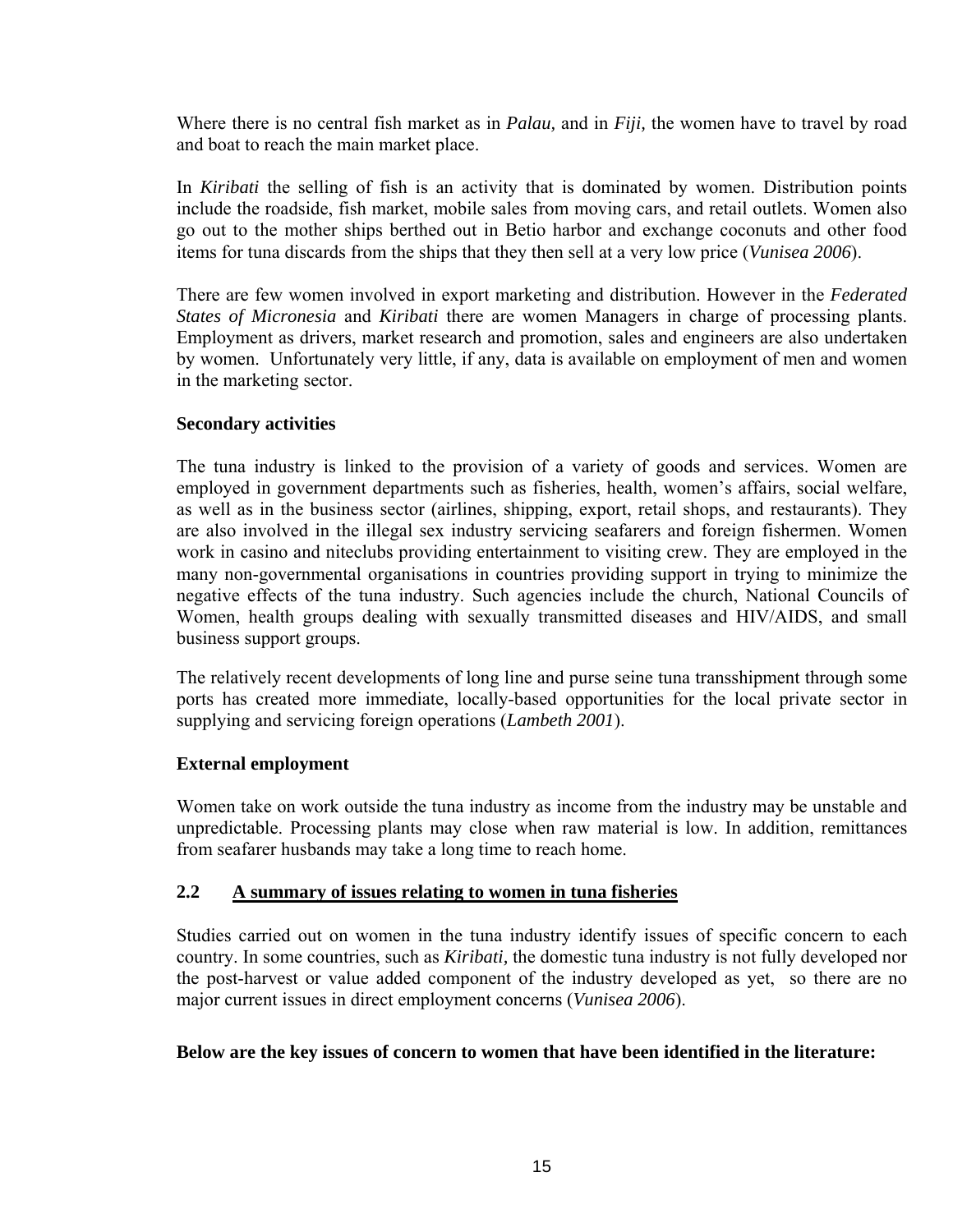#### **2.2.1 Employment: terms and conditions for workers and their families**

Due to the unstable nature of the tuna industry, families cannot rely on a regular income. Irregular finance from seafarers or fishermen often means that the family must find ways to make ends meet. There are few financial support schemes for seafarers/ fishing vessel crew, or processing plant workers. Where women are left responsible for raising the family, they have to either seek alternative means of raising income, or take out high interest bank loans. A vicious cycle occurs where women are taking out successive loans in order to pay other loans. Some Seafarer organizations have schemes to help financially support the wives at home. Processing canneries also provide support as discussed below.

Various studies on the working conditions of women in the industry highlight gender discrimination. The lack of appropriate legislation makes women subject to different job controls and standards relating to employment benefits and rights. In relation to the *Fiji Factories, and Employment Act*, women are subject to different job controls and standards relating to employment benefits and other rights. In particular, maternity provisions in the *Employment Act* do not protect women from heavy manual labour or other harmful work during pregnancy. However the main limitation of the Act is that it does not provide women with full pay compensation while on maternity leave. Health and safety conditions in canneries may be poor with women forced to stand for long periods of time.

Women employed in some processing plants are paid lower wages than men employed to do the same work. According to Emberson-Bain, at PAFCO, all women are classified as unskilled labour so wages are low with a minimum rate of \$1.53 for all women irrespective of job, skill, experience or productivity. On the other hand men's work is classified as semi skilled or skilled giving them higher value and wages. As unskilled workers, women are not given any training or opportunities for promotion. At the same time, women work two jobs – one in the factory and the other at home cooking, cleaning and caring for the family (*Emberson-Bain 1994 and 2001*). Note that PAFCO has upgraded its operations since Emberson-Bain's studies and the upgrade has lead to improvements in worker's conditions.

Plants may not have child care facilities for young children placing a greater burden on women employees, who may have to take time off to look after a sick child or other family member.

When both parents are absent from the home, it is likely that the women in the home will take on the household chores. As a consequence young girls may have problems trying to keep up with school work and be forced to give up their educational pursuits (*Emberson-Bain 2000*).

It is important to note that not all canneries are alike. *Solomon Taiyo Ltd* provides social and economic benefits in addition to wages. These are available to both male and female employees and may offset some conflict over spending priorities within families to the benefit of children (*Tuara and Nelson 2000*).

## **2.2.2 Representation and decision making**

Few women are in decision making positions in fisheries departments where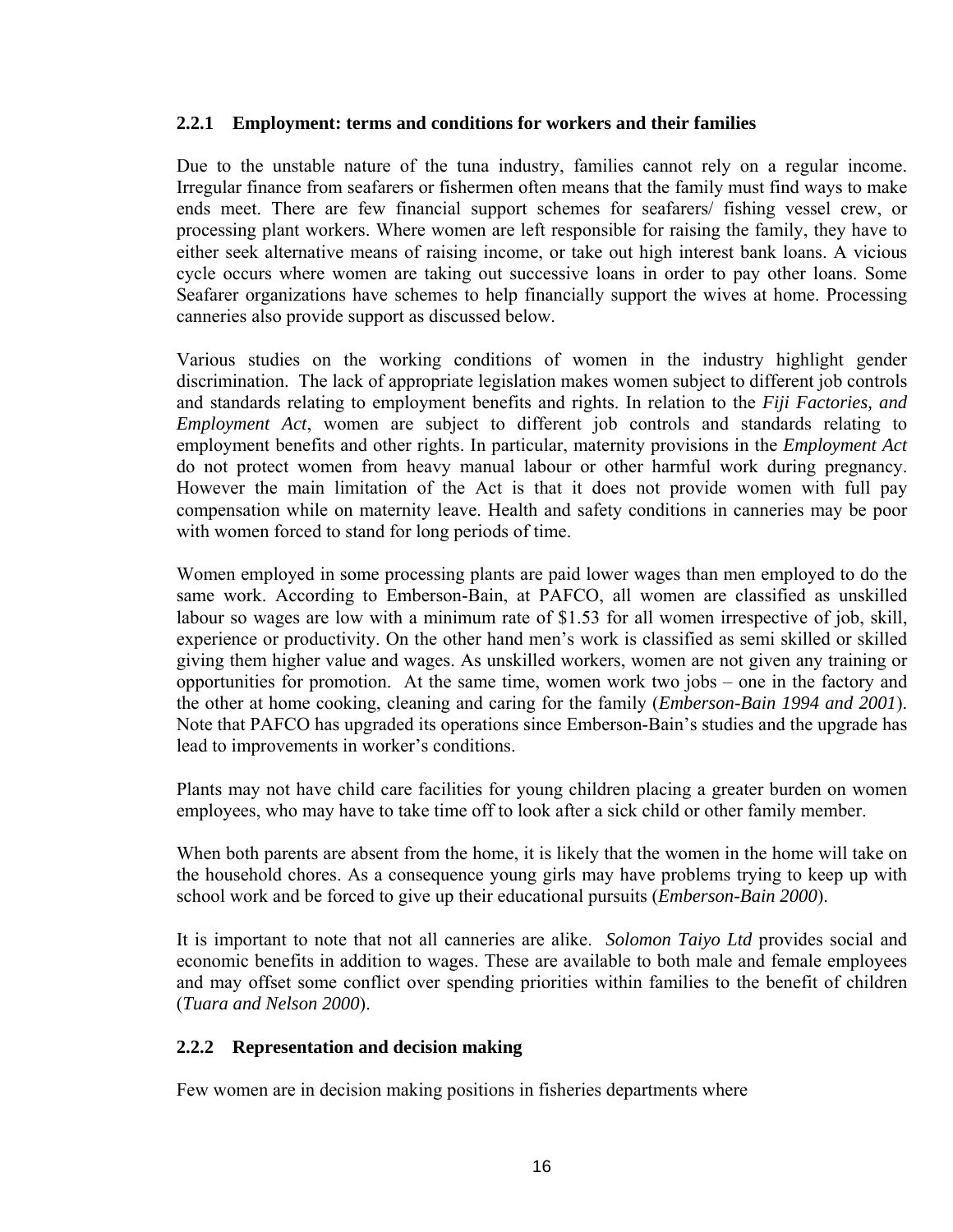decisions on the management and development of tuna resources takes place. The allocation of tuna boat licences, inspections of processing plants, and decisions on support services (training and information) tend to be made by men. However there are exceptions to this where women can be found in senior positions (see CEO of the Fisheries Ministry in *Fiji,* Permanent Secretary for Fisheries in *Solomon Islands*[5,](#page-16-0) senior staff in the *Cook Islands*, *Kiribati, Tonga*, and *Wallis and Futuna*). In *Papua New Guinea* women are found in the licensing and sanitary/health inspection decisions.[6](#page-16-1) Although processing plant managers are usually men, there are examples of women managers in the region as noted earlier. As the tuna industry impacts on both men and women, it would make sense to have both employed in management positions to ensure decisions that take into consideration all stakeholders. In addition, female Managers of processing plants may have a rapport with women workers that a male Manager may not possess.

## **2.2.3 Health**

All of the literature on gender issues in the tuna industry highlights women's health. Emberson-Bain 1994 and 2001 reports comment on women working in PAFCO, has women workers telling of their lower back problems, swollen legs, knee and joint pains, influenza and other airborne diseases, contracted from standing for long periods of time in factories that have poor air circulation. The discomfort of working in the heat is an additional burden.

The health issue relating to the tuna industry and the sex trade is dealt with later in the report.

# **3.0 KEY CONSTRAINTS TO PARTICIPATION**

## **3.1 General summary**

Many field studies have been carried out to determine how to develop the domestic tuna industry in Pacific Island countries. A cost/benefit analysis for each country has been carried out, opportunities highlighted, and interventions proposed.

The main constraints which hinder any man or women from developing the tuna industry (small scale and commercial) are as follows[:7](#page-16-2) 

A limited or lack of:

- a regular supply of tuna
- ●experience such as entrepreneurship, technical experience in harvesting, processing, marketing
- ●a competitive nature for business
- ●finance especially start up capital
- ●skilled and unskilled labour
- ●infrastructure such as adequate ports and harbours, airlines, transport and communications
- ●fuel, water, electricity

<span id="page-16-0"></span> <sup>5</sup> Personal communication from Mike Batty, FFA, June 2006.

<span id="page-16-1"></span><sup>6</sup> Personal communication from Jonathan Manieva, SPC, June 2006.

<span id="page-16-2"></span><sup>7</sup> References taken from reports by Chapman 1998 to 2004, Doulman 1987, Gillett 2003, Grynberg and Twum-Barima 1995, Grynberg, Forsythe and Twum- Barima 1995, Kingston 1995, Rodwell and Tapiro 1995, Tong 1995 and 1996, and Wright 1995.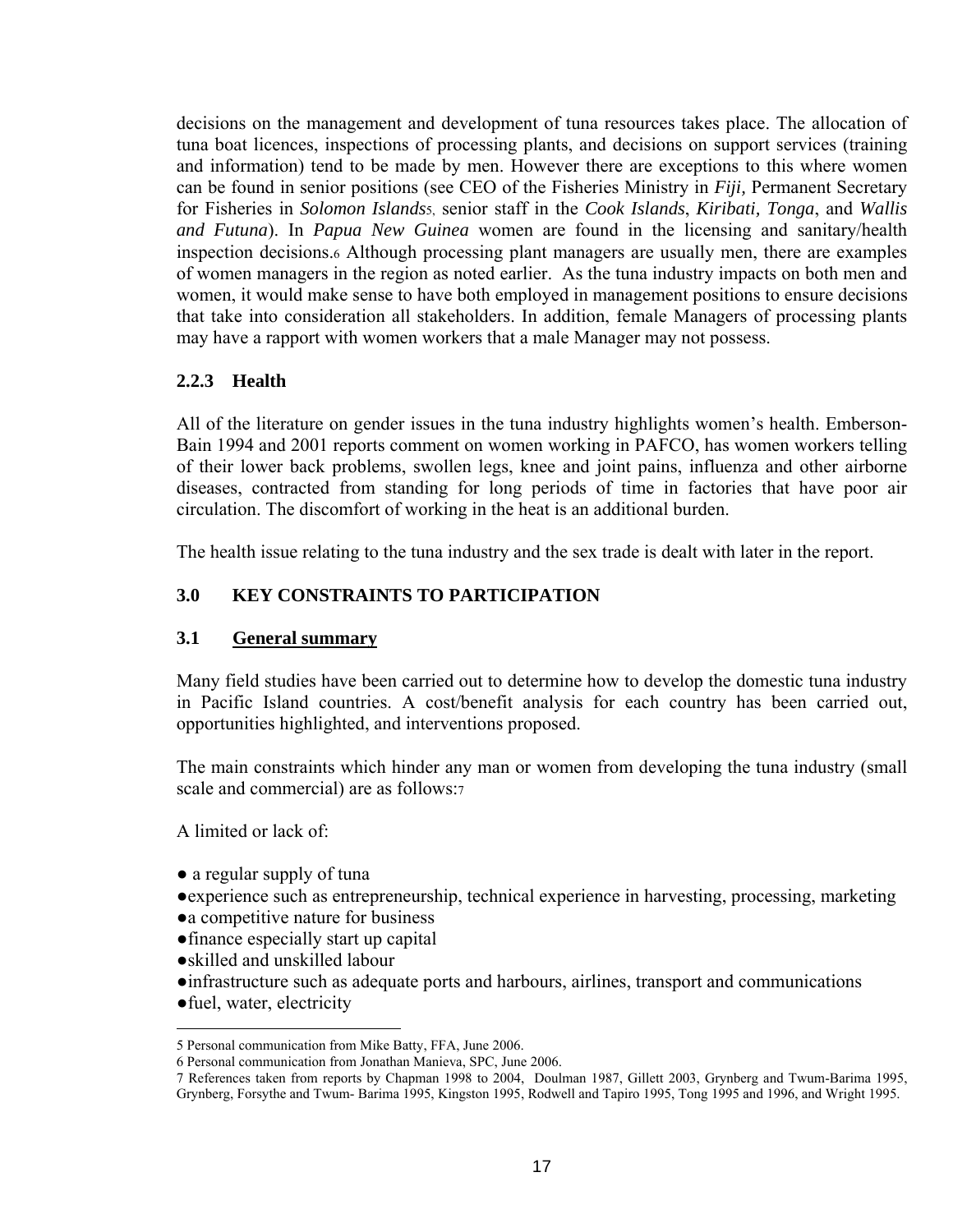- ●equipment
- ●bait
- ●markets
- ●airfreight
- ●storage facilities

Land acquisition is another common problem that restricts participation and development of the tuna industry. Throughout the Pacific the complex systems of traditional land tenure and a lack of current institutional arrangements to clarify tenure, land lease, and land transfer prevents the establishment of infrastructure and support facilities such as ports and harbours, processing plants, airports, distribution facilities, and administration/marketing outlets (*Pollard 1995, Chapman 2001 Tuvalu, 2002 Kiribati and 2004 Republic of the Marshall Islands field reports*).

In addition to the above, there are constraints that are specific in restricting the involvement of women in the tuna industry as discussed below.

## **3.2 Constraints specific to women's participation**

There are a number of constraints that restrict the participation of women in the tuna industry.

## **3.2.1 Socio-cultural beliefs**

Cultural beliefs continue to prevent the equal participation of women in the tuna industry. The important role of women in the fisheries sector – both in subsistence and commercial-artisanal activities – has yet to be given appropriate official recognition, support and resources. The reason for this is the belief that men fish and women provide support to fishermen. Few countries in the region have fisherwomen involved in deep sea fishing. Women tend to glean the reef for shell fish, crustaceans, sea cucumbers and octopus. Those who do go out on fishing boats, fish in the inshore area close to their household obligations rather than in the deep sea area (*SPC fisheries reports by Lambeth, Tuara, and Vunisea*).

Added to the belief that fisheries are a man's domain, women may not see employment in the tuna industry as a viable option. Women employed in processing plants tend to be from the rural areas where there are limited alternative means of employment. Although women are in large numbers in processing they tend to be in unskilled positions rather than in decision making positions.

SPC has been instrumental in raising the profile of women in fisheries through their in-country field visits, workshops, production of videos, and manuals. One aim of this work has been to expose women to employment opportunities within the marine sector. At the same time the in country work has helped develop links between women and those who can provide assistance such as donors, banks, government, and non government organizations.

In marketing, women's economic impact has not been quantified so women's contribution remains invisible. Women do not acquire the support they need to improve their employment conditions in marketing. Combating the dearth of quantitative and qualitative data on women's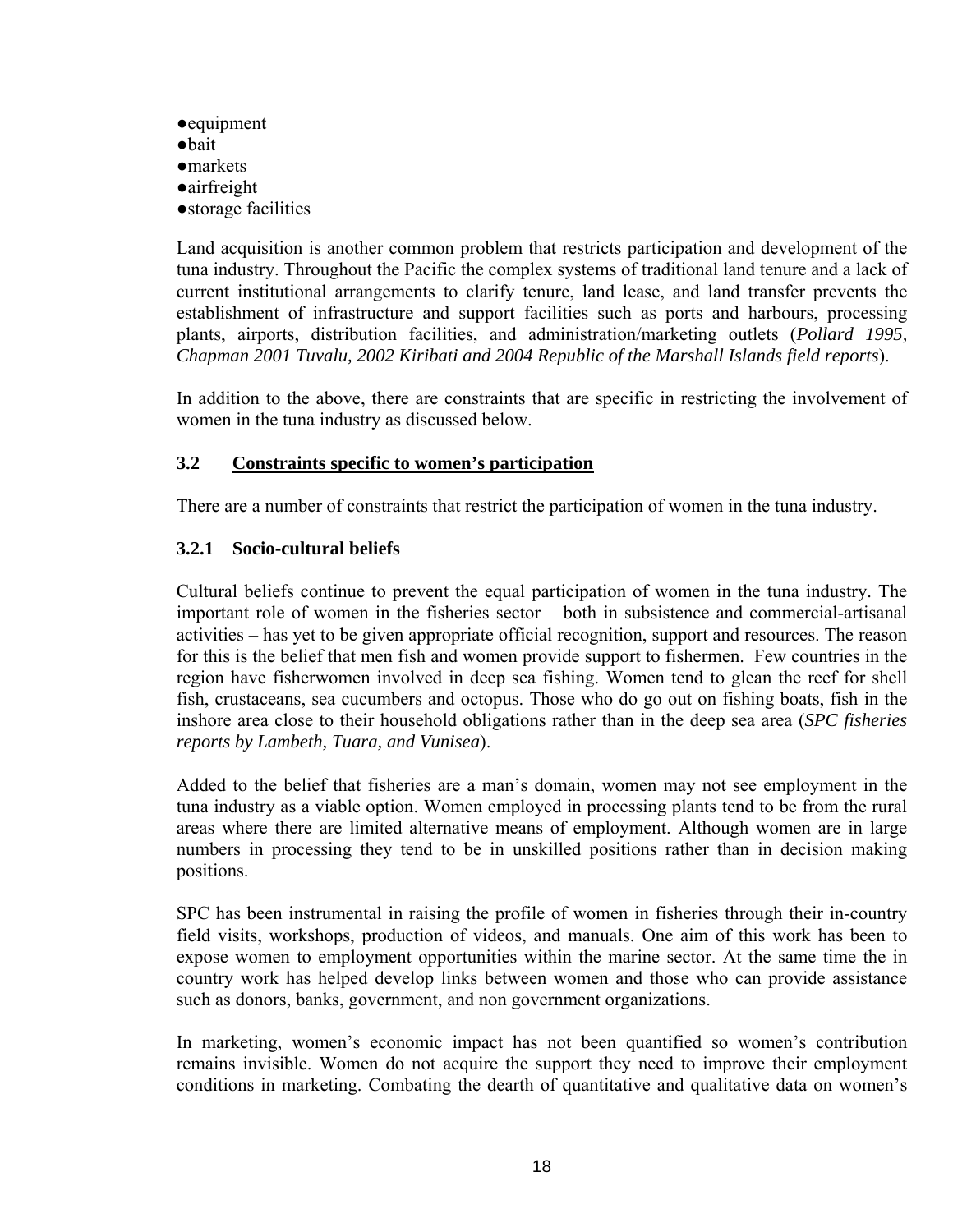involvement in tuna marketing could be a project worth looking into by regional organizations. This is discussed further in section 7 of this report.

# **3.2.2 Family obligations**

Whether from the *Solomon Islands* or from *Tonga*, the traditional role of the Pacific Islands woman is the care of the family and home. Such domestic obligations are often full time and prevent women from engaging in paid employment outside of the home.

The development of the tuna industry has provided opportunities for women to participate in the work force. However in most cases this has been at a cost to women's responsibilities in the family and home. Absenteeism is a common problem at PAFCO, According to Arama and Associates 2000, absence from work is an expression by the employee of having to maintain home stability in terms of keeping their domestic chores and duties up to date and their family happy. To accommodate absenteeism, canneries in have tended to hire a larger workforce. In the Marshall Islands, a family-job-system was used where one female member of a family would stand in for another who was busy. Other canneries have chosen to construct on site hostels for workers and these have their own problems as discussed elsewhere.

# **3.2.3 Lack of skills and experience**

Although national fisheries departments conduct training workshops, training is also provided by regional organizations such as SPC, USP and SPC CETC.

Training provided to those in the tuna industry tends to be for fishermen (different capture methods, boat skills etc.). This may be due to the social set up where men are the head of the household and decision makers. Communications to the household are to men not women. Although men obtain the training, the women take on the responsibilities of net making, and fish processing.

However post harvest training and training in business skills have been provided to women, as well as men. Table 6 provides an outline of the courses undertaken by 54 women in the region from 1996 to 2005.

Training of women in commercial processing plants is on-the-job and usually through observation of fellow workers.

## **3.2.4 Access to credit and finance**

Few, if any women, have enough money to invest in a small business and rely on external sources of funding. Banks have strict rules and criteria that govern lending that make it difficult for women, particularly unmarried women, to gain access to loans. Banks demand collateral and women do not own property or land. According to Lambeth 2000, the *National Bank of Tuvalu*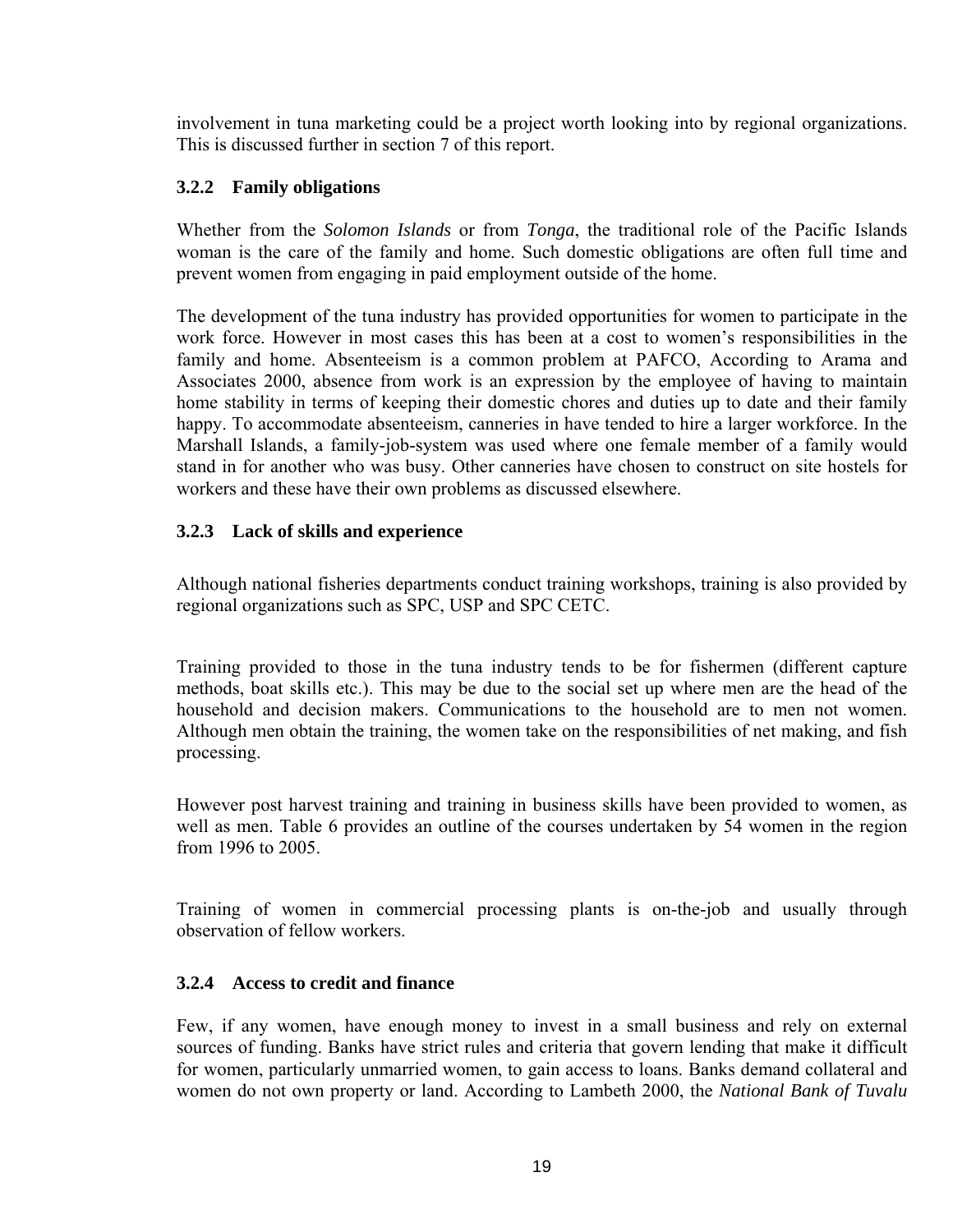offers small loans of AUD \$10,000 to 20,000 at 8% interest. A short term overdraft loan is offered at 13%. Most loans are given to men; however as women are often the financial managers of the family, it is common for women to initiate the idea of borrowing the money and for them to manage the repayments. The *Solomon Islands Development Bank* does not have specific schemes for fisheries ventures as fisheries are not a priority area. General loans require 35% equity contribution plus security for the rest of the loan. Chapman 2000, suggests that the Government look at ways to help qualified and trained Solomon Islanders gain equity contribution need to qualify for loans.

Women may only have access to bank loans with the support of their husbands, fathers or brothers. However, interest rates are high. PAFCO cannery workers find repaying Westpac loans difficult because of low wages and high interest. It is not uncommon that a woman takes out other loans to help with repayments.

Without credit or finance women have inadequate working capital and are unable to buy ice, better quality fish, or materials such as chilly bins. Financial schemes for women can be developed using tuna longlining access fees. Alternatively the PDF scheme could be used to target womens. The *Fisheries Development Fund* is another avenue for finance and is discussed later in this report.

## **3.2.5 Transport**

The transport of fish to the market can be problematic for both men and women with the high cost of fuel, irregular service, and long distances. It becomes a solely female problem where women have to travel along dangerous roads and waterways to distant markets. In such cases (as in *Papua New Guinea*), men folk will take the fish or accompany the women[9.](#page-19-1)

A major constraint on the outer islands of *Tuvalu* (and applicable to outer islands of most Pacific Island countries) is the storage and transport of fish, both for sale and for local use. Large catches of fish must be consumed or sold quickly or salted and dried for later use. Fisheries Centres with cold storage facilities often run out of storage space and cannot take all the fish offered for sale by fishermen. Outer islands demand cannot keep up with supply but the opposite occurs on the main island (Funafuti, Rarotonga, Majuro etc). The establishment of new centres, upgrading of existing centres, and the implementation of a reliable transportation of fish to main islands will help broaden the market for fresh fish products and increase opportunities for both fishermen and women (*Lambeth, 2000*).

The problems of storage and transport will not be solved quickly or easily. Women's access to development opportunities could be improved by providing them with training in seafood quality, handling, and preservation.

## **3.2.6 Infrastructure and Market**

<span id="page-19-0"></span> <sup>8</sup> Personal communication from Jonathan Manieva SPC, June 2006.

<span id="page-19-1"></span><sup>9</sup> Personal communication from Mike Batty FFA, June 2006.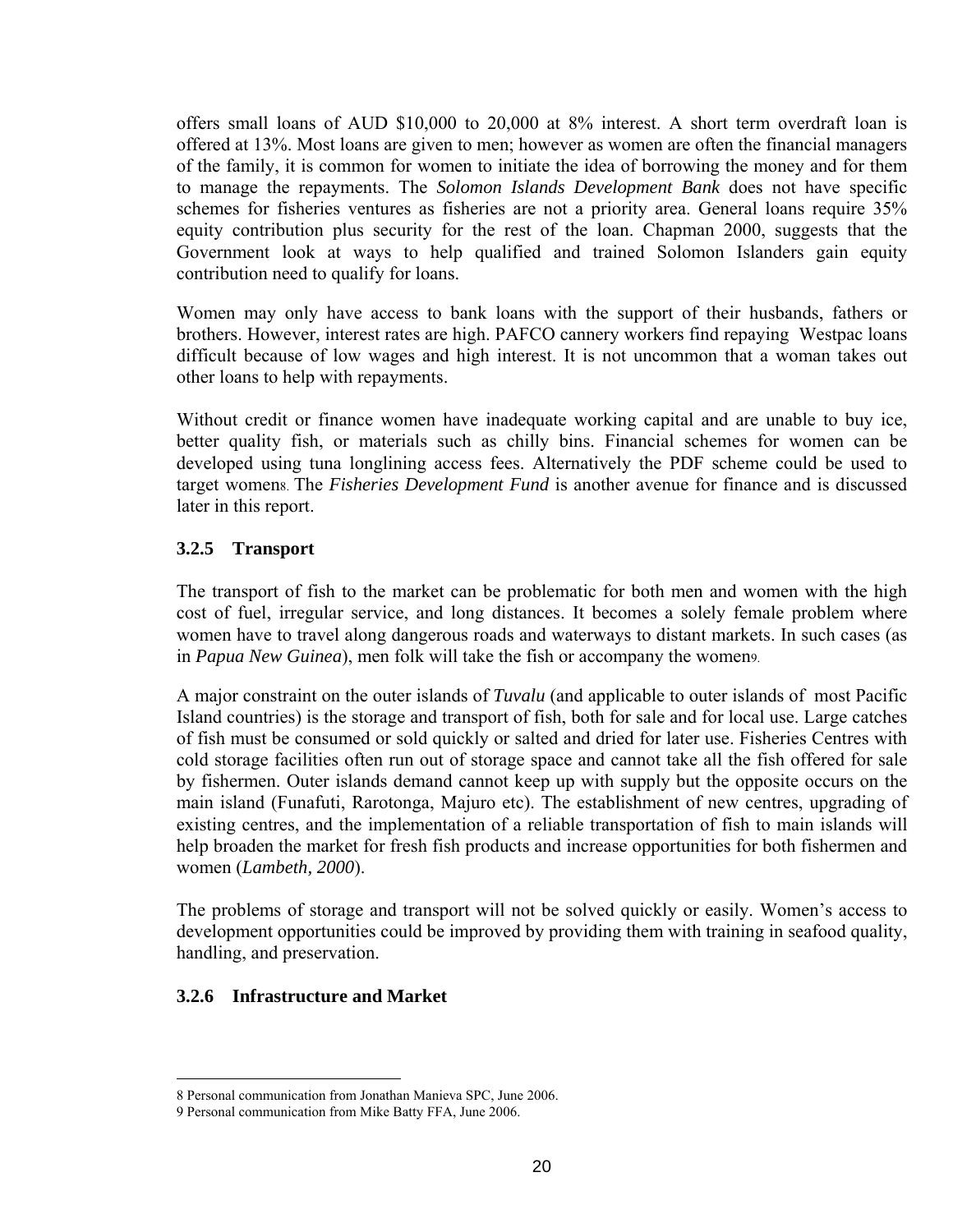Unhygienic market conditions, which include a lack of facilities for waste disposal, lack of drinking water and toilet facilities, are problems in some markets. For women selling in the market place, urinary and bladder diseases may occur where no toilet facilities are provided.

Governments can provide funds to establish central markets and improved transportation facilities in countries lacking such facilities. The building and upgrade in infrastructure can be part of a tuna access agreement with the developments in harbours and airport facilities. Improvements in market facilities include the provision of good drainage, toilet facilities, fresh water and electricity.

# **3.2.7 Low priority**

In *Palau* the tuna industry development is not currently perceived to be a priority by Palauan women. Direct responses to try and redress women's non involvement are unlikely to be successful. Broader initiatives of governance, public participation, and awareness about the positive and negative implications of the industry, and their relevance to women are needed in order to create a rationale for women to become involved when their time is already heavily committed to family, community, and wage earning activities.

# **4.0 ASSESSMENT OF IMPACTS ON WOMEN**

A number of reports have undertaken a cost/benefit analysis of the tuna industry. Costs have included detrimental environmental impacts, urbanization, social cultural impacts, congested ports and harbours, and competition with other fishers. Benefits have included fishing licence fees, the fees and service payments paid to government and the private sector for port use, fish handling and other local facilitation, local provisioning, local employment, and the taxation of foreign incomes, as well as foreign exchange from enhancing import substitution and tuna exports.[10](#page-20-0)

Women will experience the impacts of the tuna industry directly or indirectly. The impacts will be positive or negative. Below is a summary of positive and negative impacts of the tuna industry on women.

## **4.1 Positive impacts**

 $\overline{a}$ 

The benefits of the industry are numerous ranging from licensing and access fees, transshipment fees, employment opportunities for both men and women in on-shore based activities (processing), indirect benefits through entertainment and the service industry in countries, national income through customs and other related fees, fuel and other necessary costs paid by vessels and the positive multiplier effects on the local economy.

<span id="page-20-0"></span><sup>10</sup> From reports by Arama and Associates 2000, Gillett and McCoy 1997, Gillett, McCoy, Rodwell and Tamate 2001, Pacific Islands Forum Secretariat 2000 and 2004, Pollard 95, Hughes 1995, Pacific Islands Forum Fishery reports 95/71, 96/21 and 97/28, Rodwell and Tapiro, Tuara and Nelson 2000, Vunisea 2004.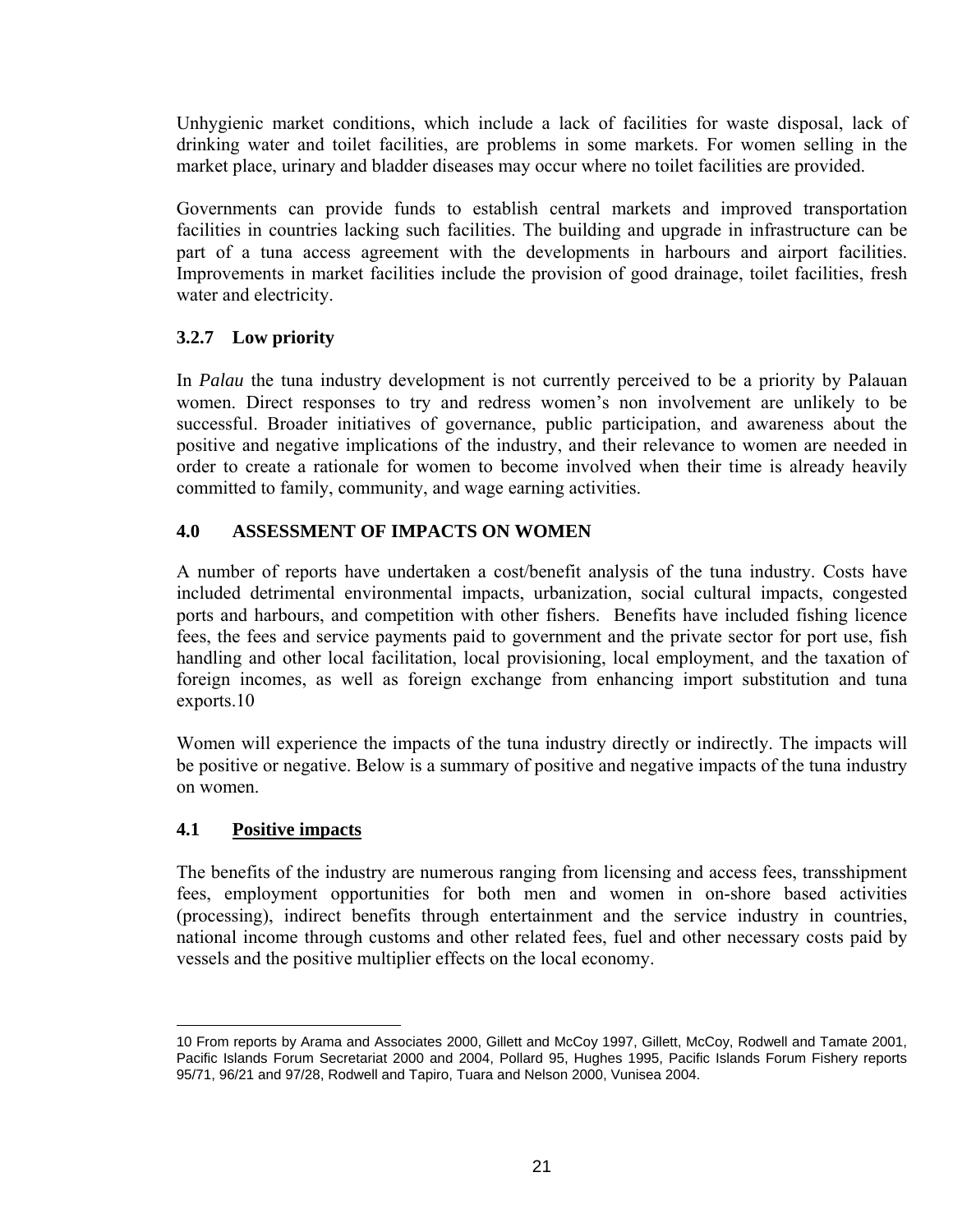#### **4.1.1 Employment**

The off-shore tuna fishery provides three types of employment; jobs for fishermen on vessels and or workers in processing plants; employment linked to the tuna industry; and indirect spin-off employment in other sectors of the economy. Net repair, administration, fish vendors, teachers, boat builders, refrigeration mechanics, providers of goods and services to foreign fishing vessels (*Gillett and McCoy 1997*). About 10,000 Pacific Islanders are formally employed on tuna vessels and in tuna processing plants. The total direct and indirect tuna related employment is estimated to be between 21,000 and 31,000 people or between 5% and 8% of all wage employment in the region. Tuna related employment provides support to government policies related to decentralization, women's activities, and private sector development. The region canneries employ 5% of all formally employed women in the region (*Gillett, McCoy, Rodwell and Tamate 2001*).

At the national level, *Solomon Taiyo Ltd* is the largest single private sector employer in the *Solomon Islands*, providing 5% of all formal employment - nearly 1,500 jobs in total, of which well over 90% are filled by Solomon Islanders (*Grynberg, Forsythe and Twum-Barimba 1995*).

The high employment at the canneries in relatively remote areas becomes especially important. The canneries in Levuka, *Fiji* and Noro, *Solomon Islands* provide formal employment in non urban areas for about 2,000 people. Arama and Associates 2000 Fiji study states that the PAFCO cannery in Levuka has become the lifeline for the island, providing income and employment and spurring commercial activity. The study indicates that for every employee at PAFCO, another four people (family members) are affected by the job.

The provision of employment is of significance in *Kiribati* which has a high population. Vunisea 2006 believes that the industry can be of benefit to young people who may be otherwise unemployed and thus attracted to illegal income generating activities.

Although Pollard 1995, recognizes the employment opportunities provided by the tuna industry, he suggests caution in reviewing employment data. In the first instance much of the local employment has only been achieved at the great cost of a loss-making and continually subsidized government owned and operated industry. This employment may not be sustained in the long term. The same government funds could also arguably have been used in other sectors such as public health, education, or public works to both employ local people and at the same time to improve public services. Secondly it is also important to note that much employment in the tuna industry is seasonal in nature and sustained employment is subject to successful international competition. Lastly, the question of who is employed must also be asked. The American Samoan canneries primarily employ Western Samoans. In the case of private transshipment operations in *Fiji* a large portion of the employees are on Hawaiian and Korean vessels and are not *Fiji* nationals.

Many Pacific Islands governments wish to provide more employment opportunities for women. The canneries in Pago Pago, Levuka, Noro, and Madang employ over 6,500 Pacific Islands women. *Solomon Taiyo Ltd* was the first tuna processing plant to provide cash employment to women without tertiary education in the *Solomon Islands*. Women compose about 85% of the employees of the tuna cannery in Madang (*Gillett, McCoy, Rodwell and Tamate 2001*).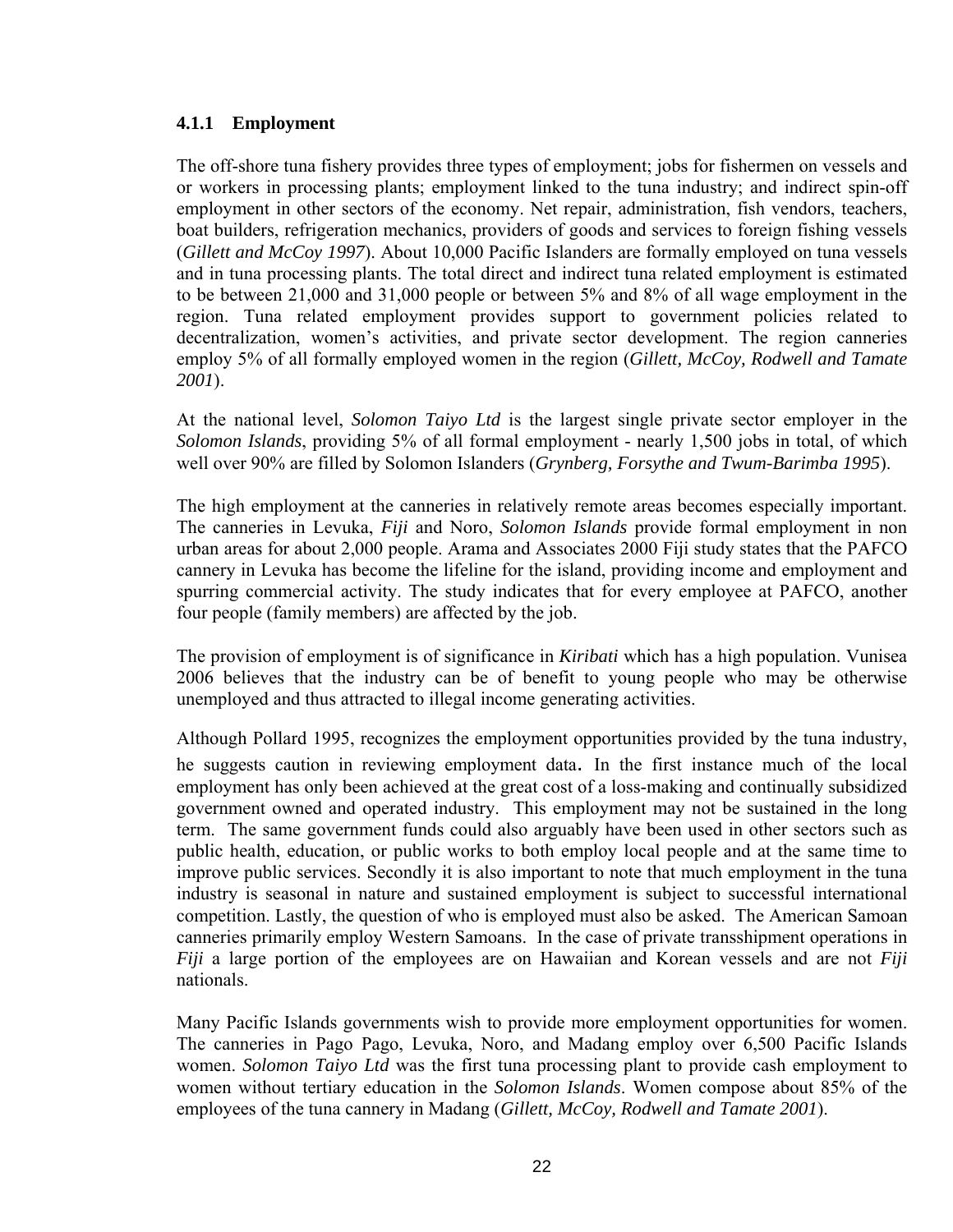#### **4.1.2 Skilled work force**

Women are likely to obtain training in the areas of processing, marketing and management. A few women obtain training in gear repair and maintenance. The provision of skills is through fisheries and women's departments, at canneries, or through regional attachments and workshops. Table 5 is a summary of training provided to Pacific Islands women with the assistance of the *SPC Fisheries Training Section*. The majority of women have been trained in seafood enterprise operation and management.

| <b>Topic</b>                       | <b>Country</b>                  | <b>Number of students</b> |
|------------------------------------|---------------------------------|---------------------------|
| Seafood enterprise operation and   | Tokelau, PNG, Tuvalu, Kiribati, | 33                        |
| management for Pacific Islands     | Tonga, French Polynesia, Fiji,  |                           |
| women                              | Nauru, FSM, Solomon Islands,    |                           |
|                                    | Palau, Northern Marianas, FSM,  |                           |
|                                    | Wallis and Futuna, Vanuatu,     |                           |
|                                    | Niue, Cook Islands              |                           |
|                                    |                                 |                           |
| Pacific Islands Fisheries Officers | Kiribati, Samoa, Tonga, FSM,    | 6                         |
| <b>Training Course</b>             | Niue                            |                           |
|                                    |                                 |                           |
| Managers of medium to large size   | Tonga, Cook Islands, Palau,     | 7                         |
| fisheries enterprises              | Kiribati, Fiji, Vanuatu, FSM    |                           |
|                                    |                                 |                           |
| Handling, quality assessment and   | FSM, Vanuatu, PNG               | 3                         |
| grading of sashimi tuna            |                                 |                           |
|                                    |                                 |                           |
| Start your fishing business        | Vanuatu                         | $\overline{2}$            |
|                                    |                                 |                           |
| Enterprise management              | Palau                           | 1                         |
|                                    |                                 |                           |
| Small business management          | Tonga, PNG                      | $\overline{2}$            |
|                                    |                                 |                           |
| <b>TOTAL</b> number of trainees    |                                 | 54                        |

**Table 5:** 1996-2005 courses for Pacific Islands women arranged by SPC Fisheries Training Section

**(Table compiled using** *SPC Fisheries Training Section* **data base material provided by Project Assistant Christine Bury, 2006)**

Men are trained in harvesting, processing, marketing, and management areas. Their training will impact indirectly on women and the country as a whole. For example, the benefits of skilled I Kiribati crewmen and other skilled personnel use their skills at home. At present men are trained in the maritime schools to join overseas fleets, thus there are a significant number of trained men in *Kiribati.* These men are trained in different areas of specialty and their skills can be used working for their own fleet (*Vunisea 2006*). There is no information on women trained in maritime schools.

For men in the *Solomon Taiyo Ltd* cannery, there are more diverse career choices ranging from unskilled work, to vessel crew and captain positions, to engineering and management positions. *Solomon Taiyo Ltd* provides training to men to achieve these levels of employment. On the other hand STL provides training for women in how to function efficiently on the processing lines, and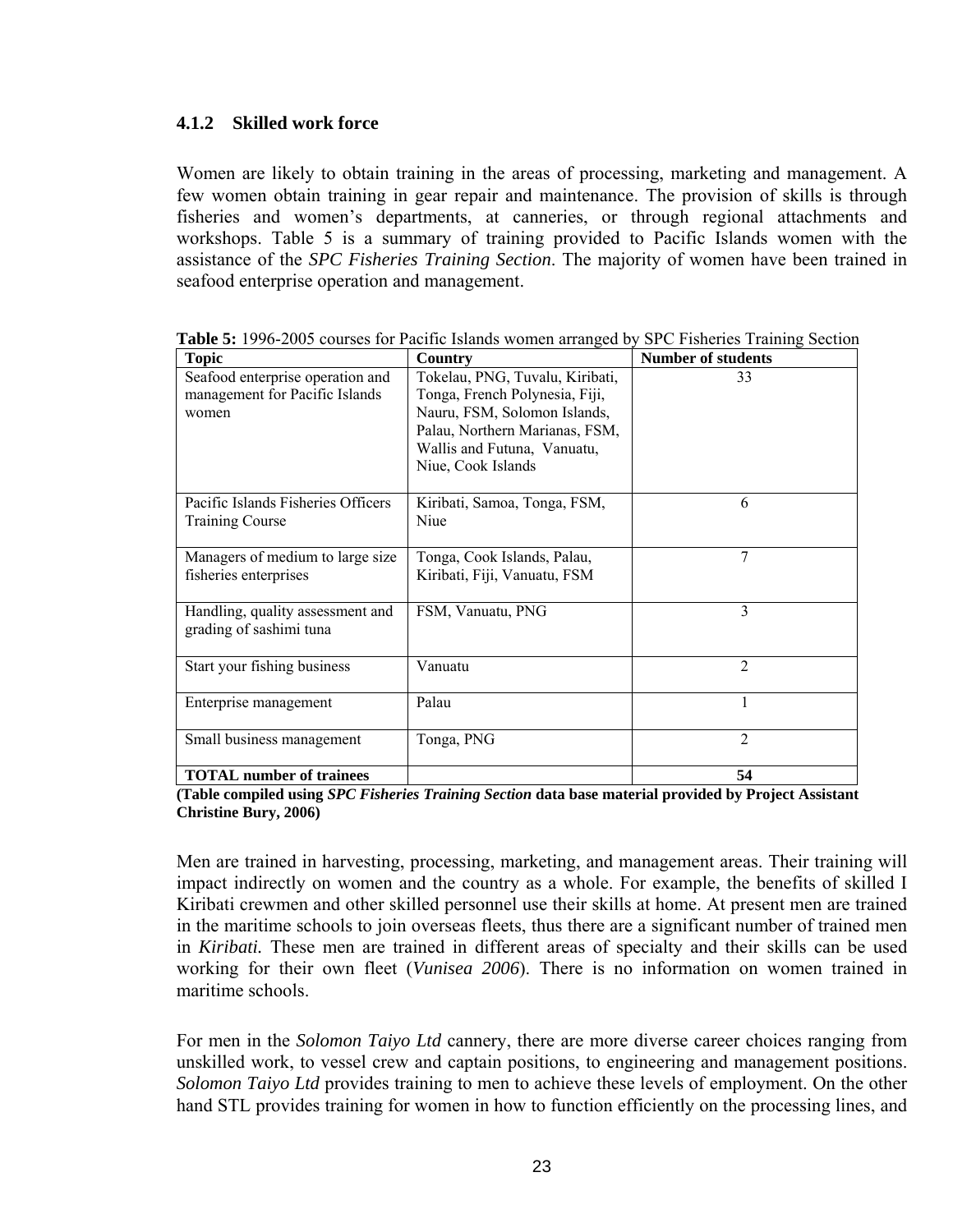training for supervisors and quality control staff who also work on the lines but with additional responsibilities. (*Tuara and Nelson 2000*).

## **4.1.3 Local business**

The fishery results in increased business for restaurants, bars and other such recreation industries. An increase in tuna related industrial activities could have a positive effect on recreational establishments. In addition, women in a number of Pacific Islands countries raise income by selling agricultural crops, meat and other food staples, and supplies to fishing crew in port.

The industry can provide opportunities for investment and partnerships for local people. The development of the local industry and the attempt to include local investment or partnerships in investment will ensure that locals can invest and enter into the market economy (*Vunisea 2006*). A stimulated local economy will encourage local people to remain rather than emigrate overseas in search of employment opportunities.

Transshipping vessels have substantial local expenditures and related benefits as local businesses expand to cater to the vessel and related trade. The 507 transshipments known to have been made by Korean and Taiwanese purse seiners in 1996 resulted in about US\$3.8 million in local expenditures (*Gillett and McCoy 1997*).

In the *Solomon Islands*, royalties are paid to Chiefs who have ownership of the Mbili baitfish fishing grounds by *Solomon Taiyo Ltd* for access to fishing grounds. This income can provide benefits to people of the area.

Tuna sports fishing, recreational fishing and boat charters, are popular income earners in the region. As the business tends to be a family one, all members of the family are involved in the operations.

## **4.1.4 Foreign exchange**

At the regional level, the value of the tuna of catch continues to increase from US\$375 million in 1982 to US\$1.9 billion in 1998. The annual catch in the Pacific Islands has a current value of 11% of the combined GDP of all the countries of the region or half of the value of all the exports from the region. US\$60.3 million in access fees was received in the region for foreign fishing activity in 1999 – an increase from US\$15million received in 1982. Access fees provide important revenue to governments (*Gillett, McCoy, Rodwell and Tamate 2001*).

At the national level, *Solomon Taiyo Ltd* generates substantial economic benefits for the Solomon Islands through net foreign exchange earnings and savings, estimated at US\$30-35 million annually; employment of over 2000 Solomon Islanders for about US\$12 million in yearly wages net of tax; purchases of goods and services in the S.I. economy worth US\$40-45 million a year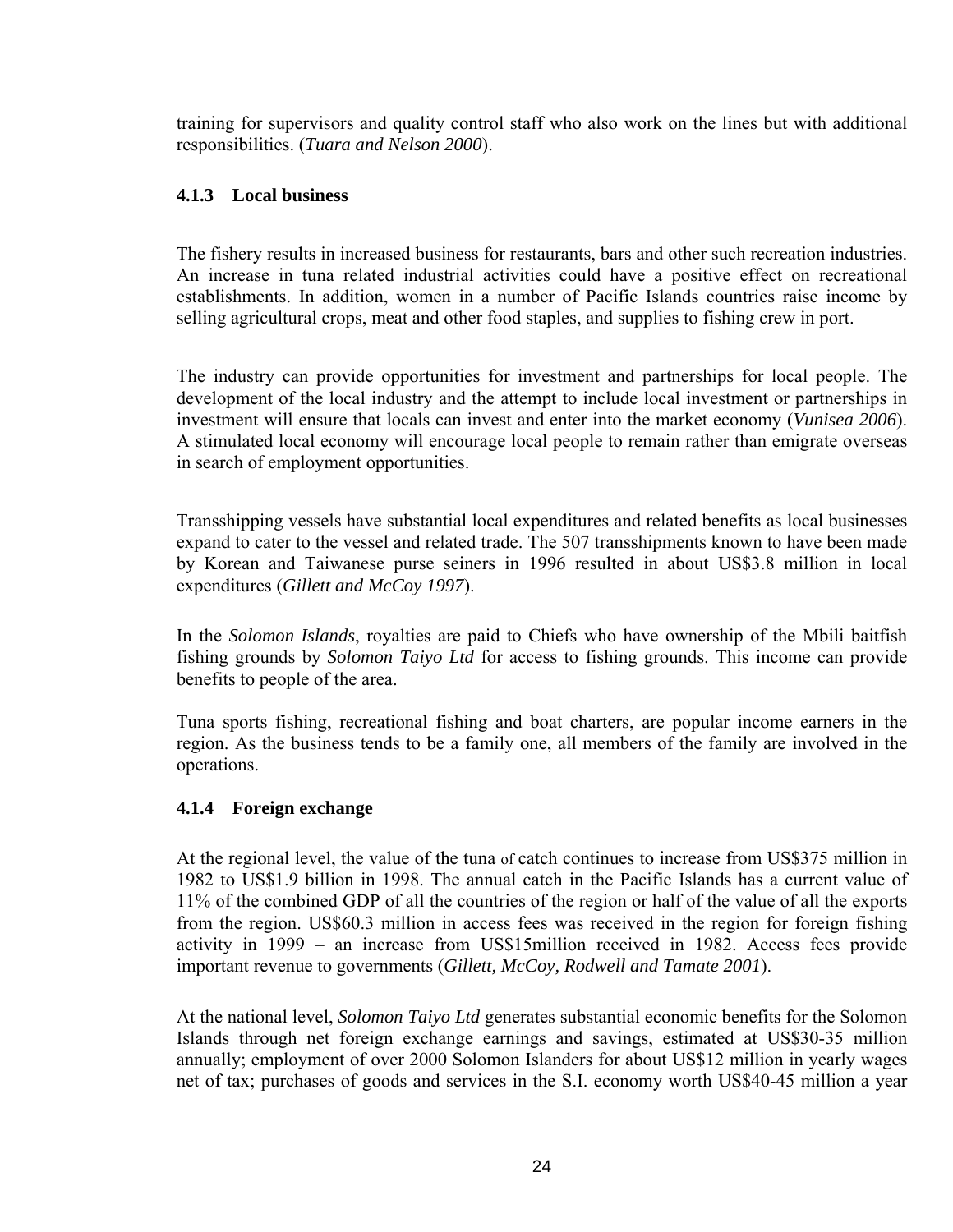and payments to national and provincial governments and NPF of US\$6 million annually (*Hughes, 1995*)

Increased foreign earnings from revenue can lead to an increase in the standard of living of local people. Increased employment and money earning powers of the people can result in improved living conditions in which people can afford education and meet necessary family needs.

# **4.1.5 Infrastructure and support services**

The industry can lead to the development of infrastructure and support social services. Other sectors of the community like transportation, tourism, youth development, and the agriculture sector get indirect benefits from the industry. In the Solomon Islands,

*Solomon Taiyo Ltd* supports local schools, clinics, football teams, and provides scholarships to students. STL's provides assistance in the areas where government services are poor.[11](#page-24-0) 

In *Vanuatu* the development of transhipment has lead to multi purpose infrastructure with related port fees paid to government, direct employment opportunities in the areas of administration, security and stevedoring, and indirect employment opportunities in the area of selling supplies, services and entertainment to vessels and crew (*Pacific Islands Forum Secretariat 2000*).

## **4.2 Negative impacts**

## **4.2.1 More work for women**

To enable men to leave home and family and become seafarers or crew on foreign fishing vessels, women have taken on the role of head of the house. They must change their traditional support roles to take on the domestic duties of home and family as well as obligations to the community. Remittances from men working in overseas vessels contribute substantially to the country's revenue and significantly contribute to household level finances and monetary needs, but at the same time it exposes a trend in modern families with men absent for long periods of time.

The region's canneries bring cash incomes to women who would otherwise not have had the opportunity to enter the money economy, and they therefore have a favorable, if fairly small, effect on the gender distribution of both employment and income However, this has commonly not resulted in a reversal of traditional roles. The husbands of women working in the canneries have tended not to take on women's child rearing functions or household duties and such employment can be socially disruptive, at least in Melanesia. In a society where there are serious prejudices against female employment in the formal sector, and where women's educational and skill levels are often low or

<span id="page-24-0"></span> <sup>11</sup> Personal communication from Mike Batty, June 2006.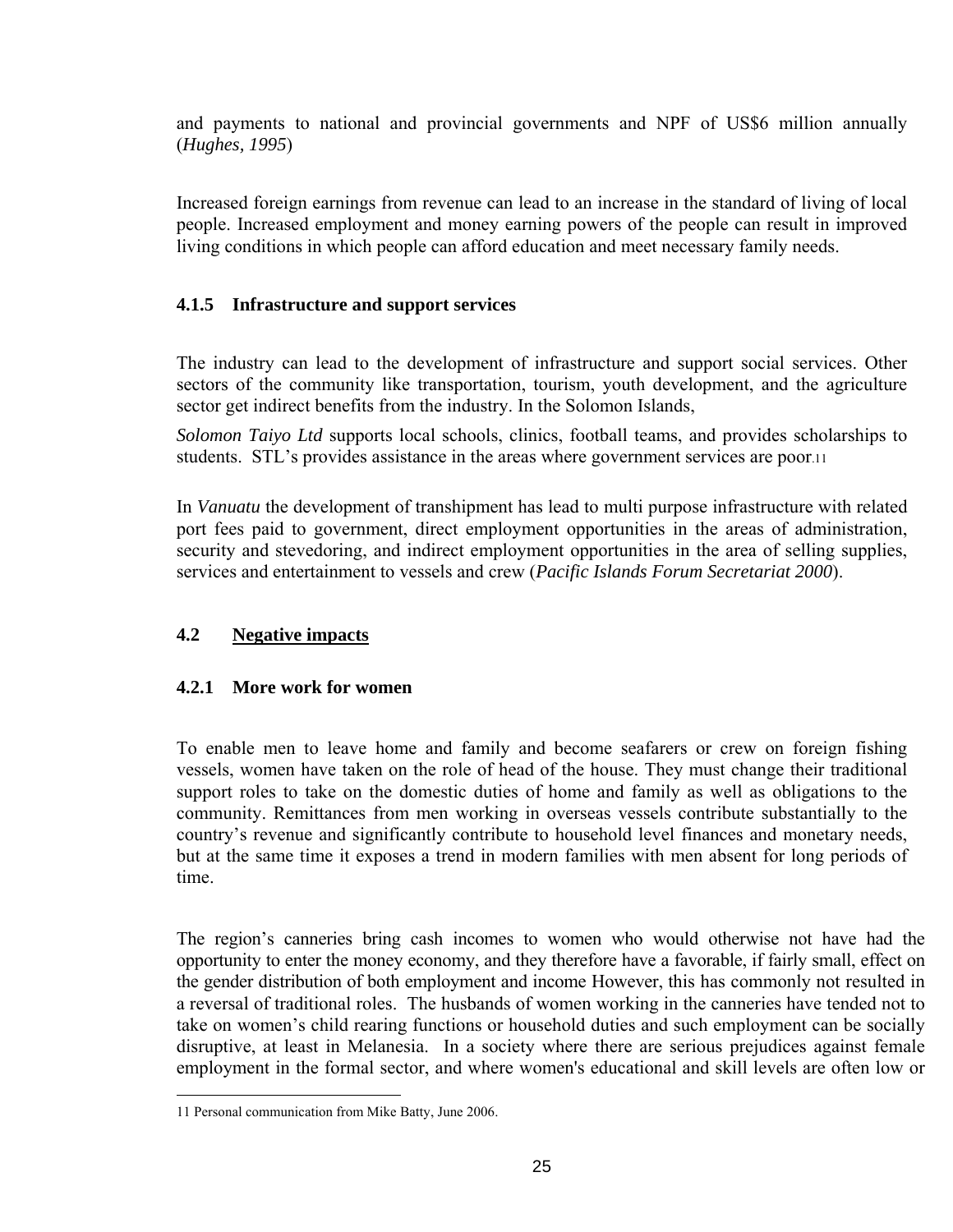non-existent, problems of staffing and productivity in that sector of the industry are likely to prove more difficult to overcome than in many other industries and other countries (*Arama and Associates 2000, Pollard 1995*).

Many of the women working in processing plants are unmarried and therefore do not have the same domestic responsibilities as married women have. However they face different problems particularly those living in cannery hostels. Single women are engage in sexual relations with male staff, fishing crew and others, alcohol and drug abuse – all activities that come with freedom away from the family. These problems are dealt with in section 4.2.6.

## **4.2.2 Poor working conditions**

Much has been written about the difficult working conditions of women employed in the canneries of PAFCO and Solomon Taiyo Ltd (STL). PAFCO, like STL, has a captive labour force with workers feeling the full weight of economic dependence, vulnerability, and a weak bargaining position in relation to their employer (*Emberson-Bain 1994*). Usually classified as unskilled labour, the women receive less pay compared to men who are classified as semi skilled or skilled. In some cases the women do the same work as men but their job titles and wage scales differ.

On the production line women are involved in monotonous, smelly, messy work of precooking tuna through to packing for shipment. On the PAFCO production line fifty women work back to back to divide fish, cut, clean and remove the bones, skin and red meat. Flakes are separated from the loin and prepared for canning as solid meat, chunks or flakes. Between 50-75 metric tons of tuna pass through and each woman prepares between 373lb and 560lb of fish a day. The women work up to 11 hours a day in excessive heat and overcrowding with no talking and monitored toilet visits. While men are paid for exposure to the cold in cool stores, women are not paid allowances for enduring the heat. There is no monitoring by the Labour Department of the heat, noise, poor ventilation, or equipment in the factory where women work. Illness and accidents receive little, if any, financial or other support from PAFCO (*Emberson-Bain 1994*)[12.](#page-25-0)

## **4.2.3 Poor living conditions**

In order to attract staff from outer lying areas, *Solomon Taiyo Ltd* provides dormitory accommodation for staff, many of them single women. By housing women in factory dormitories, STL has a captive work force that it can control more easily. Management is able to ensure that the women come to work every day on time, work for as long as necessary, and then return to their dormitories for the next day. There is no interference from family or the community so the women are fully focused on serving STL. Accommodations are cramped and the young single women find it difficult to cope away from their families.

## **4.2.4 Food security**

Fresh and dried tuna plays an important part of food security in all the Pacific islands, mainly in the outer islands. However, the contribution of the commercial (not subsistence) tuna industry to

<span id="page-25-0"></span> <sup>12</sup> This study is 12 years old and needs to be updated.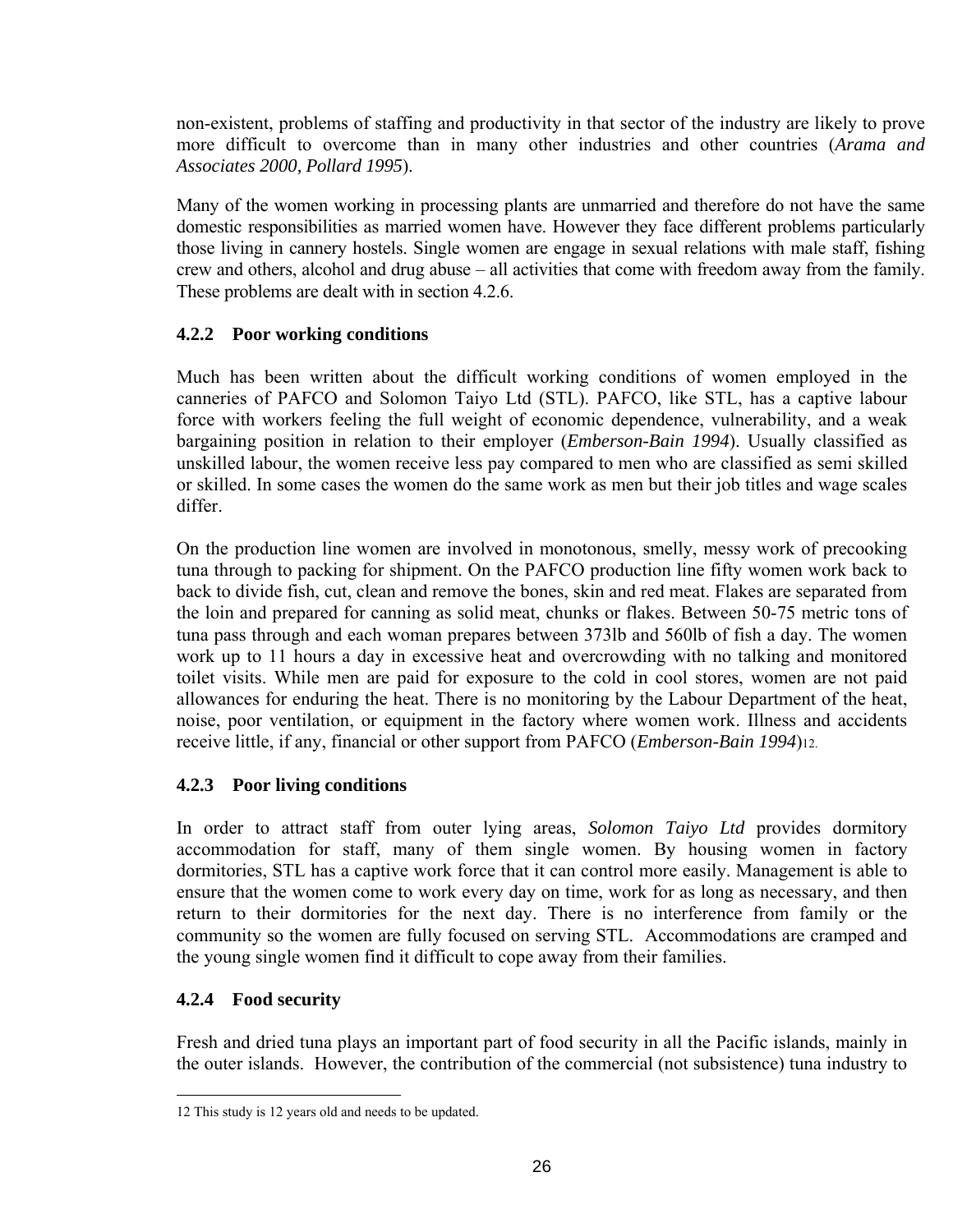domestic food production is very small. Canned mackerel remains the fish of choice of low income consumers as it is considerably cheaper than canned tuna. Moreover, with trade liberalization and the decrease in import duties canned tuna will face greater competition from Asian products, which are considerably below the price of locally produced substitutes (*Pollard 1995*).

Imported food may replace local food and lead to anemia, vitamin and mineral deficiencies, dental diseases, heart disease, stroke, diabetes and cancer.

## **4.2.5 Community changes**

Residents where tuna projects are based may experience a change from a rural lifestyle to one dominated by a cash economy. Land and water resources may be threatened. Predictable lifestyles and cultural patterns may be disrupted by an influx of outsiders. Rural neighbours may find they are less well off than those who have cash employment with the tuna industry (*Doulman 1987*).

Hiring of local workers for the industry work can impact on the community. *Who will do the subsistence fishing and agriculture work previously done by absent men?* Extended families may suffer because there is not sufficient labour at home and traditional roles will change.

Socio-economic inequalities between the tuna fishery work force and the rest of the population can lead to jealousies and conflicts. If local hiring policies are promoted two or more members of a family may be employed with a tuna project. This could lead to jealousies and conflicts among communities. Income differences and inequalities will be evident.

#### **4.2.6 Rural to urban drift**

Where the locally-based tuna industry has been located in the main urban center such as in the case of Tarawa, *Kiribat*i, this development has contributed to attracting more people to an already over-crowded urban environment. Large scale out-migration to the project site may actually result in rural depopulation or demographic imbalances, with the young, old and women left at home in the villages. In the Solomon Islands and Fiji, enclave tuna development has been encouraged in undeveloped areas (*Pollard 1995*).

#### **4.2.7 Sex and the transmission of disease**

One significant by-product of the tuna industry is the sex industry catering to seafarers[13.](#page-26-0) With few alternatives for employment and entertainment, young Pacific Islands women become involved in the sex trade – sometimes for money, and other times for goods, including tuna fish.

<span id="page-26-0"></span><sup>13</sup> It is important to distinguish between seafarers employed on merchant ships, and crew on foreign fishing vessels. Seafarers are local men employed by the maritime sector to work on merchant vessels traveling around the globe for long periods of time. Crew tend to be foreign fishing crew who visit a country for transshipment, refueling, provisioning and other purposes. Local fishermen also crew on vessels. Although the three groups are different they can face the same issues and problems.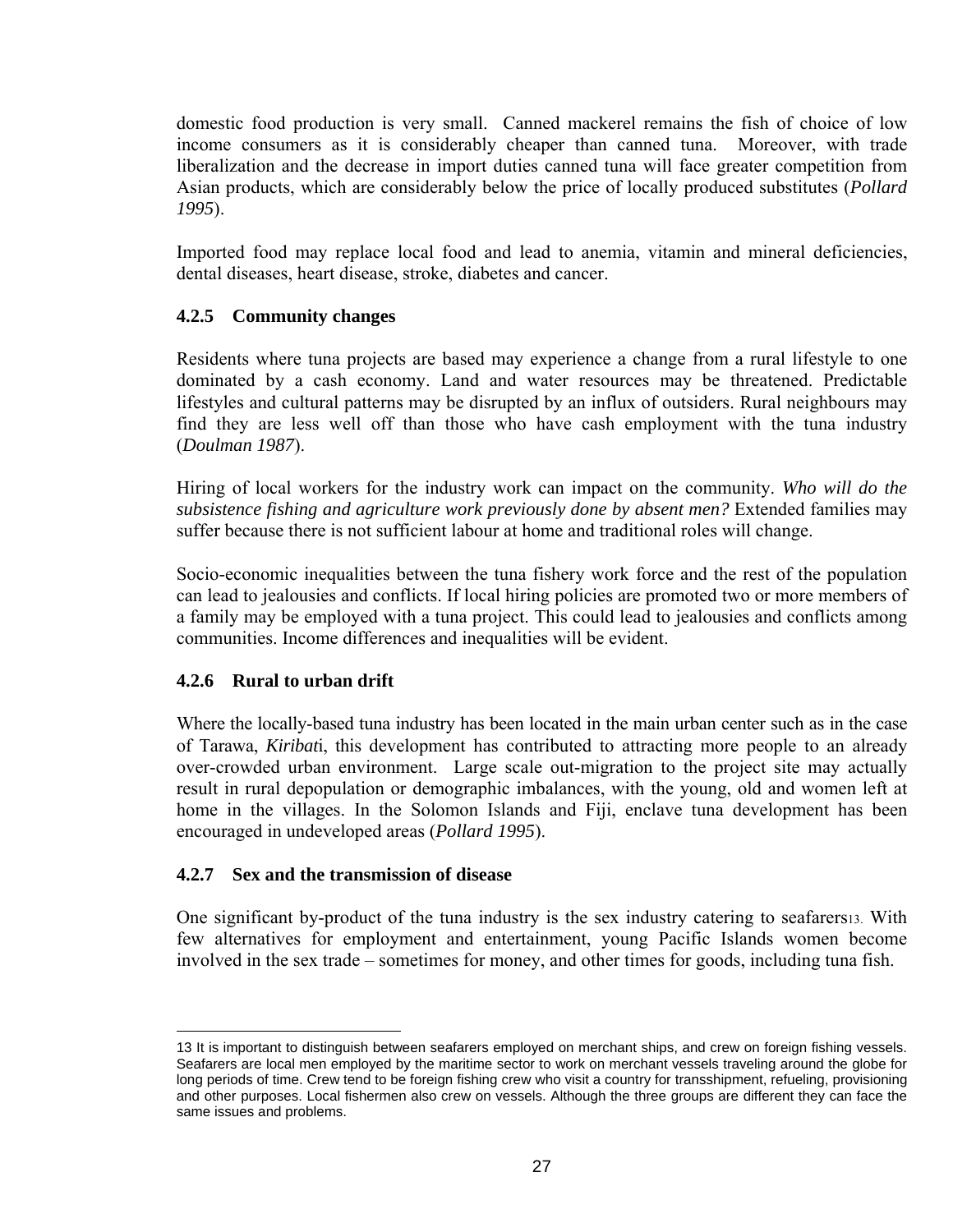In the *Republic of the Marshall Islands* (RMI) there were very strong suggestions of organised sophisticated prostitution by Asians or foreigners with local girls being involved in small-scale drinking and prostitution with men. Abuse of women by men on vessels is not uncommon as some girls could be subjected to that while on vessels for longer periods and if exposed to drinking with several men. Police records in Kiribati and RMI show that young women aged from 14 to 26 were apprehended or arrested while returning from boats (*Vunisea 2006*).

A significant cost of the sex industry is the greater risk of HIV/AIDS which is a health, social and economic issue for Pacific Island countries. HIV and sexually transmitted diseases (STDs) are high risks linked with overseas based employment for seafarers and also for local men and women in regular association with seafarers on board foreign ships that come into port for transhipment and other activities. A study conducted by SPC revealed the low use of protective measures such as condoms by seafarers and this was both attributed to high alcohol use and the non-familiarity of its use. The same study also highlights the tendency to have multiple partners in ports of calls by seafarers (this was mostly true for older men when compared to the younger men on vessels). The rates of infection among seafarers and their wives are increasing, clearly making up the majority of cases for *Kiribati* and *Tuvalu*. In *Kiribati,* seafarers and their wives make up more than 50% of the country's 38 cases while in Tuvalu, recent national HIV tests have revealed a further 7 cases, 75% of these being seafarers. The particular nature of the industry exposes seafarers to extreme environments where in one instance they are out at sea, isolated, confined, and under strict rules, and the next, are in port bombarded with sex workers and alcohol, and pressured to indulge in both (*Vunisea 2004 and 2006*).

A growth in transhipment activities leads to an increase in shore-based services. Contact with local people is based on the exchange of goods and services, with the sex trade being one service (*Vunisea 2006*).

## **4.2.8 Alcohol and drug abuse**

Seafarers with money to spend are attracted to alcohol, drugs, and sex as a means of entertainment after long sea voyages. Alcohol and drug abuse leads to domestic violence, family breakups, teenage pregnancies, and loss of employment.

Local men and women may be drawn to foreign fishing crew by easy access to alcohol and drugs. In *Kiribati*, young women become involved in prostitution after befriending crew initially through drinking parties. In the *Republic of the Marshall Islands* there are indications of smuggling of goods and the presence of gambling and other organised illegal activities related to the industry (*Vunisea 2004 and 2006*).

## **4.2.8 Environmental degradation**

Claims of harbor and lagoon pollution and other environmental degradation are increasingly raised, mainly in response to the increase in locally-based activity emanating from fresh tuna transshipment. The problem of additional wreck removal has also developed in Micronesia.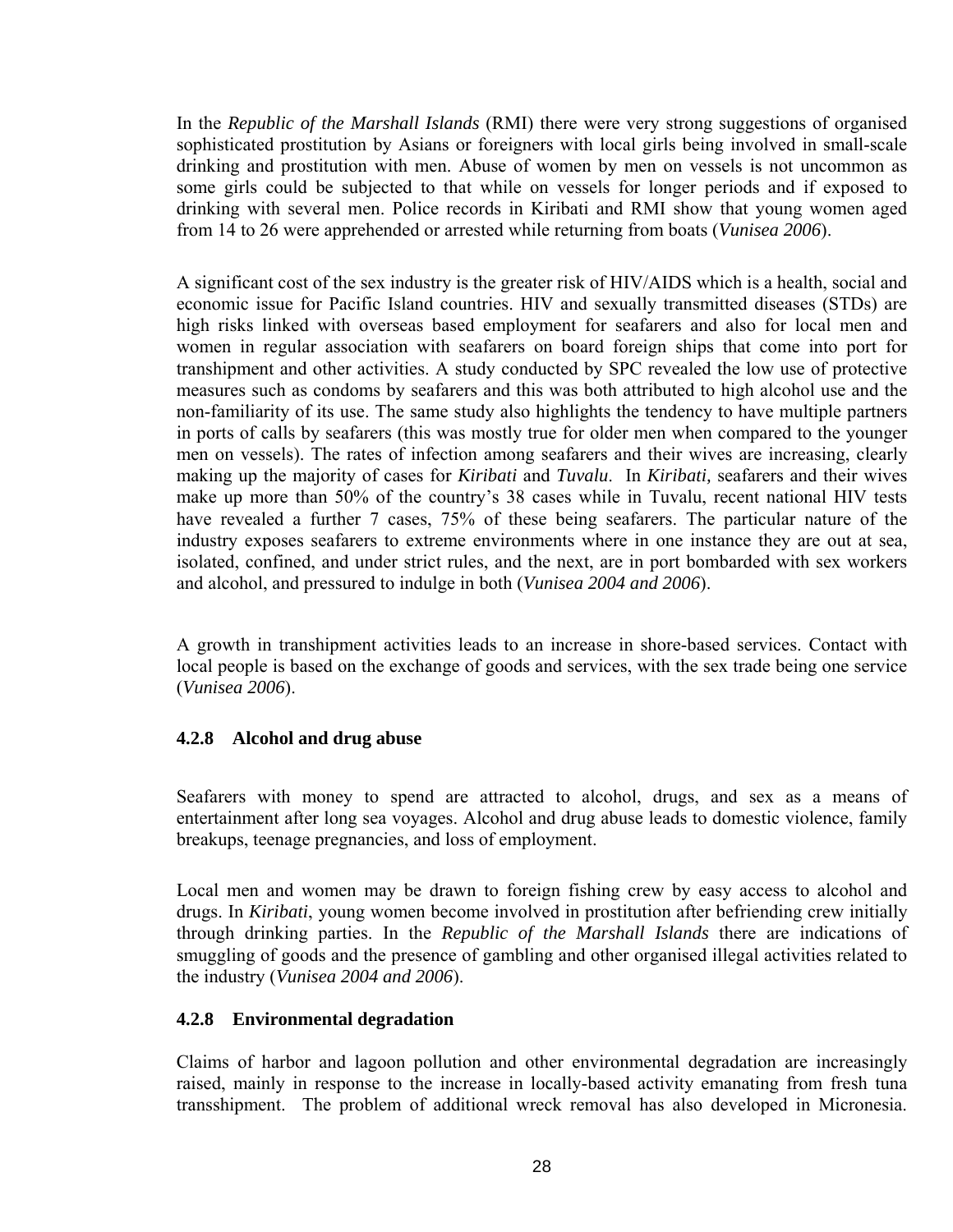Environmental degradation is most noticeable in small or confined harbors with poor water exchange such as Yap and Pohnpei. Potential oil pollution risks are compounded by the lack of trained expertise and equipment with which to deal with emergencies (*Pollard 1995*).

Environmental impact continues to be a cause for concern with respect to the region's tuna canneries. The construction of a tuna cannery can affect the environment – there may be competition for scare land, and land development may affect the surrounding area. Coastal canneries can impact marine life. Pollution of lagoon waters is reported in the vicinity of the Noro cannery in the Solomon Islands, with declines in reef-fish and lagoon-fish catches. The decline in stocks of reef fish may result in problems of supply of bait-fish and could affect tuna supplies if the food chain is disturbed. However, the magnitude of these effects is not known and it seems likely that they are fairly restricted in terms of their impact on the country's fisheries (*Pollard 1995*).

Although 11 years old, Hughes 1995 study of *Solomon Taiyo Ltd* (STL) provides valuable information on the environmental impact of canneries. STL's activities were seen to affect the natural environment in the following ways:

- impact on fish stocks (surface swimming tuna and bait fish)
- occupation and use of land
- general waste disposal
- obtaining of fresh water supplies
- treatment and disposal of effluent and waste water from the shore base
- disturbance of lagoon environment by catcher boats/baiting activities
- use of firewood for smoking fish

At the time of the study, the *Solomon Islands* had virtually no legislation on environmental protection or legally enforceable standards to be observed by industrial activities that may affect the environment.

# **5.0 REDUCING NEGATIVE IMPACTS OF THE TUNA INDUSTRY**

This section takes a look at steps that can be taken to reduce the negative impacts of the tuna industry experienced by women.

#### **i) More work for women**

In order to reduce the amount of work undertaken by women, support will need to be provided by the family (immediate and extended), the community and the tuna industry. Sharing of household chores and child care by other members of the family and even community is one form of support. The community can set up day care centres for young children or implement after school and holiday programmes. The church is often active in youth programmes. Ideally processing factories should provide child care facilities. Lobby groups could be effective in reducing women's work as has been seen in Fiji and PAFCO workers. Management may consider reducing work if absenteeism is reduced as a consequence. The local medical clinics could also promote the practice of family planning for women so that they can control the size of their families. To be effective, this action will need the support of both women and men.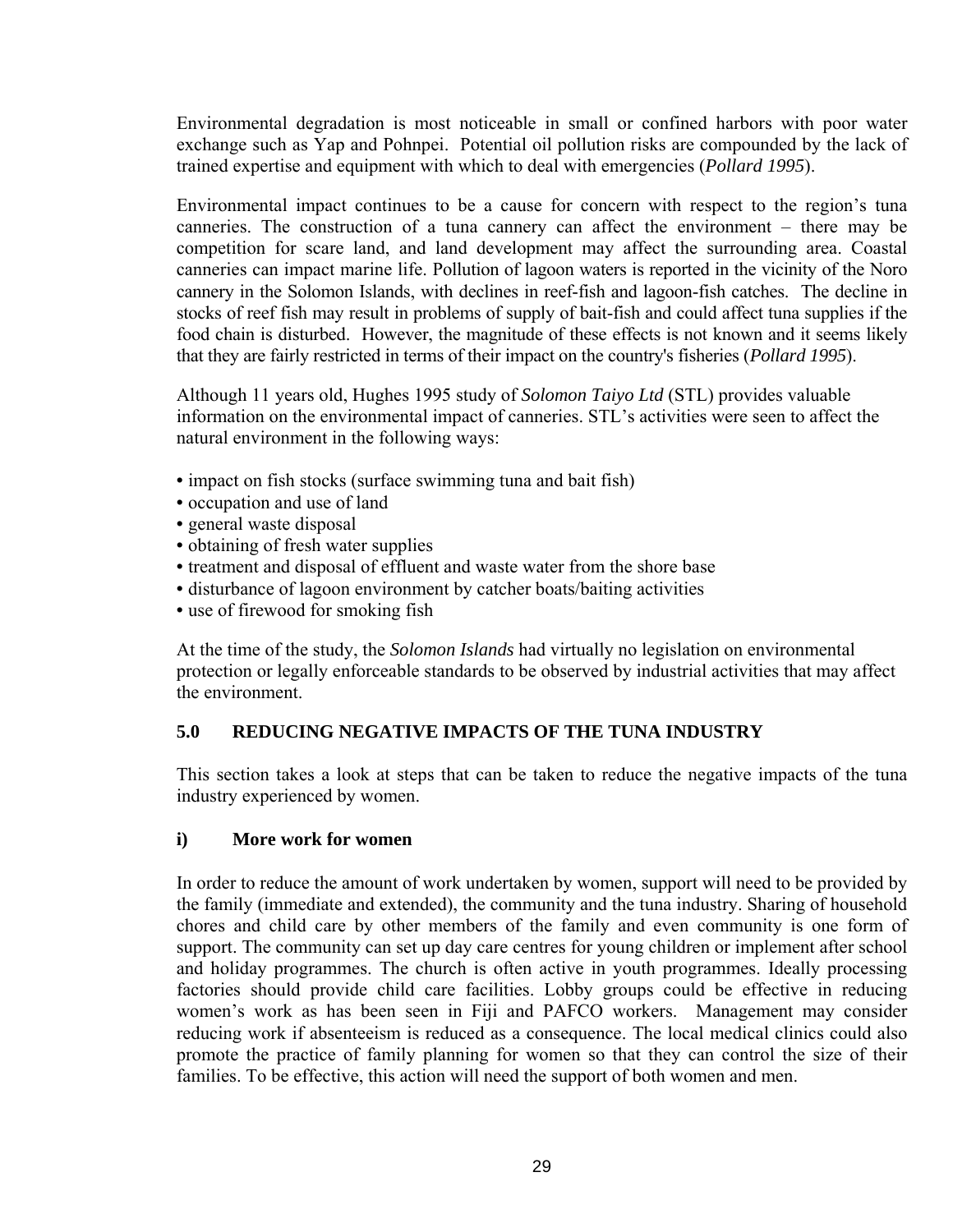The double day of working women will always be hidden if nothing is done to make those who set policies, targets and quotas aware of the implications of those decisions. The challenge is for industry policy and decision makers to examine various gender discriminatory and biased practises in the current set up. Such an examination contains economic as well as social rationale in balancing up internal practices, instead of waiting for another 'illegal strike' to cause production levels to halt (*Arama and Associates 2000*).

#### **ii) Poor working conditions**

Women's rights groups can be effective in lobbying for improved working conditions including equal pay for equal work, and standardized wage levels for processing plant workers based on job title and descriptions. Lobby groups can pressure government and plant managers to make changes or be exposed in the media. In Fiji the *Fiji Women's Rights Centre* is a dynamic group of women that aims to eradicate workforce discrimination against women in all areas; eliminate discriminatory practises in the area of family law; raise awareness about the inequalities that women must bear; and support and provide women with opportunities to participate in the formulation of Government policies, among other things. The lobbying and research work undertaken to is immediately followed up by ongoing dialogue with the right offices, and the Centre's track record and achievements to date can be seen in many legislative and legal reform changes in the various employment acts. Their support to women in the industry will assist in raising the standard of women as well as the productivity of the industry as a whole. Women's lobby groups have persuaded government enact a *Health and Safety in the Work Place Act 1996*. The *Employment Act* and related acts are under review by the *Fiji Law Reform Commission*, and government is in the process of ratifying *ILO conventions* that will address the issues of equal remuneration, abolition of forced labour, discrimination convention, and the minimum age convention. The *Department of Women and Culture* has also made submissions to the *Law Reform Commission* concerning the *Employment Act* and the *Worker's Compensation Bill* (*Arama and Associates 2000*).

The *Solomon Islands Women's Information Network* has been instrumental in informing women of their labour rights. Through radio the group has educated women in the Noro cannery about their rights to ensure they are upheld. The *Pacific Council of Churches* funded a researcher who reported on the life of female cannery workers at the Noro Cannery. The 1992 critical report on cannery employment conditions by a Japanese social worke[r14](#page-29-0) helped to stimulate STL management into a more active approach, and a 1994 follow up report by the same observer recorded some improvements. Management has provided raincoats to staff, and agreed to the provision of an affordable and nutritious lunch service. The improvements have been financed by STL. The cannery Management Provides social and economic benefits in addition to wages to both male and female employees and may offset some conflict over spending priorities within families to the benefit of children (*Tuara and Nelson 2000*).

Although various initiatives have already begun addressing employment condition inequalities and discriminations between men and women, this initiative needs to be supported through a coordinated approach**.** 

<span id="page-29-0"></span> <sup>14</sup> Mari Sasabe wrote both reports on Working Conditions in Noro Cannery for the Pacific Council of Churches.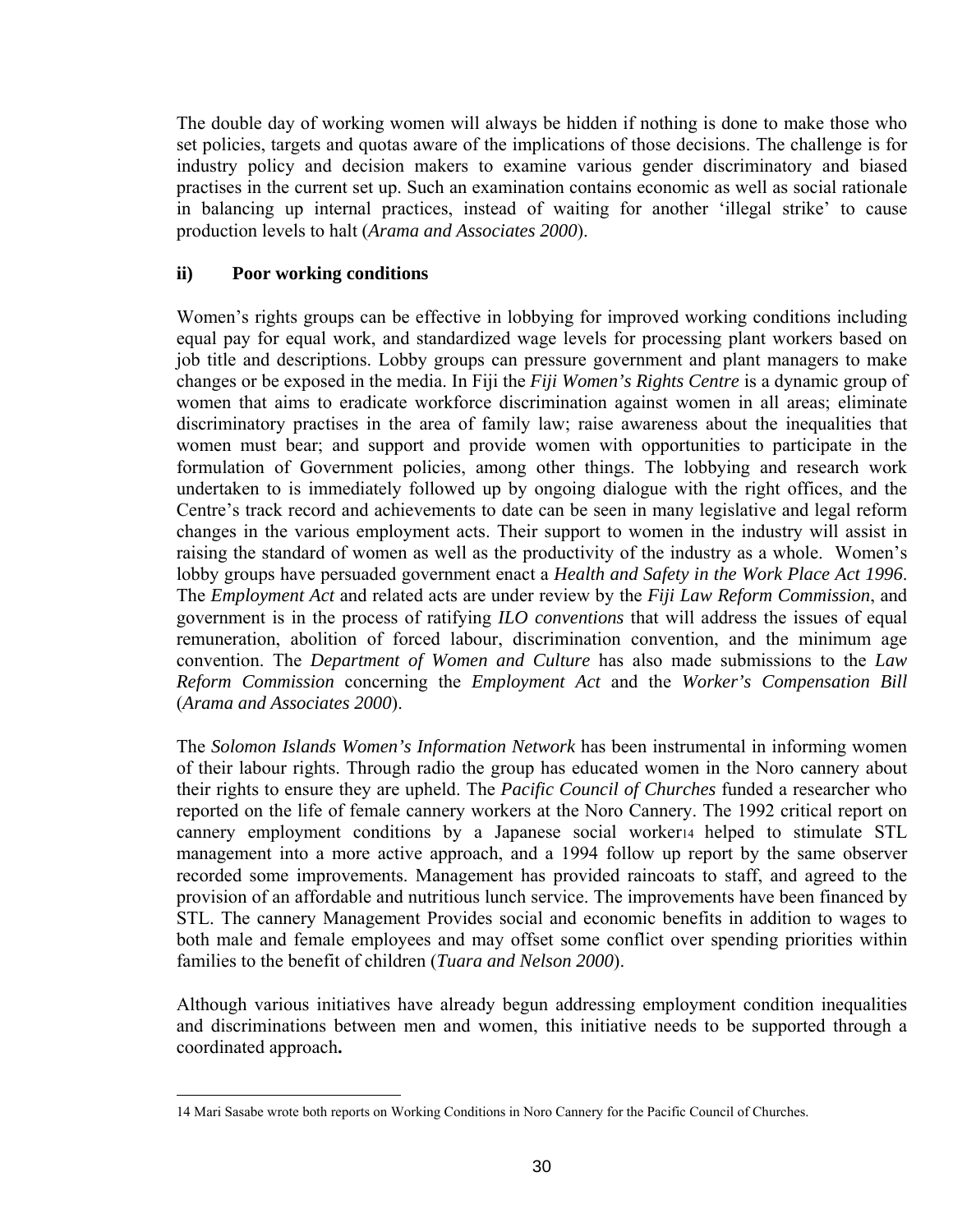#### **iiii) Poor living conditions**

Studies need to be carried out on living conditions of cannery staff in hostel accommodation in order to provide practical, effective, and longterm solutions. To date only one researcher (Mari Sasabe 1992) has researched working and living conditions at the *Solomon Taiyo Ltd*. Her report to Management lead to their discussing the building of a new hostel and the provision of hostel matrons to oversee the welfare of single women.

# iv) Food Security

The *Ministry of Finance* and the *Ministry of Fisheries* need to look at schemes to support local fishermen and women so that they can supply the local market at fair and reasonable prices. The provision of tax concessions for fishermen, subsidies, and start up capital are examples of support. Unfortunately the use of subsidies has not been successful in the region to date. It may be better to encourage government's use of the *Fisheries Development Fund* to support fishermen and women.

The provision of seed finance (*see Outer Islands Development Grant Fund* in the Cook Islands) provides grants to men and women on the Outer Islands enabling them to set up small businesses.

#### **v) Community changes**

Prior to any tuna industry development, the community should be fully consulted. Community meetings to ensure all are aware of changes and how to adapt to them. It also allows local people to speak out against any developments they may not want, and recommend changes to projects. The provision of support to the new community is needed from government and NGOs.

## **vi) Rural to urban drift**

Both the Government and NGO groups can provide support to both resident and new communities. Ministries of Fisheries, Social Welfare, and Health can provide information and advice. NGOs such as Women's Groups, Youth Groups, Church Groups and Environmental Groups can help people adjust to new environments and changes.

As stated elsewhere, canneries have built on-site hostel accommodation for their core staff of processing workers. Studies on this type of accommodation is limited so little is known about the implications of hostel living on staff. The 1992 Sasabe report on STL included recommendations to employ older women to take care of the single women in the hostel. A detailed study of existing hostels would provide information about the costs and benefits of such living arrangements that could assist other canneries make informed decisions about constructing similar accommodation.

#### **vii) Sex and the transmission of disease**

In order to be effective, immediate collective action through a multi-stakeholder approach should be used to deal with the transmission of sexual diseases. This can be done by the Churches,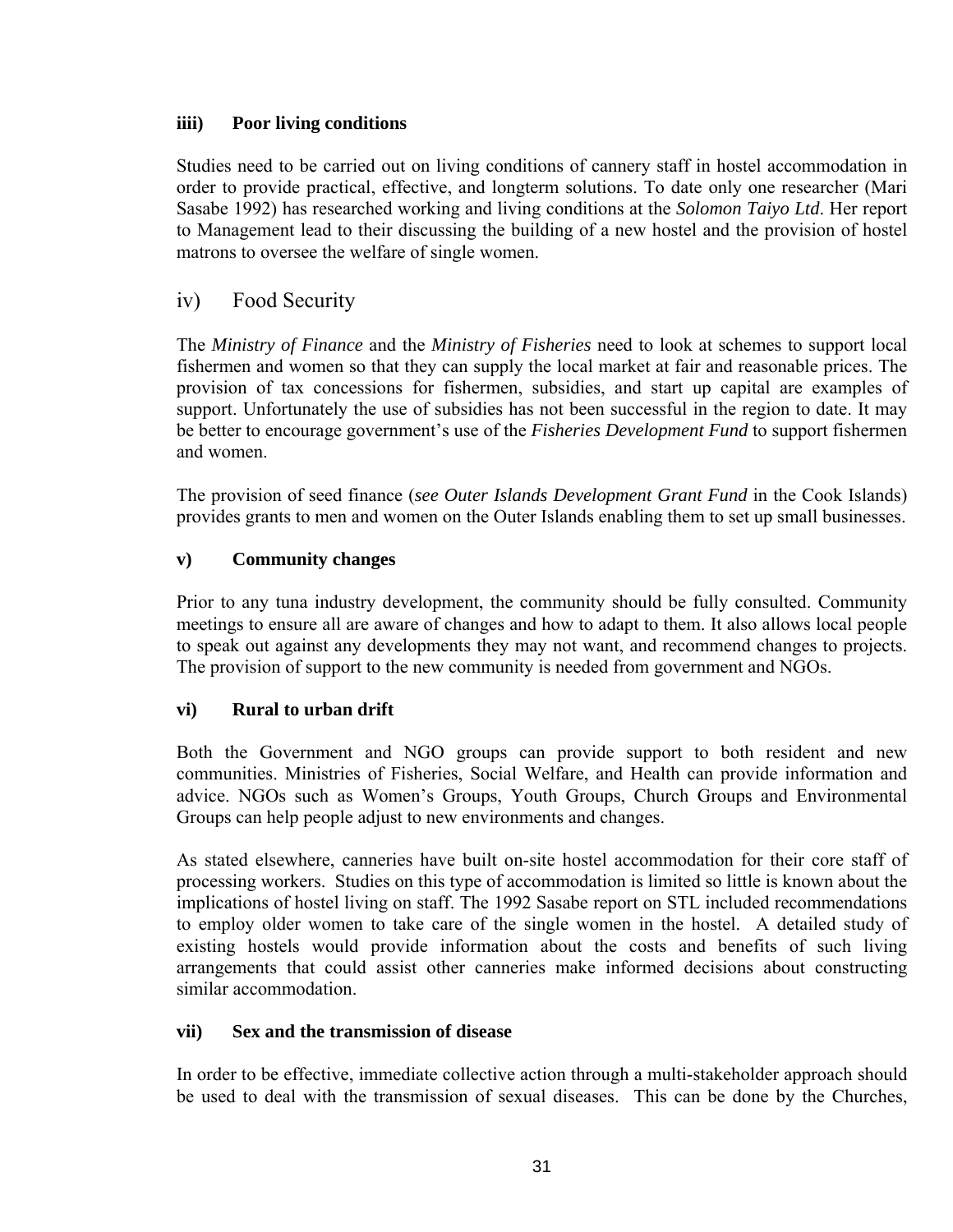NGOs, Women's Groups, Youth Groups, Island Councils, Community Focal points, and Elders as a core group, with Government support (*Arama and Associates 2000*).

The provision of sex education, free condoms, and other forms of contraception by Ministry of Health to women is suggested by a number of researchers. The Ministry of Health and Medical services provides sexual and reproductive health education through workshops to community trainers. Outreach through counselling and the provision of health materials and medicines is provided. The *Disease and Prevention Control Unit* has an STD and HIV/AIDS programme that provides training to sex workers, mothers, casino women, youth and others. Condoms are also distributed to target groups. A media information programme is provided via the radio.

The *School for Marine and Fisheries Studies* runs training programmes for deck officers on tuna fishing vessels. The annual intake of 20 students (all male) are funded by *Solomon Taiyo Ltd* in basic fishing techniques preparing them to be crew on Solomon Taiyo vessels. At the time of the study, there were no courses in sex education, STDs and HIV/AIDS (*Tuara and Nelson 2000*).

Youth peer groups are very effective in public awareness of sexually transmitted diseases and HIV/AIDS. Groups use the radio, television and bulletins to spread the message. Fiji AIDS Taskforce is a group of voluntary youth who actually work on the streets, promoting an awareness of HIV/AIDS among the commercial sex industry. Evidence states that though sex workers are aware of precautionary measures to support their activity, the discrimination and perception about them encourages their 'hard core' behaviour and resistance or avoidance of information and advocacy programs. However the Taskforce has had a fair amount of success in Suva, because of the persistence and professional attitude of the volunteers to sex workers. The task will be to grow small taskforces such as these to be accessible to a larger clientele in other sea ports around Fiji (*Arama and Associates 2000*).

Vunisea 2006, suggests government monitoring of boats and wharves to stop the illegal sex trade. In the *Republic of the Marshall Islands*, government has put in place regulations that specifically target transshipment activities. These regulations range from specifying a single dock for ships and crew coming in, sending out of notices to shipmasters and crew of the regulations that exist on dumping of water, discards, fuel and oil and rubbish. For communities at large, an incentive has been created where there is a monetary reward to people reporting on any infringement of ships that come into port. There are also specific laws relating to shipmasters and the communities. How far these regulations and existing legal instruments can be enforced are the major challenges in these cases. As in Kiribati, the police have figures and data on women coming on boats and those apprehended while on board, but the judicial system and regulations does not enable prosecution. This is because of the lack of evidence to support prostitution cases. Cases of women arrested for prostitution, loitering or being on ships get way with going though the judicial syst4em because of the lack of "evidence" to prove prostitution (*Vunisea 2004*).

Government development and enforcement of standardised legislation related to labour, immigration and customs is required to both reduce the possibility of STDs among all groups and to protect immigrant women workers from exploitation and danger (*Pacific Islands Forum Secretariat 2000*).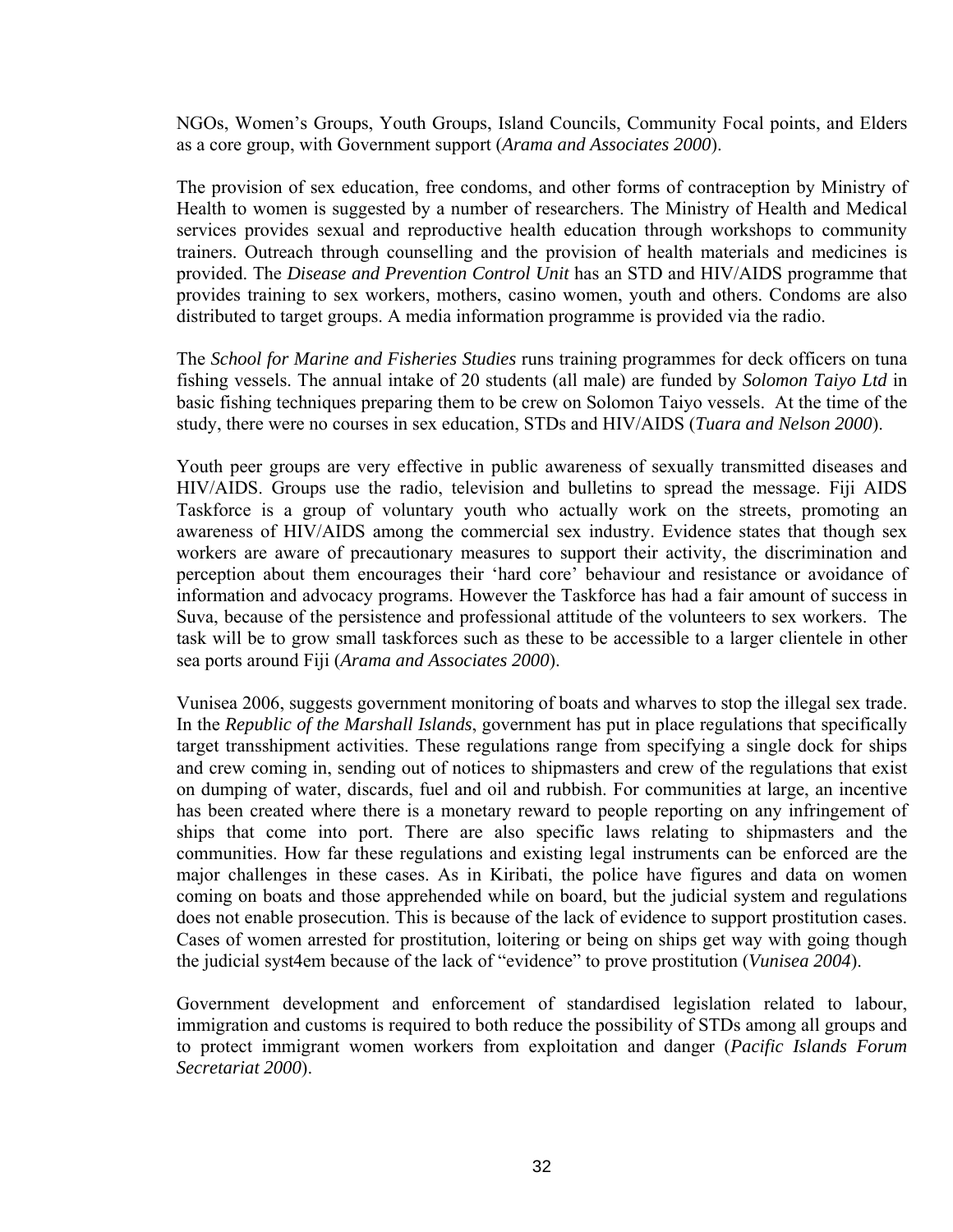NGO groups such as HIV/AIDS groups, Youth groups, Women's groups and the church may be able to provide health services as well as shelter. In the Solomon Islands the *Anglican Church* provides information, counselling and support. The *Mission to the Seamen* offers counselling services targeting men on fishing vessels, implemented through the *Church of Melanesia*. Apart from emotional support the Mission gives training in sexual health issues and practices. *Sisters of the Church* provides a refuge to Honiara street kids. Some of the children go on fishing vessels to trade sex for food, goods or money. The church provides a home, food, and training in sexual health. Unfortunately funds to these groups are limited and most rely on donations. Lack of government and industry support to NGOs is due to parties being unaware of the problem, and a lack of sufficient information, evidence or data on the sex trade.

Canneries also have a part to play. *Solomon Taiyo Ltd* has allowed the provision of sexual and reproductive health services to cannery workers. STL has a clinic at the Noro cannery for workers. The spread of STDs as well as teenage pregnancies amongst staff has led to the provision of health treatment, and sexual education to staff.

At the regional level, SPC has a number of initiatives in place. *SPC's Regional Maritime Training Programme* recognises the need for training in HIV/AIDs and STDs and sexual health as essential components of maritime training. In 1998 SPC conducted research into the attitudes, knowledge, and behaviours of seafarers in relation to STDs and HIV/AIDS and the results guided the curriculum and its materials. Topics include information on AIDS and HIV (transmission and non transmission), the use of condoms, safe sex, and living with HIV (*Daines 1999*).

The SPC HIV/AIDS programme recommends that efforts to combat the negative implications of the tuna industry are required. Public awareness on the spread of sexually transmitted diseases, health support services for seafarers, their wives, and for women in the sex industry are all advised (*SPC 1998*).

Surveys of HIV/AIDS, other sexually transmitted infections and risky sexual behaviour have been conducted in six sentinel countries – *Fiji, Kiribati, Samoa, Solomon Islands*, *Tonga* and *Vanuatu* by SPC and WHO. Dr Chen (WHO) says that marketing strategies are needed to increase access to and acceptance of condoms in the community, as well as to identify new approaches to raise awareness of risky behaviour in at risk and vulnerable groups. There is a need to gain trust and to work with people to assist them to change their behaviour and reduce risk, including making access to counselling and testing more widely available. Dr Jimmie Rodgers noted that voluntary confidential counselling and testing needs to be made available to people through mainstream health clinics. Dr Chen stated that more involvement is required of sectors such as education, trade, industry, employment and social services as well as non governmental organisations and the private sector. During 2004 and 2005, 4305 people including seafarers, pregnant women, young people, police and the military took part in the survey. A second round of surveys will occur in 2007 (*SPC website 2006*).

Although not found in the literature, the legalisation of prostitution is one suggestion that has been made off the record. By legalising the sex trade, activities can be monitored, and health safeguards enforced. Removing the stigma of prostitution may lead to positive relationships between health workers and those in the trade. The spread of STDs and HIV/AIDS may diminish through support to prostitutes including free testing for STDs and HIV/AIDS, free condoms, and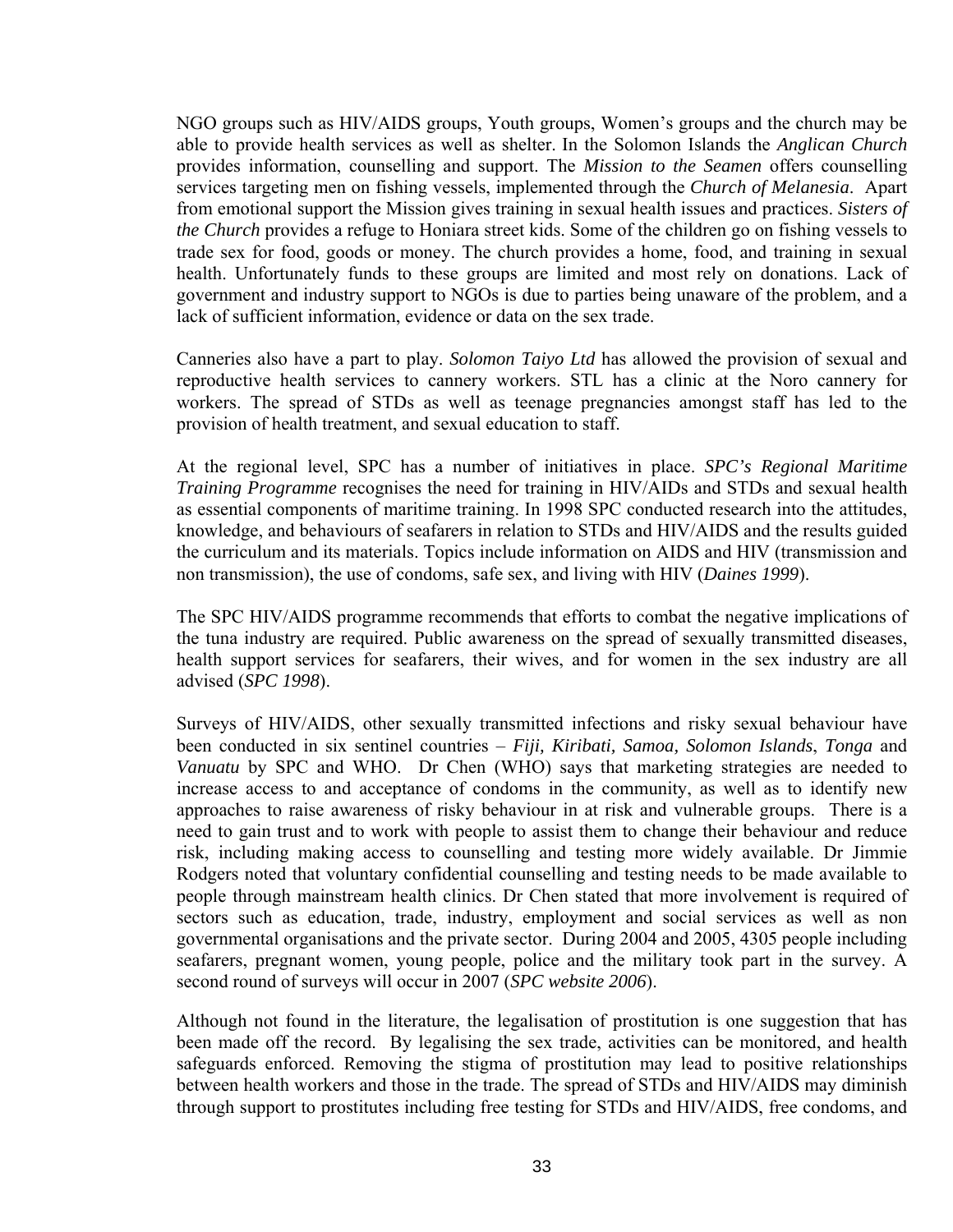other contraceptive advice. To date, no Pacific Islands countries have legalised prostitution. Few countries outside the Pacific have legalised the trade.

## **viii) Alcohol and drug abuse**

The support groups used in combating prostitution and related diseases is the same group that is involved in alcohol and drug abuse support work. NGO groups such as the church, Youth group, Women's group, and health groups provide shelter, education, and free health services.

## **ix) Environmental degradation**

The government with support from environmental lobby groups can be used to deal with environmental problems. The relevant Ministries can insist on environmental impact assessments for all developments. The government can make transshipment boats and processing plants put in place environmentally safe processes. Environmental NGOs can promote environmental awareness programmes in schools and through the media.

The industry should also be made responsible for its impact on the environment. Unless cannery operations have in place systems that minimize or eliminate environmental damage, the productivity of the cannery may decrease. In Hughes 1995 performance appraisal of *Solomon Taiyo Ltd* he stated that the benefits of STL were diminished by environmental pollution. He noted that the *Solomon Islands* had virtually no environmental protection or legally enforceable standards to be observed by industrial activities that may affect the environment. STL's conduct is a matter of corporate responsibility to the community at large, reinforced by moral pressures, and a few pieces of official machinery eg. local by-laws, or conditions on investment approvals. Active, positive relations between government officials and the company's management are the key to sound environmental practice: confidence and exchange of information and advice are essential to forestall damage and minimize costs.

# **6.0 POTENTIAL AREAS OF EMPLOYMENT FOR WOMEN**

There is not much written in the literature about employment opportunities for women. The emphasis has been on discussing the roles of women in the tuna industry, identifying the positive and negative impacts of the industry, and suggesting ways to reduce negative impacts. Although Tuara and Nelson 2000 touch on opportunities they state that although employment opportunities in secondary sectors supporting the tuna industry are varied, their numerical significance has not been formally documented. Due to time constraints in-depth surveys on opportunities were not carried out as part of their study.

According to Arama and Associates 2000 and Tuara and Nelson 2000, women may consider employment in the following areas of the tuna industry:

- boat owners and managers of fishing companies
- processing plant owners/managers
- government employees dealing with tuna fishing
- food suppliers (small scale farming of agricultural produce and animals for sale to fishing vessels and the Noro cannery staff)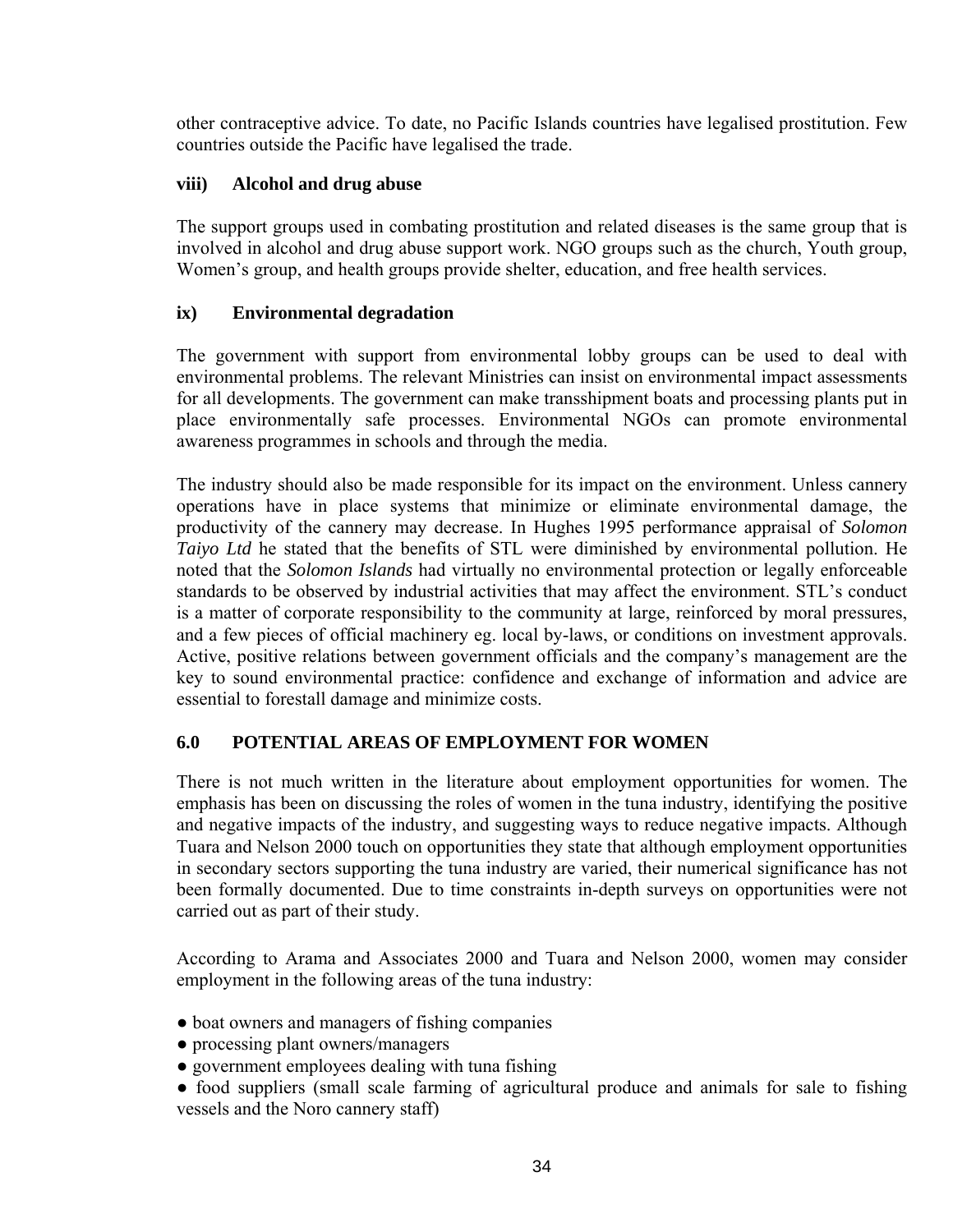• ingredient suppliers

• service providers- formal (security, sanitation, health, insurance, banking, airlines, transport etc) and informal (casinos, niteclubs, and after hour liquor outlets, etc) catering to crews of fishing and transhipment vessels

- small enterprise sellers of fresh or frozen tuna
- sellers of rations and supplies to fishing crew
- canteen operators
- seamstresses (uniforms)
- domestic helpers
- laundry workers
- purchasers of by-catch for processing and on sale, and
- NGO and church workers
- makers and sellers of fishing gear
- workers in the sex trade

Changing consumer preferences in favour of easy to prepare processed fishery products brought about by changing lifestyles has increased the demand for value added fishery products. Value added products are well developed in Asia as income earners from local and export industries. The products include salted and dried fish, tuna jerky, chilled products of sashimi grade tuna, frozen products of tuna steaks, loins, fillets, breaded fillets and minced fish in convenience packs suitable for the catering sector and retail sales, and canned tuna in spicy sauces such as chilli, green curry, and coconut milk. Ready to cook and ready to eat products are popular in South East Asia and include fresh/frozen fish balls, fish cakes, breaded fish, and sushi. Dried and smoked fish are other examples (*FAO 1998*).

Although culinary tastes between Asia and the Pacific may differ, a number of countries have produced value added products. Exports from Asia and the Pacific include a variety of live, chilled, frozen, dried, canned, and other fish, and shrimp products. Initial investigations show favourable financial returns for value added production of fishery products and indicate encouraging prospects (*FAO 1998*).

As women are predominant in the processing of tuna they may be interested in analysing the feasibility of producing value added products as a viable income generating opportunity.

#### **6.1 Value added products**

The information below comes mainly from reports on suggested commercial tuna development options produced by Chapman 1998-2004. The practical advice in the reports is useful to entrepreneurs as it outlines the status of the industry in each country, along with shortcomings to development, and possible solutions.

#### **6.1.1 Commercial industry in the Pacific Islands**

A number of Pacific Islands countries produce value added products on a commercial basis for the local and export market. Smoking, salting and drying, tuna jerky using bycatch, lower grade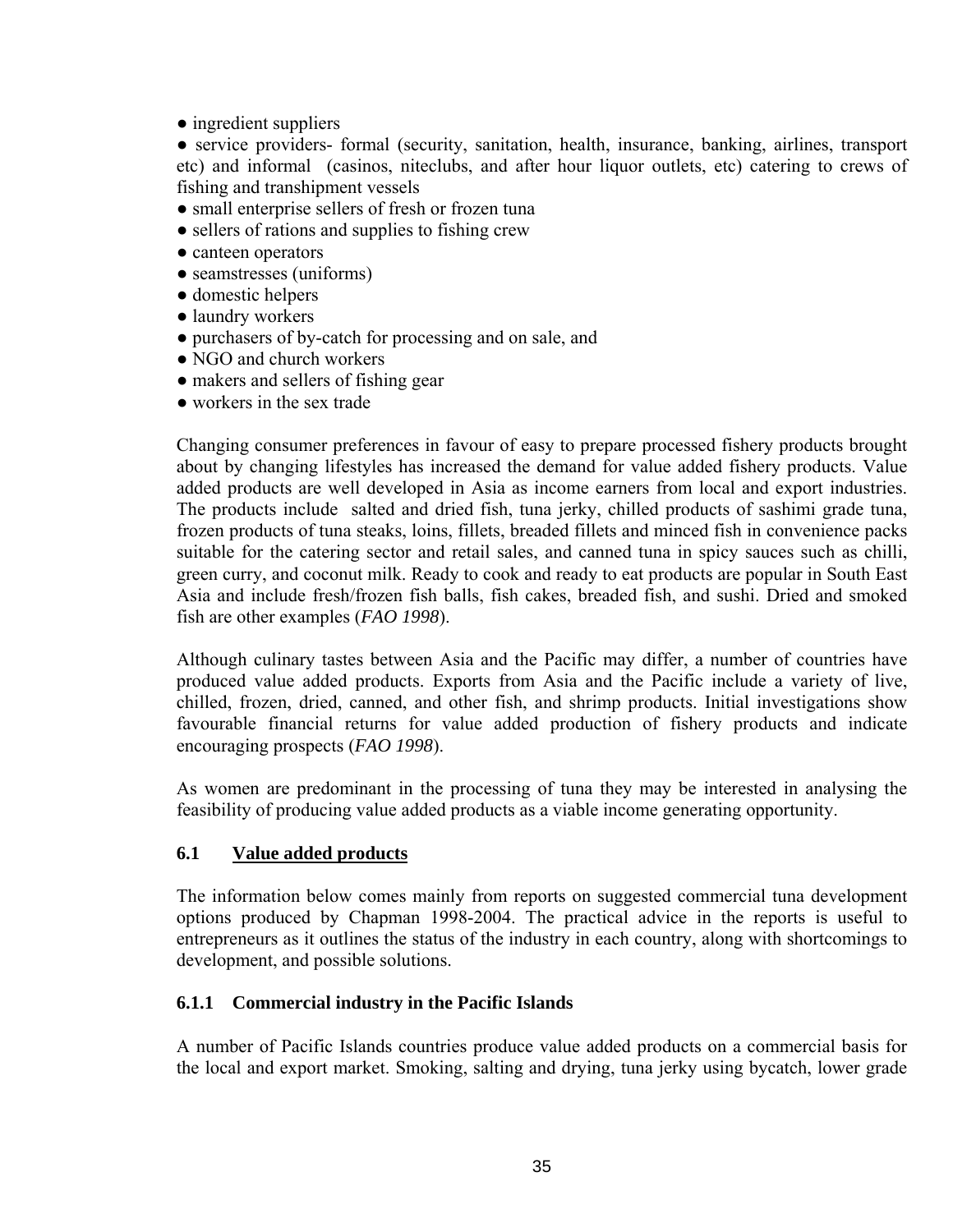tunas and small tunas. The tuna can be from longliners or from domestic small scale fishing activities around FADs.

In the *Federated States of Micronesia* value added processing industries have operated for some time in Pohnpei using non-sashimi grade tuna and bycatch of the fishery. However the supply is erratic and a more stable fleet of foreign vessels is required to ensure a regular supply of tuna.

In *Kiribati,* the problems with a regular tuna supply and limited markets has constrained development of the 1990's tuna jerky venture belonging to the Teikabuti Fishing Company.

In the *Marshall Islands* in the mid 1980s a small fish processing factory operated for several years but the facility closed as it could not obtain enough wood for the curing/smoking process. As with all processing facilities the Marshall Islands processing plants require an upgrade HACC[P15](#page-35-0) plans in processing facilities. In addition there is the need for HACCP training for staff in the facilities. Product development is an area to look at. The Marshall Islands government can approach USP to request that some students look at new value added products for tunas and bycatch species that could assist in local product development. Govt provide scholarships for Marshallese students at USP in food technology with their thesis to be on product development or another post harvest activity. Chapman advises that the *Marshall Islands Marine Resource Authority* (MIMRA) support new initiatives from the private sector to enter into small scale value adding processes. Any facility used for small scale value adding processes should meet all local and export health standards with a HACCP plan also developed for the processing being undertaken if the product is for export.

In *Tokelau*, value adding was tried in the early 1990s with a tuna jerky facility on Atafu. The venture failed for a number of reasons including the limited supply of tuna for processing. Before closing the facility established export markets as a result of its good product. Government may want to look into value adding again given the potential by product species from the planned tuna longline project and future fishing activity.

An ADB project team suggested the development of a *Tuvalu* tuna jerky facility at one of the outer islands to produce high value export product using solar energy to dry strips of tuna. The proposal refers to successful projects in *Kiribati* and the *Marshall Islands*. According to Chapman there is potential for this project. A similar project was trialled successfully in Nukufetau and Nanumea. Unfortunately the technical advisors departed before the local counterparts could fully understand the process. He suggests that government encourage the development of private sector value added products in the outer islands.

In *Vanuatu*, the need for large scale equipment, water, and a competitive market mean that tuna farming, tuna canning, tuna loining would not be successful. According to Chapman 2000, foreign investors who make the Palekula base operational may be able to incorporate canning or loining as an additional operation to transshipment. A small fishmeal plant using waste from Palekula could be a possibility. A prefeasibility study would need to be undertaken to determine

<span id="page-35-0"></span> <sup>15</sup> HACCP is the Hazard Analysis and Critical Control Point system that requires products to be monitored at identified critical control points. The system manages risk in a food processing plant and is required for products exported to the USA (*SPC Coastal Fisheries 1998*).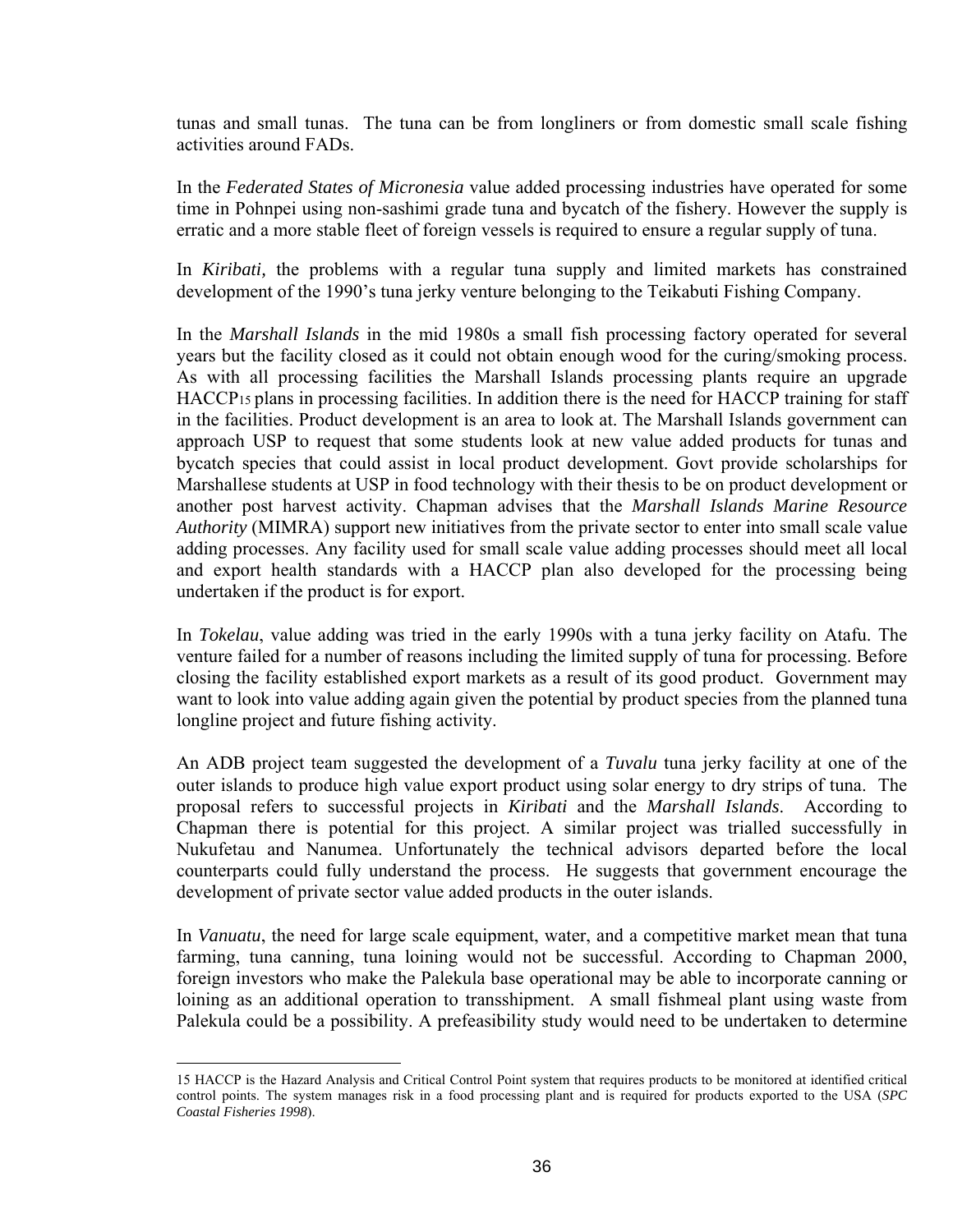whether arabush[i16](#page-36-0) would be economically viable. Small-scale value adding processes such as smoking, salting, drying, and jerky may be preferred options for *Vanuatu* in the short term. Chapman suggests a study on the process, the amount of fish needed to make the venture viable, the amount of fuel needed, costings, market prices, environmental concerns as a first step before any funding is considered for an arabushi plant. Unfortunately to date no foreign investors have been found and Palekula is rusting away and would need total replacement (*Chapman, pers. comm. June 2006)*

## **6.1.2 Employment opportunities in value-added products**

In his field reports, Chapman provides advice to Pacific Island countries who may want to investigate or further develop value added products.

For the *Cook Islands*there is scope in the Southern group islands for salting and drying, smoking and tuna jerky production but cost of freight is high. Processing tuna by smoking, salting and drying, or producing tuna jerky using bycatch, lower grade tunas and small tunas are viable options. The tuna can be from longliners or from domestic small scale fishing activities around FADs. For an entrepreneur to establish a small value-adding plant there should be concessions on building materials and machinery provided as government incentives. Chapman suggests incountry training by USP or technical consultants in value added products.

*Solomon Taiyo Ltd* has a smoke house that produces arabushi from skipjack tuna for export to Japan. Smoking, salting, drying, and jerky are options using by-catch or non export species such as albacore tuna, small yellowfin, bigeye tuna and marlins. A person interested in value added products can purchase the fish from fishermen and women. In addition a person can look into providing value added fish to the local and expatriate community customers as only frozen and tin fish are available. The provision of fresh chilled fish, processed fresh fish steaks or fillets, salted, dried or smoked fish can are examples. For an entrepreneur to establish a small valueadding plant there should be concessions on building materials and machinery provided as government incentives. Training in processing and marketing of the product is required. Chapman suggests that government through the Fisheries Department seek assistance from regional organisations (SPC, USP, CETC) to run workshops on value adding processes, and marketing.

In the *Solomon Islands*, Noro cannery has provided many women around Noro and Munda with paid employment. However, there are no projects or plans to specifically initiate, support, encourage or promote the role of women in fisheries. Support could be given to part time commercial fisherwomen and women fish vendors. Current plans and projects to develop rural fisheries have the potential to involve women through access to extension services and provision of training and equipment (*Lateef 1990*).

Processors in *Tonga* can consider quarter-loining albacore and other good quality tuna that may be too small for the sashimi markets. Quarter-loining requires that the fish being butchered into four quarters or loins, skinned and trimmed to remove any bone or dark red meat, and vacuum packed. This would require upgrades of onshore facilities or of long line fleets. A vacuum

<span id="page-36-0"></span> <sup>16</sup> Arabushi is a heavily smoked tuna loin with basically no moisture left in the flesh (Chapman 2000 Vanuatu report).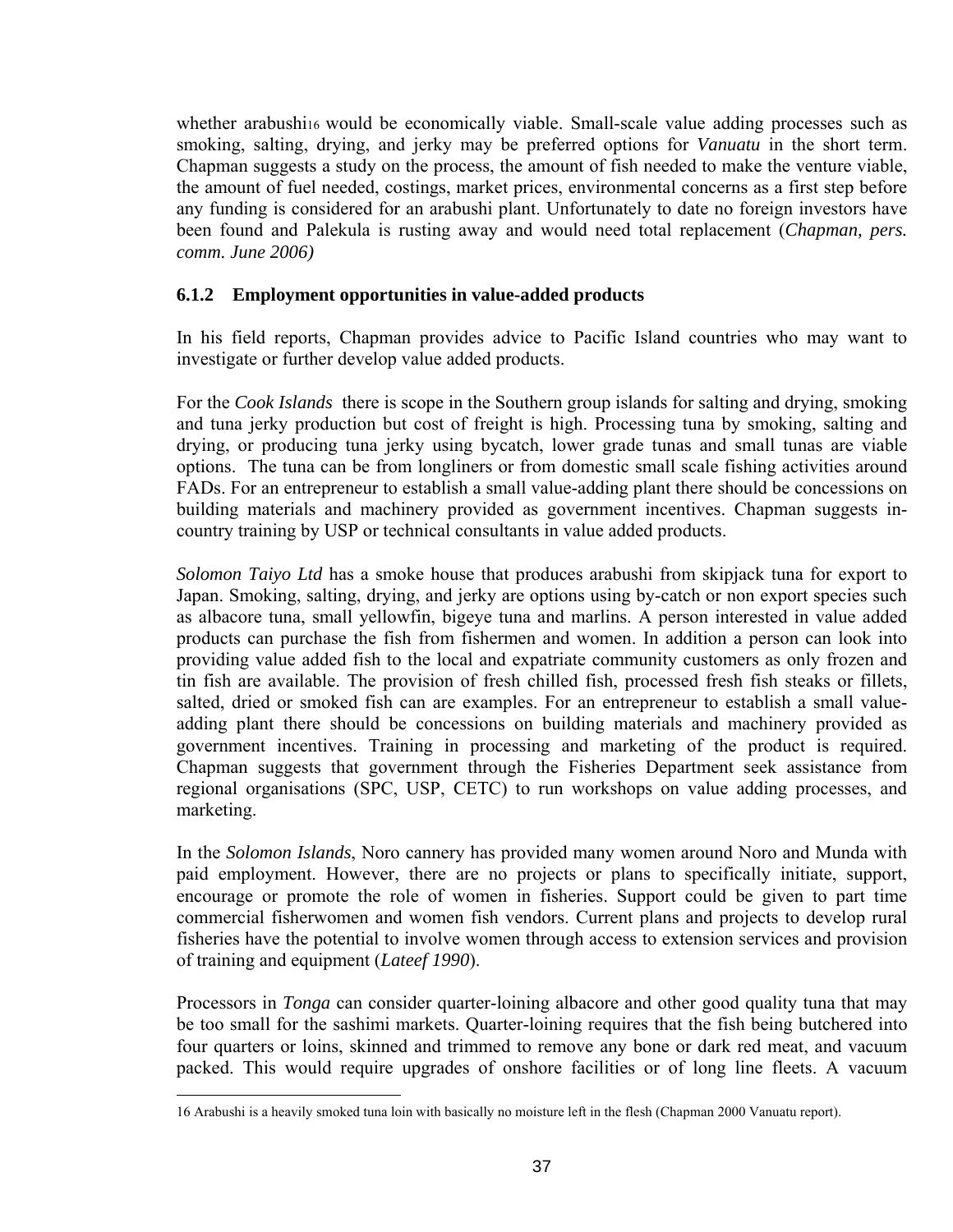packing machine, packing and shipping materials would need to be purchased for quarter-loining. Other small scale value added processes include smoking, salting and drying, and producing jerky. By-catch species from long lining, and lower grade tunas can be used and obtained from long liners or small scale fishing boats around FADs. There is also the possibility of small scale value adding to products in the outer islands fishing depots. This will need to be carefully developed as the facilities need to meet all health requirements of the importing nation such as HACCP for the US market. Marketing of the product will be the key to outer islands ventures as there is no point developing a product that is not marketable or is too expensive. A market feasibility study will need to be undertaken as a first step.

The advice given by Chapman is applicable to all entrepreneurs who wish to produce value added tuna products. The need for a regular supply of fish, a market, water and electricity (or solar power), equipment, and training are the basic requirements for a business venture. In addition, feasibility studies are needed to check whether a venture is economically, culturally, and environmentally viable.

# **7.0 AREAS FOR DEVELOPMENT ASSISTANCE**

# **7.1 General areas of assistance**

A number of studies on the commercial tuna industry in the Pacific have been carried out and provided sound advice that may be of value to women. Other studies in Asia and Africa have provided advice and these are included below. Although the advice may be given to specific countries there are suggestions that are of practical use to anyone interested in developing a business that produces value added tuna products.

# **7.1.1 Training**

Smoking, salting, drying, packaging and marketing are skills requested by women around the region. Short training attachments to the Post harvest programme, U.S.P could be arranged for women. USP has a processing facility where students can be given basic training in post harvest activities (cleaning, filleting, staking etc) for tunas and bycatch species. Alternatively, USP trainers could visit via the USP extension centres to provide summer school training on tuna, post harvest activities and processing. Note that *SPC's Community Education Training Centre* provides training in post harvest skills for women community workers as part of their annual training programme*.* 

Product development is an area that the processing sector should look into. USP should include new value added products for tuna and bycatch species to assist local product development. USP should consider putting together a short course on post harvest activities and health issues for school leavers who want to gain employment in the fish processing sector (*Chapman 2000 to 2004 reports*).

Fisheries Departments should organise training in value added processes that can be used for bycatch and non export species with the help of regional organisations. Study tours to Asia to see what they are doing in processing and marketing could be arranged via the Fisheries or Foreign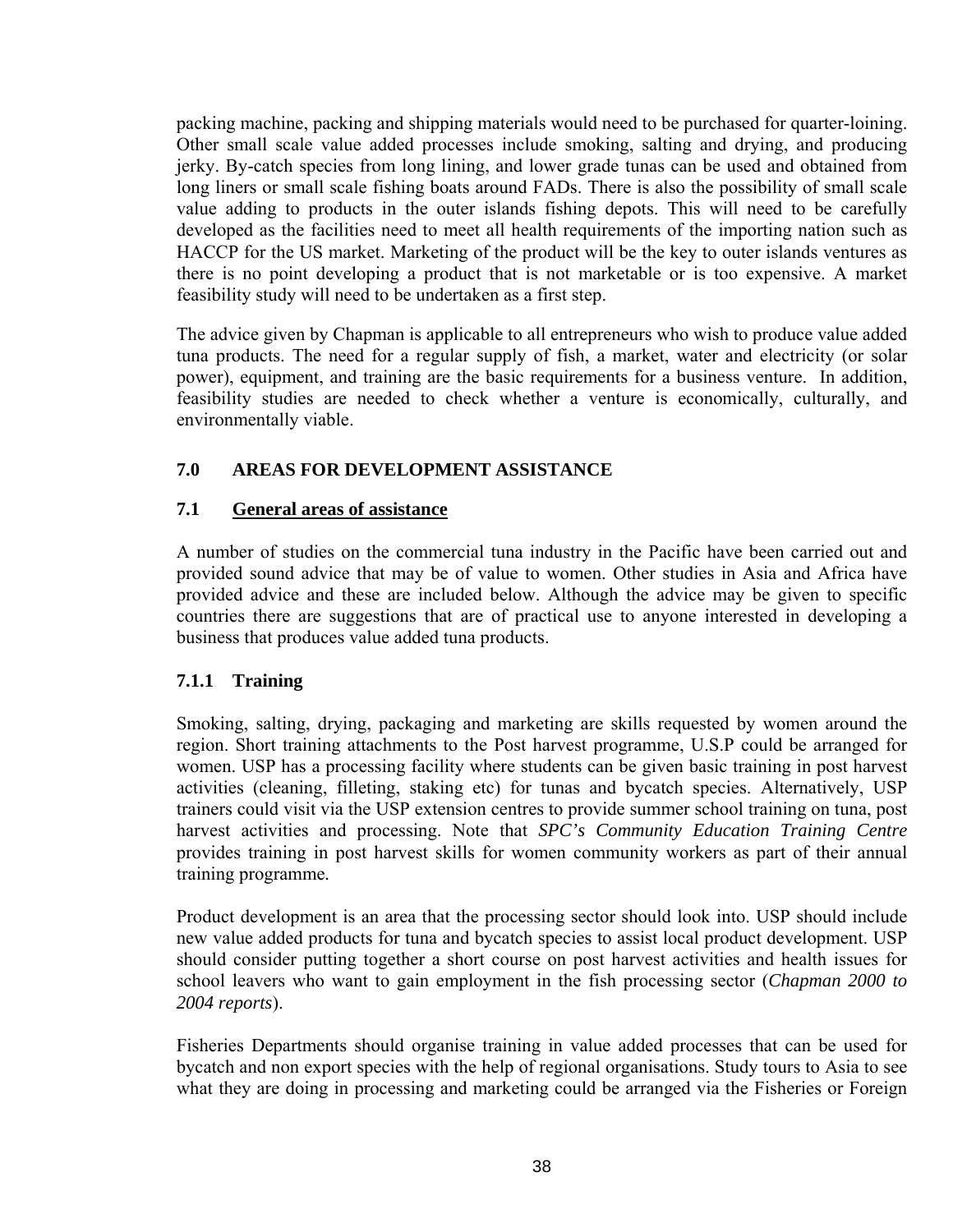Affairs departments. Short term attachment to Asia for training in value added products would be  $useful17$ 

#### Industry

Processing plants such as PAFCO have specific needs for training of staff in quality control, seaming inspection, and other processes in tuna canning production. They are currently addressing their needs through specialised training overseas. Such specialised training overseas should continue and be supported by the Government. Plants should also send their staff to national workshops relevant to their training needs.

The processing sector should approach USP and request that national students be encouraged to look at new value added products for tunas and bycatch species, to assist in local product development. The sector could provide several scholarships for students at USP in the field of food technology, with their thesis to be on a product development or another post harvest activity (*Ibid*).

For US markets a HACCP plan will need to be developed for each facility and staff will need to be trained. For the EU similar requirements apply. The USP Marine Studies Programme has trained staff in the HACCP area, and they can be approached to set up specific training as required. An alternative to this is to seek assistance from SPC in the running of HACCP training or training in other field[s18.](#page-38-1) 

#### Non Government organizations

Training in small-scale business and management can be provided by the *Small Business Enterprise Centre.* Women's groups (*National Council of Women, and Women in Business*), youth groups, and religious groups continue to provide training in income generating ventures, and business skills.

Whether people go fishing, process or value add to a purchase product, sell goods or so forth, proper business management skills are required to ensure a venture is economically feasible. The basic principles of business management require the ability to estimate costs and income, planning ahead, managing staff and operations, and record keeping. Training in business skills can be done with the assistance of regional organisations. The topics should include how to access loans. An effective course would have input from local lending institutions.

For women to be active and successful in micro-enterprise areas requires support of Government to ensure increased understanding by women of small business principles and to support small marketing ventures through provision or support for a market venue (*Pacific Islands Forum Secretariat 2000*).

<span id="page-38-0"></span> <sup>17</sup> See Tuvalu's experience in tuna jerky where local people require training in the tuna jerky process (Chapman's 2001 Tuvalu report).

<span id="page-38-1"></span><sup>18</sup> Advice in the section on training includes recommendations by Chapman in his national field reports 1998-2004.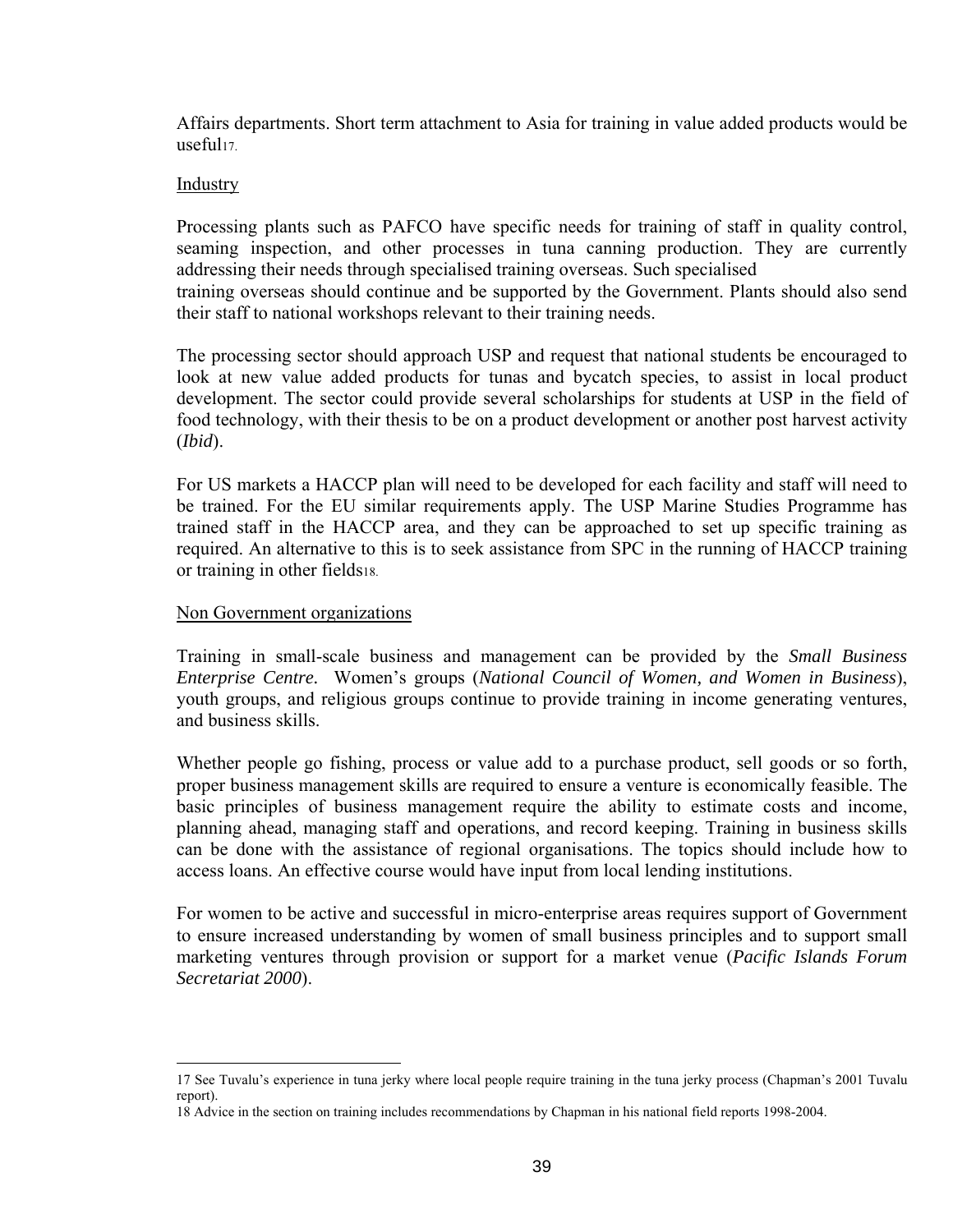## **7.1.2 Credit and finance**

Few commercial banks provide loans specifically for fisheries projects. Women may only have access to bank loans with the support of their husbands, fathers or brothers. Interest rates are high.

Credit programmes in support of women's micro-enterprise development projects in Asia have been successful and there is scope to strengthen their role in value-added production and marketing of fish (*FAO 1998*).

The concept of a revolving fund uses the savings of members in women's groups for purposes of lending. Whether provided by a bank, government, non government or donor agency the credit needs for women's projects have the following characteristics:

- require small amounts at regular intervals rather than large amounts at one time
- treat savings and credit as separate activities rather than linking them together
- recognise that credit needs are not just for production but also for consumption
- provide finance for projects that directly benefit women or that facilitate the participation of women in development projects
- support projects in social infrastructure that provide direct benefits to women and support for projects in sectors that create income generating and employment opportunities for women
- consider at every major stage of the project cycle of the role of and needs of women in projects and the effects that a project may have on women.

Revolving credit schemes have been requested by women in a number of Pacific Islands countries. Unfortunately, to date, national and regional credit schemes have not been successful largely due to poor money management. Donors and governments in the region are hesitant to implement revolving credit schemes. These schemes have been effective in Asia and Africa[19](#page-39-0) and attempts to liaise with women's groups in those countries could be encouraged. The *SPC Pacific Women's Bureau* may be able to provide assistance in liaising with groups in these countries.

Despite the poor track record of revolving credit schemes, Gillet's 2003 study showed that the facilitation of credit for fisheries enterprises was the intervention that was cited most often as being important for promoting tuna industry development. Credit has been a major factor in some of the tuna industry success stories in the region.

<span id="page-39-0"></span> <sup>19</sup> There are simple savings clubs in Africa which may work here. For example 10 women each chip in \$10 every payday and one women takes home \$100 to pay the school fees. It may also be useful to use the church fundraisers for self help projects (Personal communication from Mike Batty FFA, June 2006).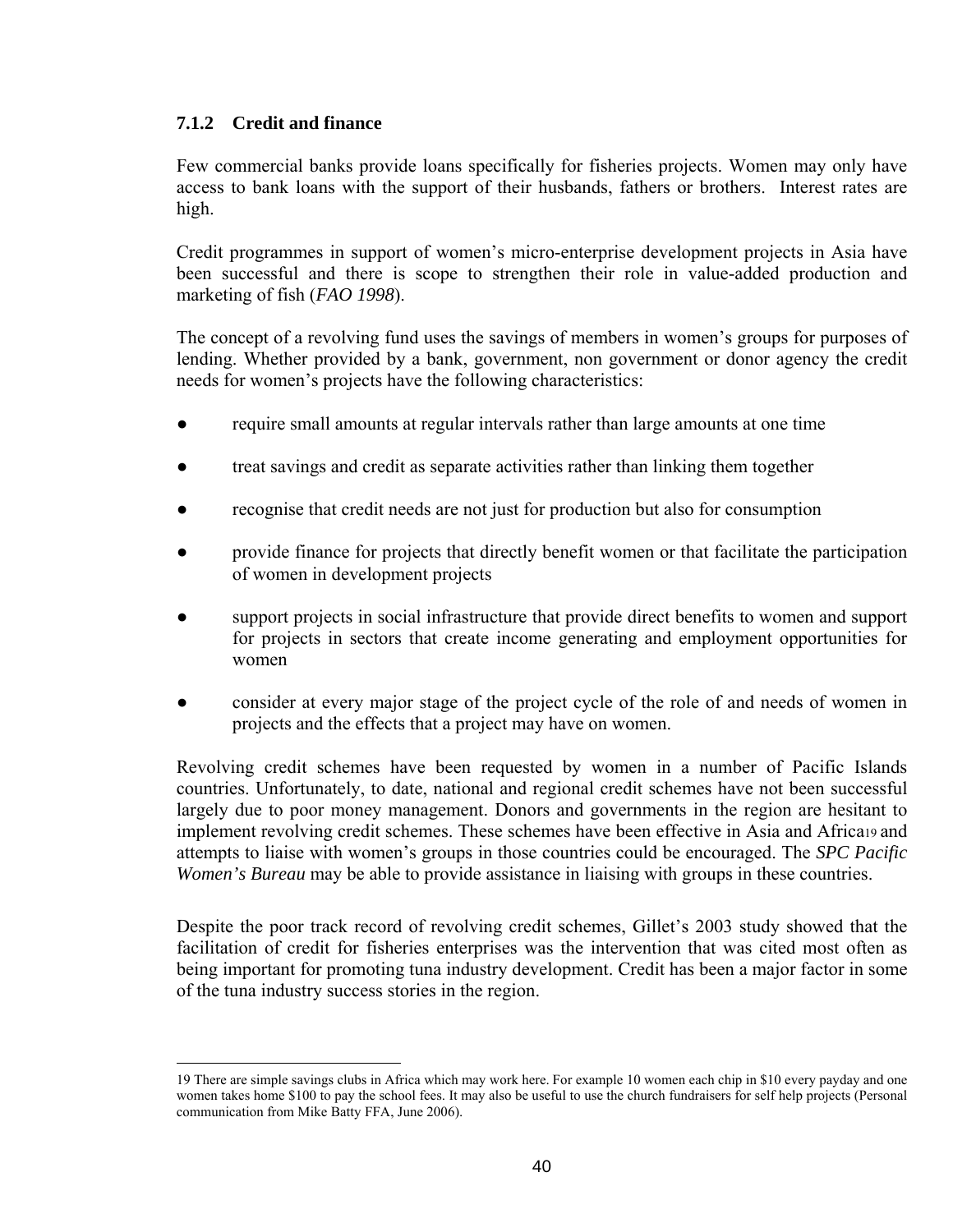Reports refer to the *Fisheries Development Fund* to be established under the new Tuna Management Plan with one half of the revenue made from the fishing industry going to the Fund. Chapman suggests that this fund could be used to assist equity contributions of qualified Pacific Islanders.[20](#page-40-0) The funds could be given on a low interest loan basis to be paid off on an agreed schedule. This approach would turn part of the EDF into a "revolving type fund" which would be paid back over time so that others could use the funds in future. Women interested in setting up business ventures should be given access to the *Fisheries Development Fund.* 

# **7.1.3 Quantitative data**

Fisheries departments should be encouraged to collect sex disaggregated data for the tuna industry. This data will need to be look at all areas of the industry and be consistently carried out over time in order to be meaningful. Comprehensive data can be effective as a decision making tool in managing and developing the industry.

# **7.1.4 Supporting NGOs**

Communities, governments and donor agencies need to provide volunteers, equipment, financial, and other support to NGOs enabling them to address the negative aspects of the tuna industry

The larger canneries all employ their own community development officers. These officers may be able to help by providing counselling, health services, child care facilities to staff to ease their burdens.

## **7.2 Assistance under the DEVFISH Project**

The literature review shows that some information is outdated or requires further study. The available information focuses on the participation of women in the tuna industry, and highlights the impacts of the industry. There are information gaps with regard to women's participation in marketing. Sex disaggregated data tends to be for a limited period of time and has not been updated. Aside from reports on the Solomon Islands and Fiji, there is very little information on employment opportunities specifically for women. Because the tuna industry is developing, up to date and ongoing information is needed.

## **7.2.1 Needs assessment**

A needs assessment for women is proposed that will require site visits to selected Pacific ACP (P-ACP) countries.

Case studies could look at:

- what is feasible for each individual country
- what women want and see as realistic development options

<span id="page-40-0"></span> <sup>20</sup> Chapman's 2000 report on the Solomon Islands recommends that the Fisheries Development Fund be used to assist equity contributions of qualified Solomon Islanders. He also recommends that government look at ways to help qualified and trained Solomon Islanders gain equity contribution to qualify for loans.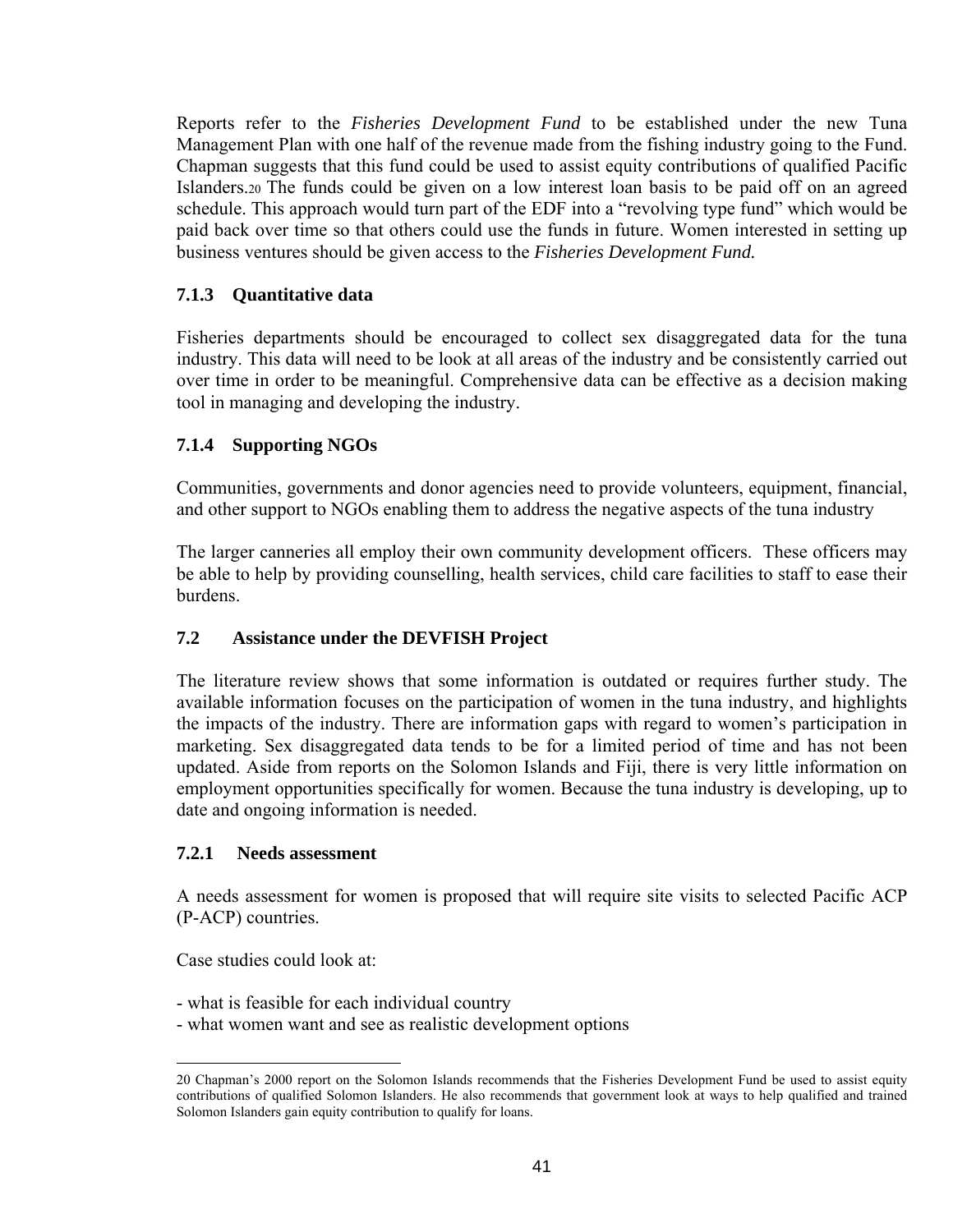- investigate employment opportunities at/for commercial facilities as well as for small scale businesses

- investigate novel tuna products (e.g. the use of tuna bones and skin in handicraft)
- research in-country support for women entrepreneurs

- meet with successful businesswomen to document their stories, and to use as mentors in workshops for other women21.

#### **7.2.2 Economic analysis**

An economic analysis of women in tuna marketing could be carried out to quantify their contribution. In the absence of such data, women's contribution remains invisible and as such, women do not acquire the support they need to improve their employment conditions in marketing.

In addition, market research on value added products could be undertaken to provide countries with baseline information for those interested in setting up a value added business.

#### **7.2.3 Regional meeting of industry representatives**

The objective of the meeting would be to update information on developments in each country and explore ways in which countries can provide support to women in the industry. With funding support, women from different Pacific Island countries could learn from each other through training attachments.

The meeting could be part of the Heads of Fisheries Meeting or a stand alone meeting.

#### **7.2.4 Information**

Based on the site visits and regional roundtable a manual and/or dvd could be produced on successful women in the industry. A directory of useful contacts in the industry could be included in the manual. Articles on women in the tuna industry could be included in the *Women in Fisheries* bulletin.

The information could be used by women interested in entering the tuna industry, as well as those who want to change/expand their current involvement. The material could be used to promote greater awareness of opportunities for women in the industry as training tools for schools, fisheries departments, women's groups, and the general public.

<span id="page-41-0"></span> <sup>21</sup> Betty Wong in Fiji and Beverly Levi in Samoa are both running commercial tuna longline companies. Their development stories, advice and experience would be useful to others (personal communication from Mike Batty, June 2006).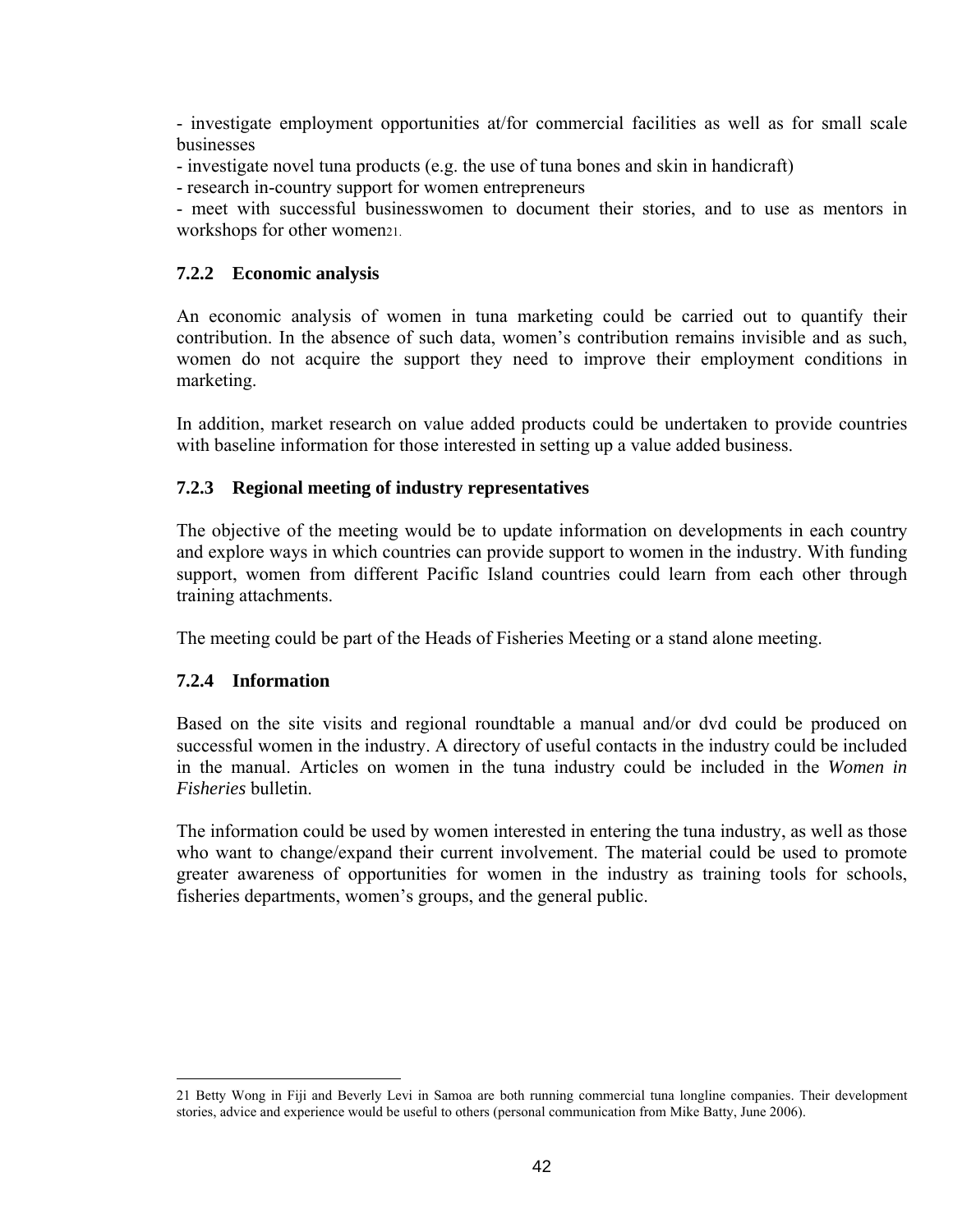#### **8.0 CONCLUSION**

Numerous studies have been undertaken, and reports written about the participation of Pacific Islands women in the tuna industry highlighting impacts, costs and benefits, constraints and opportunities. Unfortunately little is done to implement the many recommendations in reports. Time passes and a new report is published but little action takes place. By summarising a wide range of literature that has been written about women in the tuna industry, it is hoped that the next step will be taken that goes beyond the writing of another report. If we are serious about promoting gender equality in the tuna industry we need to provide the type of support that has been recommended in the many reports written to date.

The benefits that accrue from developing a country's tuna industry are felt by the whole community and can support women in their attempts to break through some of the constraints they face, particularly in an industry that is dependent on export markets and global processes. This means providing support in not just income generating activities, but also for advocacy, mobilisation, and participation in decision making processes.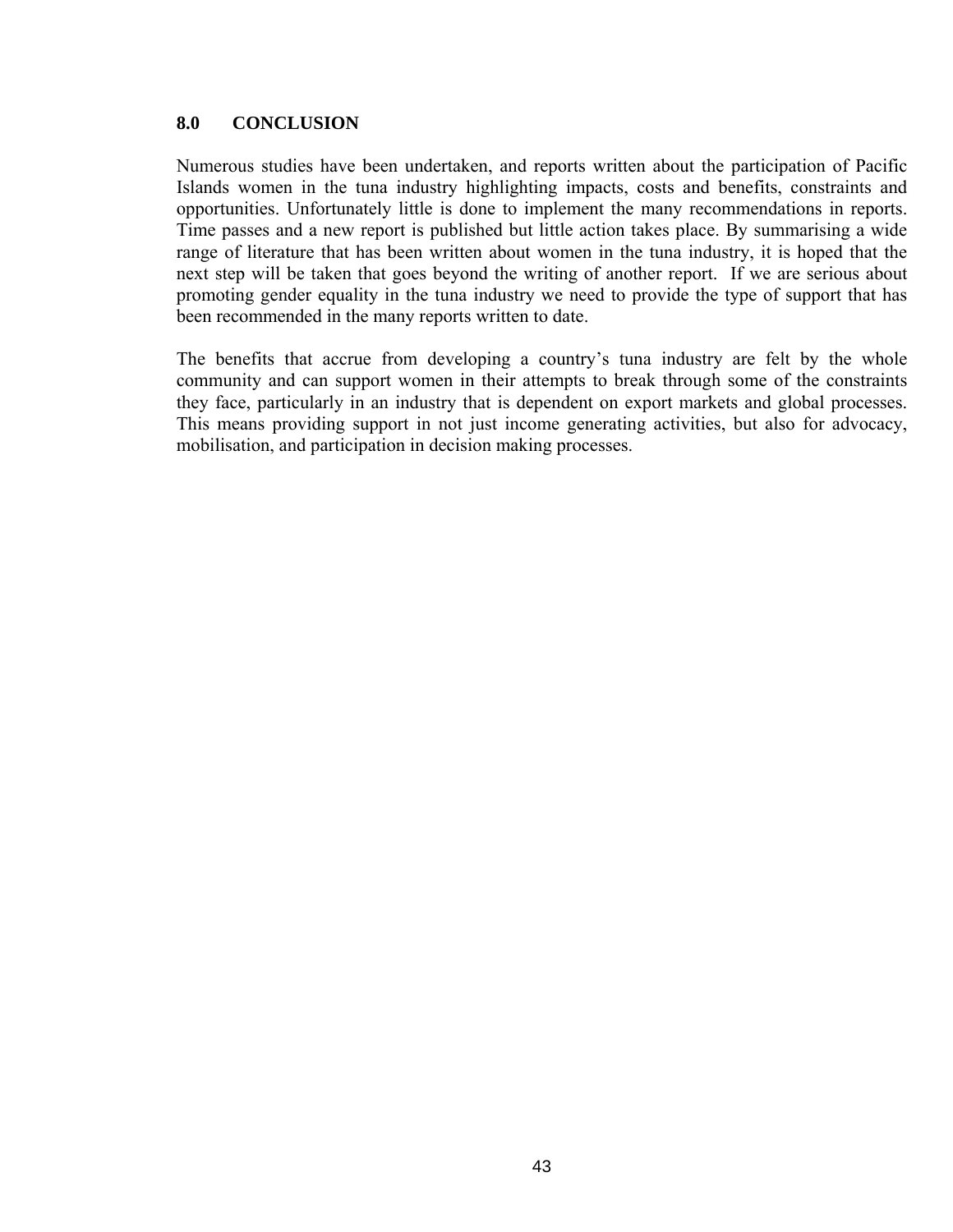#### **Annex 1: BIBLIOGRAPHY**

ADB/Infofish 1992. Fishery export industry profile, Papua New Guinea, ADB, Malaysia.

ADB/Infofish 1993. Fishery export industry profile, Solomon Islands, ADB, Malaysia.

ADB Office of Pacific Operations 1997. The Pacific's tuna: the challenge of investing in growth, ADB, Philippines.

Arama and Associates 2000. Gender impacts related to development of commercial tuna fisheries. South Pacific Forum Secretariat, Fiji.

Chapman, Lindsay 1998. Unpublished Report No. 30 Tuna fishery development options and constraints including infrastructure and personnel needs within the fishing industry and support services in the Solomon Islands:28 July to 11 August 1998, Secretariat of the Pacific Community, New Caledonia.

Chapman, Lindsay 2000. Field Report No. 1: Parameters for suitable vessels to foster domestic development of near-shore and offshore fisheries in the Solomon Islands: 2 – 9 March 1999, Secretariat of the Pacific Community, New Caledonia.

Chapman, Lindsay 2000. Field Report No. 2: Development options and constraints including training and infrastructure needs within the tuna fishing industry and support services in Palau: 13-25 July 1999, Secretariat of the Pacific Community, New Caledonia.

Chapman, Lindsay 2000. Field Report No. 4:Development options and constraints including infrastructure and training needs within the tuna fishing industry and support services in Vanuatu :21 June to 5 July 2000, Secretariat of the Pacific Community, New Caledonia.

Chapman, Lindsay 2000. Field Report No. 7: Development options and constraints including training and infrastructure needs within the tuna fishing industry and support services in the Kingdom of Tonga: 27 May to 7 June 2000, Secretariat of the Pacific Community, New Caledonia.

Chapman, Lindsay 2001. Field Report No. 10: Development options and constraints including training and infrastructure needs within the tuna fishing industry and support services in Tuvalu: 16 to 27 November 2000, Secretariat of the Pacific Community, New Caledonia.

Chapman, Lindsay 2001. Field Report No. 13: Tuna fishery development strategy for the Cook Islands: 17 August to 7 September 2001, Secretariat of the Pacific Community, New Caledonia.

Chapman, Lindsay 2002. Field Report No. 15: Development options and constraints including training and infrastructure needs within the tuna fishing industry and support services in Fiji: 27 October to 17 November 2001, Secretariat of the Pacific Community, New Caledonia.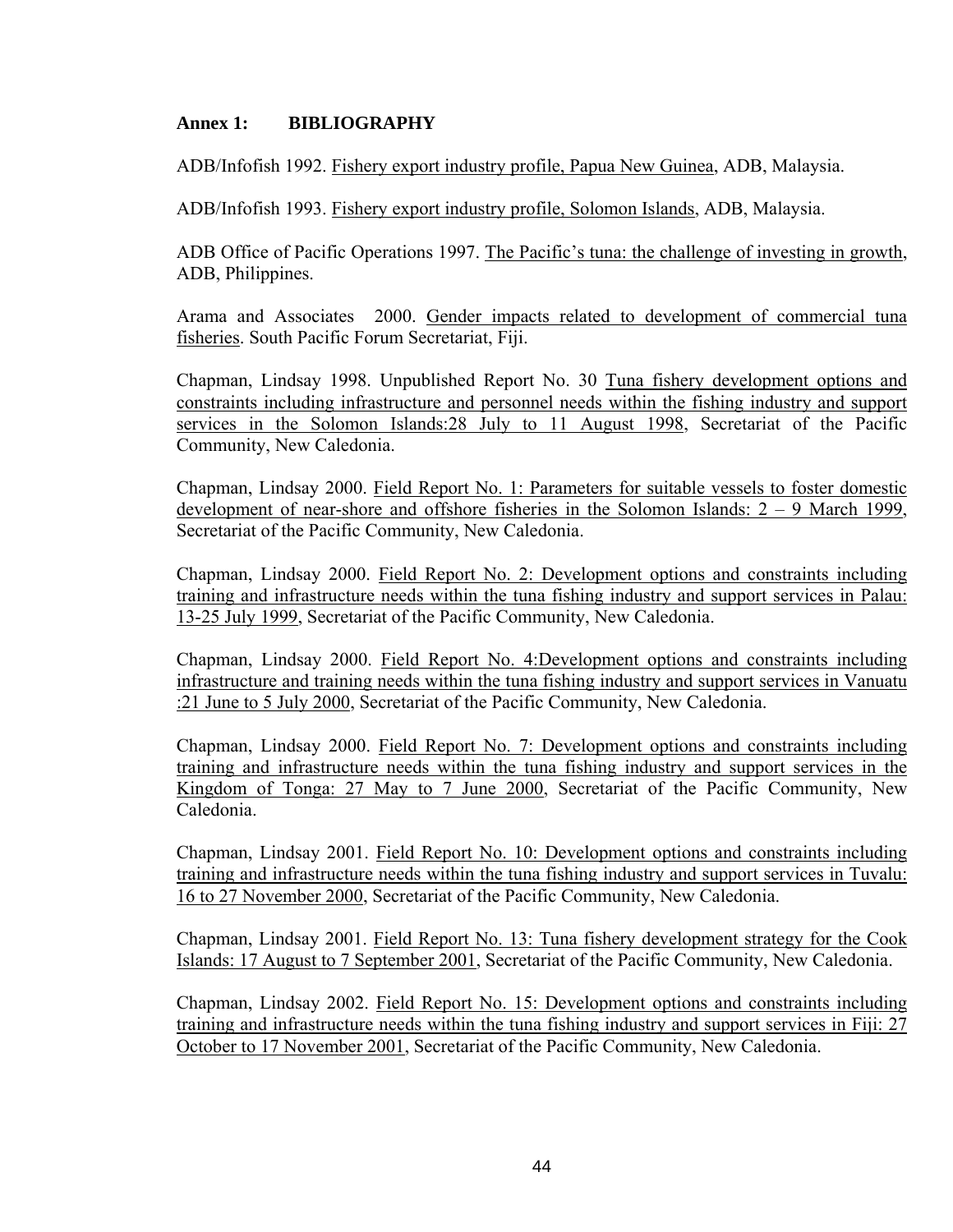Chapman, Lindsay 2003. Field Report No. 19: Development options and constraints including training and infrastructure needs within the tuna fishing industry and support services on Tarawa and Christmas Island, Republic of Kiribati: 11 to 19 November 2002, and 26 November to 5 December 2002, Secretariat of the Pacific Community, New Caledonia.

Chapman, Lindsay 2004. Field Report No. 22: Development options and constraints including training and infrastructure requirements to develop a domestic tuna fishing industry and support services in Tokelau: 28 August to 10 September 2003, Secretariat of the Pacific Community, New Caledonia.

Chapman, Lindsay 2004. Field Report No. 23: Development options and constraints including training and infrastructure needs within the tuna fishing industry and support services in the Republic of the Marshall Islands: 27 October to 8 November 2003, Secretariat of the Pacific Community, New Caledonia.

Daines, Lindsay 1999. HIV/AIDS and STD among seafarers in the Pacific region – training manual maritime and fisheries colleges. Secretariat of the Pacific Community, New Caledonia.

Doulman, D. (ed) 1987 The development of the tuna industry in the Pacific Islands region: an analysis of options, East West Center, Hawaii.

Emberson-Bain, A 1995. Women in development: Kiribati, ADB, Malaysia

Emberson-Bain, A. (ed) 1994. Sustainable development or malignant growth? Perspectives of Pacific Island women, AIDAB, Fiji.

Emberson-Bain A. (Director) 2001 In the name of growth : Fiji - a story of fisheries development, indigenous women and politics . A video by In-focus productions.

FAO 1998 Report of the workshop on financing value-added production and marketing of fishery products in Asia and the Pacific ,FAO, Rome.

FAO 2002. Pacific Island Fisheries – Regional and country information. Asia-Pacific Fishery Commission, FAO, Regional Office for Asia and the Pacific, Thailand.

Gill, M., Massiah, J. 1984 Women, work and development, Institute of Social and Economic Research, Barbados.

Gillett, Robert and M. McCoy 1997. FFA report 97/11 – Employment of Pacific Islanders aboard foreign fishing vessels. South Pacific Forum Fisheries Agency, Solomon Islands.

Gillett, Robert 2003. FFA report 03/01 – Domestic tuna industry development in the Pacific Islands. South Pacific Forum Fisheries Agency, Solomon Islands.

Griffen, V. (edr) 1989. Women, development and empowerment, Asia and Pacific Development Centre, Kuala Lumpur.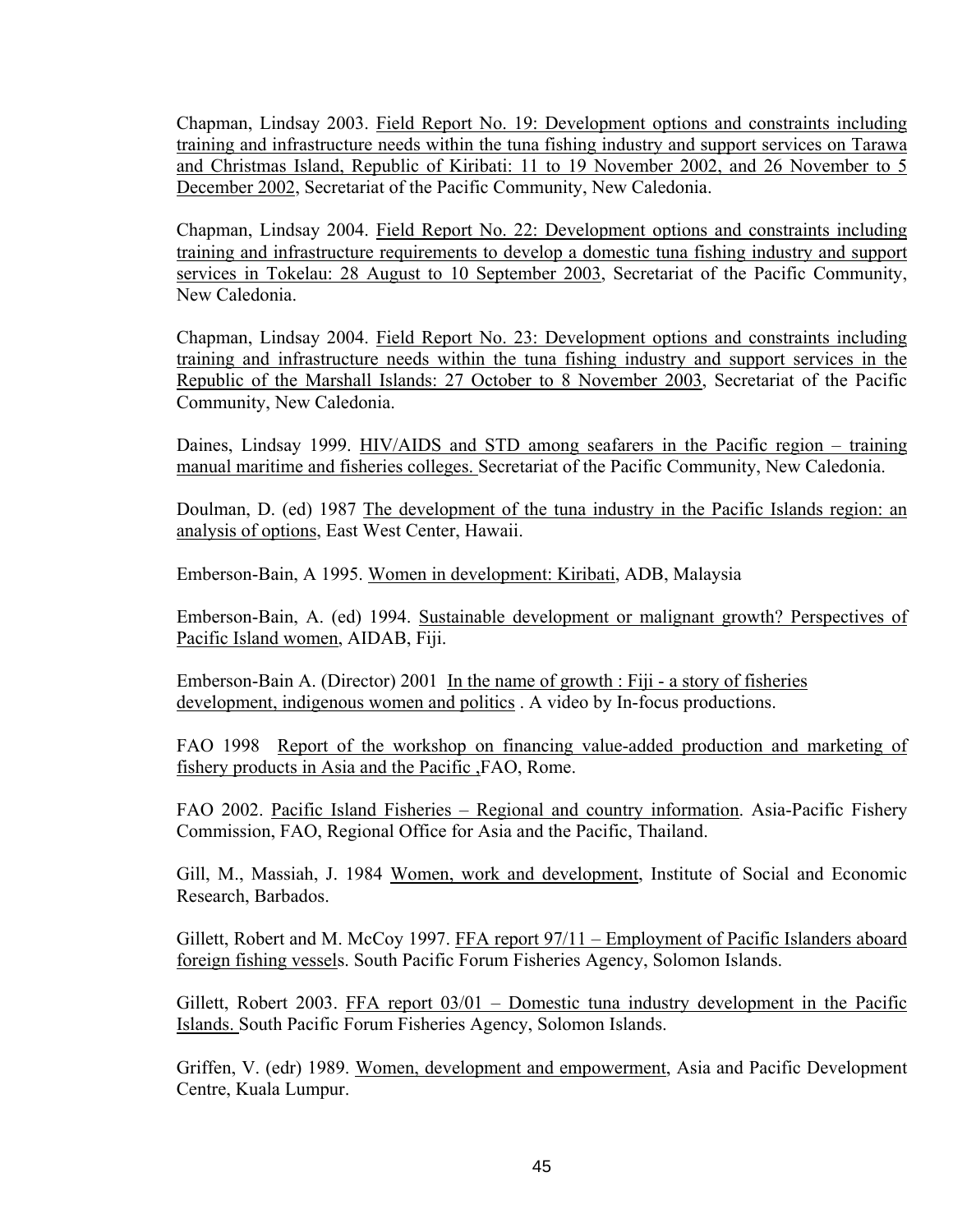Grynberg Roman and Rosalind Twum-Barima 1995. FFA report 95/35 – Tuna industry development study country profiles: Fiji. South Pacific Forum Fisheries Agency, Solomon Islands.

Grynberg Roman and Rosalind Twum-Barima 1995. FFA report 95/36 – Tuna industry development study country profiles: Papua New Guinea. South Pacific Forum Fisheries Agency, Solomon Islands.

Grynberg Roman, David Forsythe, and Rosalind Twum-Barima 1995. FFA report 95/37 – Tuna industry development study country profiles: Solomon Islands. South Pacific Forum Fisheries Agency, Solomon Islands.

Hughes Anthony 1995. FFA report 95/54 - Costly connections: A performance appraisal of Solomon Taiyo Ltd. South Pacific Forum Fisheries Agency, Solomon Islands.

Kingston, Anthony 1995. FFA report 95/21 – Overview of the biological, economic, social and political concerns related to interactions of Pacific tuna fisheries. South Pacific Forum Fisheries Agency, Solomon Islands.

Kingston Anthony, George Beck and Vilimo Fakalolo 1995. FFA report 95/60 – A review of Tonga's tuna industry development policy. South Pacific Forum Fisheries Agency, Solomon Islands.

Lambeth, Lyn. 1999. An assessment of the role of women within fishing communities in the Republic of Palau. Secretariat of the Pacific Community, New Caledonia.

Lambeth, Lyn. 2000. An assessment of women in fisheries in Pohnpei, Federated States of Micronesia. Secretariat of the Pacific Community, New Caledonia.

Lambeth, Lyn. 2000. Field report No. 2: An assessment of the role of women within fishing communities in Tuvalu. Secretariat of the Pacific Community, New Caledonia.

Lambeth, Lyn and Rooston Abraham. 2001. Field report No. 3: An assessment of the role of women in fisheries in Kosrae, Federated States of Micronesia. Secretariat of the Pacific Community, New Caledonia.

Lambeth, Lyn and Estephan Santiago. 2001. Field report No. 4: An assessment of the role of women in fisheries in Chuuk, Federated States of Micronesia. Secretariat of the Pacific Community, New Caledonia.

Lambeth, Lyn and Estephan Santiago. 2001. Field report No. 5: An assessment of the role of women in fisheries in Yap, Federated States of Micronesia. Secretariat of the Pacific Community, New Caledonia.

Lateef, Shireen 1990. Women in development: Solomon Islands, ADB, Malaysia.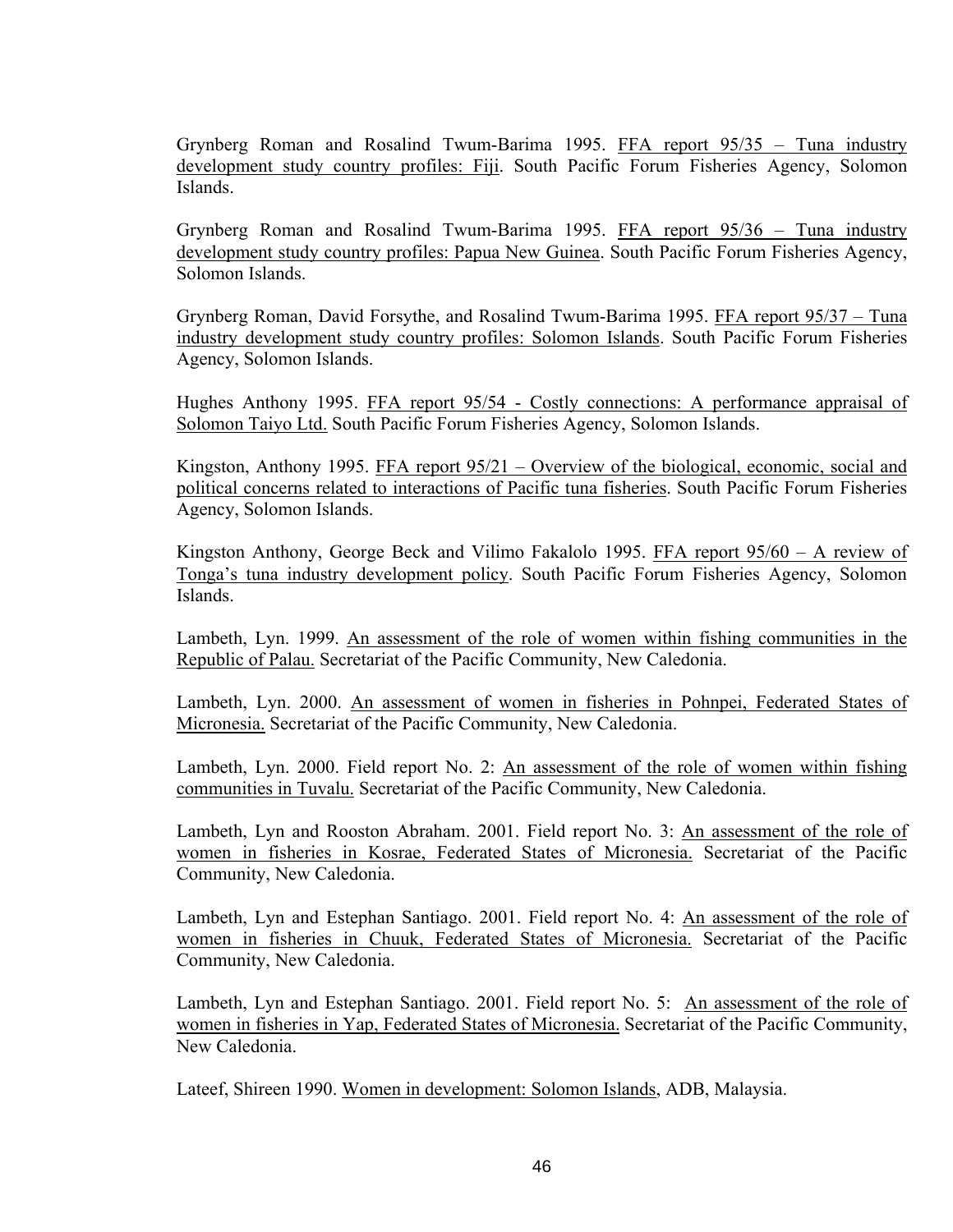Lateef, Shireen 1991. Women in development: Republic of the Marshall Islands, ADB, Malaysia.

Lal Narsey, P., Slatter, C. 1982. The integration of women in fisheries development in Fiji: report of an ESCAP/FAO initiated project on improving the socio-economic condition of women in fisherfolk communities, ESCAP/FAO, Fiji.

Martin, T. 2005. Report on foreign fishing vessel security issues in the Pacific Islands Region ,Secretariat of the Pacific Community Regional Maritime Programme, Fiji.

Novaczek Irene, Jean Mitchell and Joeli Veitayaki, 2005. Pacific voices – equity and sustainability in Pacific Islands fisheries. Institute of Pacific Studies Publications, University of the South Pacific, Fiji.

Pacific Islands Forum Fisheries Agency 1996. FFA report 96/21 – A review of economic and policy issues in the PNG longline fishery. South Pacific Forum Fisheries Agency, Solomon Islands.

Pacific Islands Forum Fisheries Agency 1996. FFA report 96/36 – Solomon Islands tuna policy review. South Pacific Forum Fisheries Agency, Solomon Islands.

Pacific Islands Forum Fisheries Agency and Pacific Islands Forum Secretariat 1997. FFA report 97/22 – Fuel prices in the Pacific Islands: some implications for the fishing industry. South Pacific Forum Fisheries Agency, Solomon Islands.

Pacific Islands Forum Fisheries Agency 1997. FFA report 97/28 – Options for the development of the longline fishery in Niue. South Pacific Forum Fisheries Agency, Solomon Islands.

Pacific Islands Forum Secretariat, 1998. Gender through Pacific Eyes South Pacific Forum Secretariat, Fiji.

Pacific Islands Forum Secretariat., 2000. Gender Issues in the Tuna Industry – Pacific Examples, Volume 1. South Pacific Forum Secretariat, Fiji.

Pacific Islands Forum Secretariat., 2004. Gender Issues in the Tuna Industry – Pacific Examples, Volume 2. South Pacific Forum Secretariat, Fiji.

Pollard Stephen. 1995. FFA Report 95/96. Tuna industry development study regional report. South Pacific Forum Fisheries Agency, Solomon Islands.

Rodwell, Len and Arthur Tapiro 1995. FFA report 95/71 – Review of Cook Islands tuna industry development policy. South Pacific Forum Fisheries Agency, Solomon Islands.

Schoeffel, P. Dr., Talagi, S. 1989. The role of women in small-scale fisheries in the South Pacific ,Commonwealth Secretariat, London.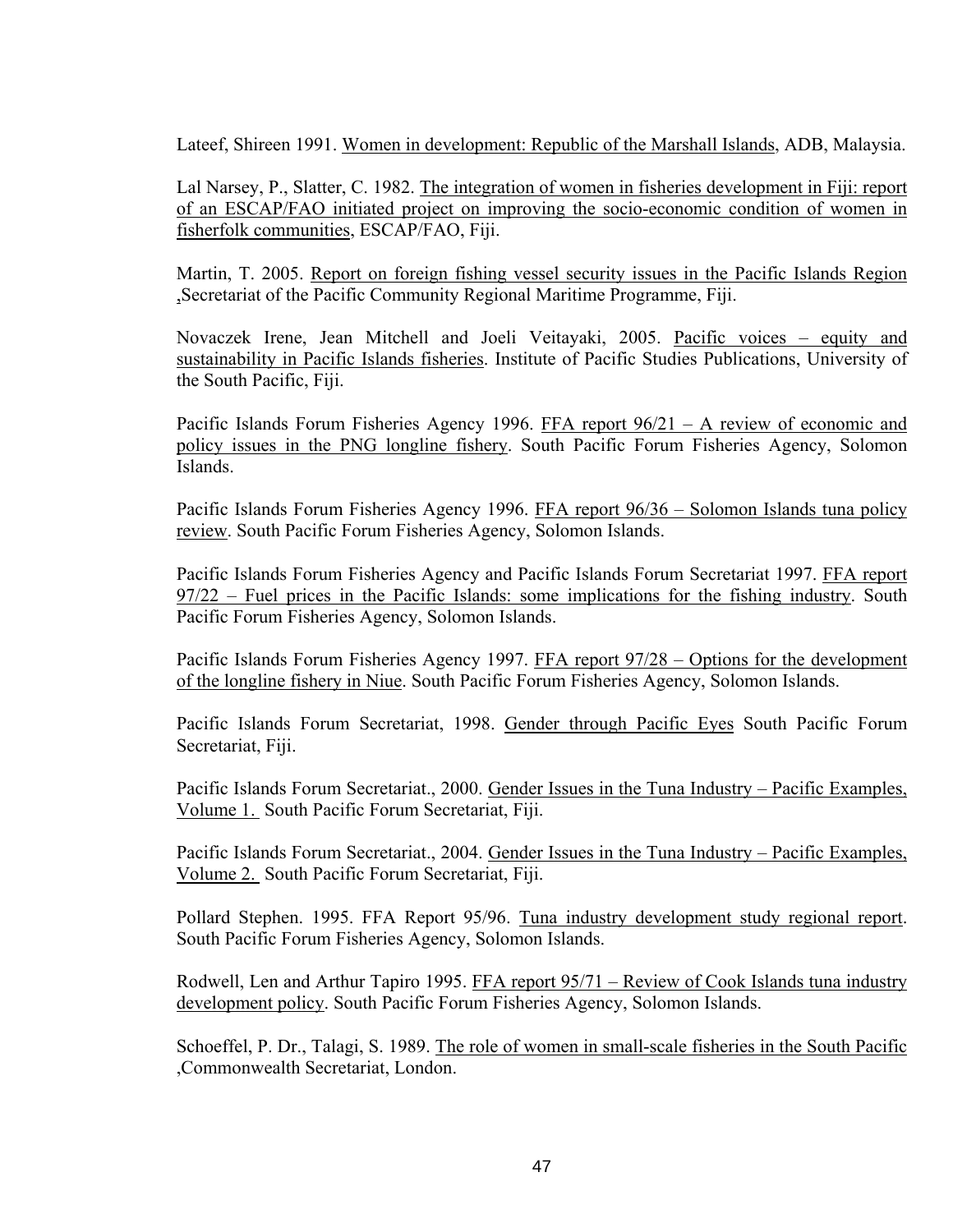SPC Fisheries Programme – *Women in Fisheries Information Bulletins* nos. 7, 12, 13, 14 and 15, Coastal Fisheries Programme, Secretariat of the Pacific Community, New Caledonia.

SPC Fisheries Programme 1998. Final project report to UNDP on assistance to seafood processing exporters to help meet the requirements of implementing the HACCP seafood hygiene system 2 February to 30 September 1998. Secretariat of the Pacific Community, New Caledonia.

SPC Fisheries Training Section 1999.  $1<sup>st</sup>$  SPC Heads of Fisheries meeting. Background paper 12: Overview of activities of the Training Section 1996-1999. Secretariat of the Pacific Community, New Caledonia.

SPC Fisheries Training Section 2001. 2<sup>nd</sup> SPC Heads of Fisheries meeting. Information paper 5: Fisheries Training Section. Secretariat of the Pacific Community, New Caledonia.

SPC HIV/Aids Programme 1998. *Aids Alert Bulletin no. 15 - Seafarers in the Pacific* Secretariat of the Pacific Community, New Caledonia

Tong, Peter 1995. FFA report 95/63 – Economic assessment of the proposed fresh tuna longline operation in Kiribati. South Pacific Forum Fisheries Agency, Solomon Islands.

Tong, Peter 1996. FFA report 96/27 –Vanuatu offshore fisheries review. South Pacific Forum Fisheries Agency, Solomon Islands.

Tuara, Patricia 1996. Socio-economic survey of the Role of Women in the Freshwater Clam Fishery in the Ba Province, Fiji. Secretariat of the Pacific Community, New Caledonia.

Tuara, Patricia. 1998. An assessment of the role of women in fisheries in the Republic of Nauru. Secretariat of the Pacific Community, New Caledonia.

Tuara, Patricia. 1998 An assessment of the role of women in fisheries in the Republic of the Marshall Islands. Secretariat of the Pacific Community, New Caledonia.

Tuara, Patricia. 2000. An assessment of the role of women in fisheries in Niue. Secretariat of the Pacific Community, New Caledonia.

Tuara, Patricia and Gayle Nelson,2000. Gender Analysis of the Tuna Industry as part of the Tuna Industry Management Plan of the Solomon Islands: Stakeholders in the Tuna Industry South Pacific Forum Secretariat, Fiji.

United Nations Development Programme, 1999. Pacific human development report 1999 – Creating opportunities. UNDP, Fiji.

Vunisea, Aliti 2004. 4<sup>th</sup> SPC Heads of Fisheries meeting. Information paper 19. Social and gender considerations of the tuna industry in Pacific Island Countries (PICs) Secretariat of the Pacific Community, New Caledonia.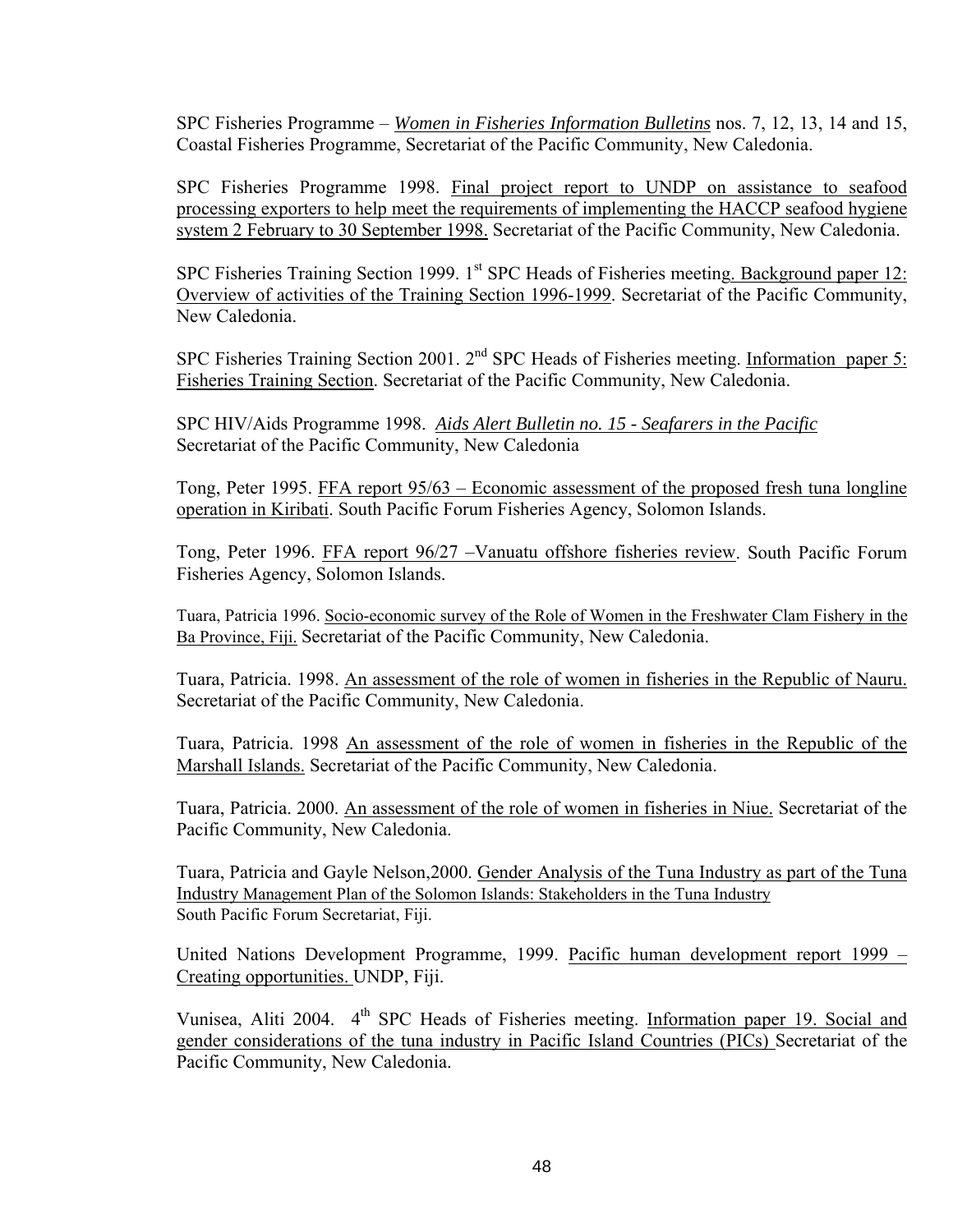Vunisea, Aliti, 2006. Republic of the Marshall Islands national tuna development and management plan – social and gender considerations. Secretariat of the Pacific Community, New Caledonia.

Vunisea, Aliti, 2006. Kiribati national tuna development and management Plan – social and gender considerations. Secretariat of the Pacific Community, New Caledonia.

Wright, Andrew 1995. FFA report 95/47 – Tuna and Pacific Islands states: some considerations for local industry development. South Pacific Forum Fisheries Agency, Solomon Islands.

Zachary, D., Sterling, C., Karolat, L. 1997. Towards a prosperous Pacific: building a sustainable tuna industry in the Pacific Islands, Hawaii Department of Business, Economic Development & Tourism, Hawaii.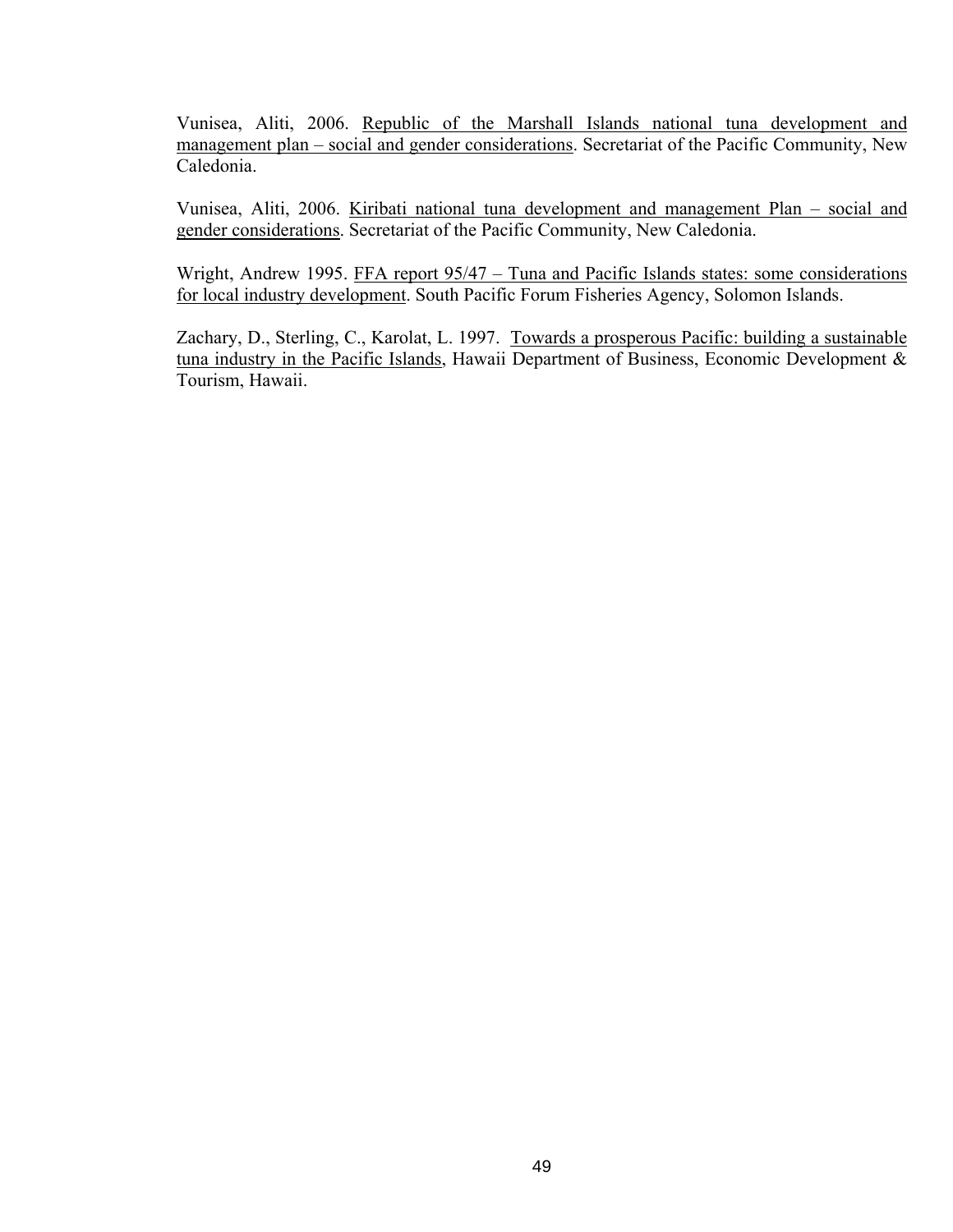*2 Annex 2: Table 1: Employment data in the tuna industry of 8 Pacific Islands countries* 

(Unpublished *SPC Fisheries Development Section* field reports).

| <b>Employment in fishing</b><br>industry                                                                                                                                                               | Commercial/industria<br>I (purse seine,<br>longline, pole-and-<br>line) companies and<br>vessels staff or crew |       | Subsistance/artisanal<br>tuna fisheries (trolling,<br>FAD fishing) fishers<br>(catching and marketing)<br>plus companies |       | <b>Processing facilities</b><br>(loining, canneries,<br>packhouses, tetaki,<br>arabushi), number of staff<br>per facility |                      | <b>Comments on any sector</b>                                                |
|--------------------------------------------------------------------------------------------------------------------------------------------------------------------------------------------------------|----------------------------------------------------------------------------------------------------------------|-------|--------------------------------------------------------------------------------------------------------------------------|-------|---------------------------------------------------------------------------------------------------------------------------|----------------------|------------------------------------------------------------------------------|
|                                                                                                                                                                                                        | Men                                                                                                            | Women | Men                                                                                                                      | Women | Men                                                                                                                       | Women                |                                                                              |
| <b>COOK ISLANDS</b><br>Almost no Cook Islanders<br>employed at sea. Most<br>vessels have Samoan or<br>Fijian crew.                                                                                     | 15                                                                                                             |       |                                                                                                                          |       | 10                                                                                                                        | 5                    | Data available for S. Cooks<br>/Rarotonga based only                         |
| <b>FIJI</b><br>Estimate 40 yessels with all<br>Fjian crew; 25 with 50%<br>Fiji deck crew                                                                                                               | 550                                                                                                            |       | $10 - 20$                                                                                                                |       | 550                                                                                                                       | 1000                 | 4 processing facilities with 150<br>each.<br>1 cannery with 950              |
| <b>NIUE</b><br>2.1<br>No Niueans are employed<br>on fishing vessels. Of<br>operational vessels, one<br>had all Samoan crew +<br>Tuvalu skipper, one mixed<br>nationalities ex Pago with<br>NZ skipper. | Say 15<br>Samoans                                                                                              |       | 150 part-<br>time                                                                                                        |       | 9                                                                                                                         | $\overline{3}$       | Very limited operations in artisanal<br>$sector -2-3$ boats fishing per day. |
| <b>PAPUA NEW GUINEA</b><br>Purse-seine $-4$ -6 per<br>vessel<br>Longline $-6-12$ per vessel                                                                                                            | 200<br>250                                                                                                     |       | $10-12$<br>trainees on<br>pumpboats                                                                                      |       | 500<br>200<br>30                                                                                                          | 3,000<br>1,000<br>10 | RD cannery<br><b>SSTC</b><br>Others                                          |
| 2.2<br><b>SAMOA</b>                                                                                                                                                                                    |                                                                                                                |       |                                                                                                                          |       |                                                                                                                           |                      |                                                                              |